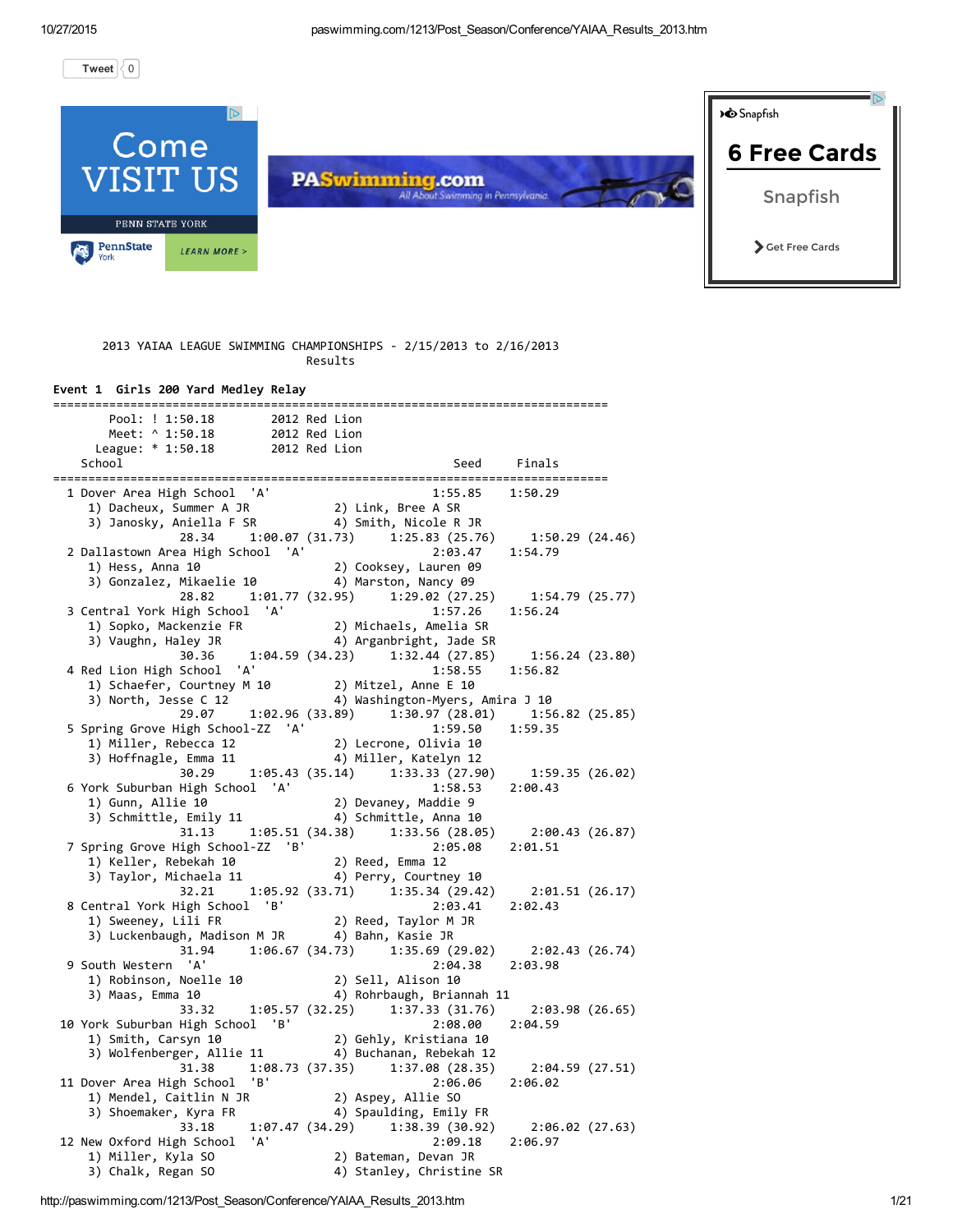| 33.10 1:09.91 (36.81) 1:37.63 (27.72) 2:06.97 (29.34)                                                                                                                                                |  |                                                 |                | 2:11.97 2:06.98               |                                                          |  |
|------------------------------------------------------------------------------------------------------------------------------------------------------------------------------------------------------|--|-------------------------------------------------|----------------|-------------------------------|----------------------------------------------------------|--|
| 13 Dallastown Area High School 'B' 2:11.<br>1) Rogers, Natalie 12 2) Thomas, Emma 12<br>3) Brown, Rebekah 09 4) Wade, Joi 9                                                                          |  |                                                 |                |                               |                                                          |  |
| 32.77   1:10.11 (37.34)   1:38.41 (28.30)   2:06.98 (28.57)<br>High School 'A'   2:07.10   2:07.63                                                                                                   |  |                                                 |                |                               |                                                          |  |
|                                                                                                                                                                                                      |  |                                                 |                |                               |                                                          |  |
| 14 Northeastern High School 'A' 2:07.10 2:07.63<br>1) Hoffmaster, Jocelyn SO 2) Kobus, Reilly SO<br>3) Rode, Katlyn SO 4) Almoney, Megan SR<br>32.98 1:10.35 (37.37) 1:40.14 (29.79) 2:07.63 (27.49) |  |                                                 |                |                               |                                                          |  |
|                                                                                                                                                                                                      |  |                                                 |                |                               |                                                          |  |
| 15 Red Lion High School 'B'                                                                                                                                                                          |  |                                                 |                | 2:12.23                       | 2:11.33                                                  |  |
| 3) Snyder, Emma J 10 (4) Wurster, Jamie N 09                                                                                                                                                         |  |                                                 |                |                               |                                                          |  |
| 34.22   1:11.16   (36.94)   1:44.35   (33.19)   2:11.33   (26.98)                                                                                                                                    |  |                                                 |                |                               |                                                          |  |
| 16 Susquehannock High School-ZZ 'A' 2:14.71 2:12.80<br>1) Amberman, Jessica SR 2) McGowan, Whitnee JR<br>3) McGee, Jordan SR 4) Kroner, Maddie SO                                                    |  |                                                 |                |                               |                                                          |  |
|                                                                                                                                                                                                      |  |                                                 |                |                               |                                                          |  |
| 35.75   1:13.08   (37.33)   1:46.17   (33.09)   2:12.80   (26.63)<br>17 South Western 'B'                                                                                                            |  |                                                 |                |                               |                                                          |  |
|                                                                                                                                                                                                      |  |                                                 |                | 2:15.47                       | 2:13.22                                                  |  |
| 1) Sigmon, Alicia 11 (2) Gatz, Abigail 09<br>3) Urakami, Maki 11 (4) Halpenny, Madison 09                                                                                                            |  |                                                 |                |                               |                                                          |  |
| 35.24 1:12.68 (37.44) 1:44.88 (32.20) 2:13.22 (28.34)<br>18 Susquehannock High School-ZZ 'B'                                                                                                         |  |                                                 |                | 2:17.01                       | 2:15.77                                                  |  |
| 1) Kroner, Maddie SO (2) Rodgers, Courtney FR<br>3) Jackson, Kathryn JR (4) Mayoryk, Mikayla SR                                                                                                      |  |                                                 |                |                               |                                                          |  |
|                                                                                                                                                                                                      |  |                                                 |                |                               |                                                          |  |
| 36.42 1:20.32 (43.90) 1:46.82 (26.50) 2:15.77 (28.95)                                                                                                                                                |  |                                                 |                | 2:19.00 2:20.47               |                                                          |  |
| 19 Northeastern High School 'B' 2:19.00<br>1) Smeltzer, Kyleigh FR 2) Weber, Casey JR<br>3) DeVeny, Lada SO 4) Wolfgang, Morgan SO                                                                   |  |                                                 |                |                               |                                                          |  |
|                                                                                                                                                                                                      |  |                                                 |                |                               |                                                          |  |
| $36.26$ 1:15.83 (39.57) 1:51.00 (35.17) 2:20.47 (29.47)<br>20 New Oxford High School 'B'                                                                                                             |  |                                                 |                | $2:26.16$ $2:23.03$           |                                                          |  |
|                                                                                                                                                                                                      |  |                                                 |                |                               |                                                          |  |
|                                                                                                                                                                                                      |  |                                                 |                |                               |                                                          |  |
| 34.21   1:16.86 (42.65)   1:53.23 (36.37)   2:23.03 (29.80)                                                                                                                                          |  |                                                 |                | 2:09.80                       | 2:25.56                                                  |  |
| 21 West York High School-03 'A' 2:09.80<br>1) Alleyne, Jahna L 10 2) Hoover, Taylor C 09                                                                                                             |  |                                                 |                |                               |                                                          |  |
| 3) Stottlemyer, Britney A 10 4) Hersey, Alyssa J 09<br>35.94 1:18.63 (42.69) 1:52.24 (33.61) 2:25.56 (33.32)                                                                                         |  |                                                 |                |                               |                                                          |  |
|                                                                                                                                                                                                      |  |                                                 |                |                               |                                                          |  |
| Event 2 Boys 200 Yard Medley Relay                                                                                                                                                                   |  |                                                 |                |                               |                                                          |  |
|                                                                                                                                                                                                      |  |                                                 |                |                               |                                                          |  |
|                                                                                                                                                                                                      |  |                                                 |                |                               |                                                          |  |
| Pool: ! 1:38.16 2013 Dallastown<br>Meet: ^ 1:39.06 2008 York Suburban                                                                                                                                |  |                                                 |                |                               |                                                          |  |
| League: * 1:38.39 2008 York Suburban<br>School                                                                                                                                                       |  |                                                 |                | Seed Finals                   |                                                          |  |
|                                                                                                                                                                                                      |  |                                                 |                |                               |                                                          |  |
| 1 Dallastown Area High School 'A'                                                                                                                                                                    |  |                                                 |                | 1:40.25                       | 1:38.16!                                                 |  |
| 1) Brockway, Noah 10 (2) Tate, Mason 11<br>3) Hine, Trevor 11                                                                                                                                        |  | 4) Stauffer, Corey 11                           |                |                               |                                                          |  |
| 25.34                                                                                                                                                                                                |  | $52.61(27.27)$ $1:16.88(24.27)$                 |                |                               | 1:38.16 (21.28)                                          |  |
| 2 Dallastown Area High School 'B'                                                                                                                                                                    |  |                                                 |                | 1:47.12                       | 1:42.35                                                  |  |
| 1) Erne, Braedon 10<br>3) Attig, Matt 12                                                                                                                                                             |  | 2) Defelice, Vincent 10<br>4) Hensel, Ashton 11 |                |                               |                                                          |  |
| 27.21                                                                                                                                                                                                |  | 55.62 (28.41) 1:20.39 (24.77)                   |                |                               | 1:42.35 (21.96)                                          |  |
| 3 South Western 'A'<br>1) Grim, Jordan 11                                                                                                                                                            |  | 2) Koehler, Kieran 12                           |                | 1:44.82                       | 1:42.82                                                  |  |
| 3) Mart, Nathan 12                                                                                                                                                                                   |  | 4) Maxwell, Dan 10                              |                |                               |                                                          |  |
| 26.57                                                                                                                                                                                                |  | 53.88 (27.31)                                   | 1:20.01(26.13) |                               | 1:42.82 (22.81)                                          |  |
| 4 Central York High School 'A'<br>1) Peckmann, Erik H SO                                                                                                                                             |  | 2) Wilson, Brad SR                              |                | 1:43.77                       | 1:43.12                                                  |  |
| 3) Tate, Jesse W FR                                                                                                                                                                                  |  | 4) Johnson, Ian JR                              |                |                               |                                                          |  |
| 25.84                                                                                                                                                                                                |  | 54.82 (28.98)                                   | 1:20.08(25.26) |                               | 1:43.12(23.04)                                           |  |
| 5 York Suburban High School 'A'<br>1) Massey, Will 11                                                                                                                                                |  | 2) Walker, Nolan 12                             |                | 1:46.51                       | 1:43.66                                                  |  |
| 3) Spinello, Matt 9                                                                                                                                                                                  |  | 4) Spinello, John 11                            |                |                               |                                                          |  |
| 26.65                                                                                                                                                                                                |  | 54.78 (28.13) 1:20.26 (25.48)                   |                | 1:45.57                       | 1:43.66(23.40)<br>1:45.08                                |  |
| 6 Spring Grove High School-ZZ 'A'<br>1) Trettel, Nicolas 12                                                                                                                                          |  | 2) Jenkins, Jacob 11                            |                |                               |                                                          |  |
| 3) Myers, Taylor 10                                                                                                                                                                                  |  | 4) Smith, Isaac 11                              |                |                               |                                                          |  |
| 27.15<br>'A'<br>7 Red Lion High School                                                                                                                                                               |  | 57.37 (30.22) 1:22.44 (25.07)                   |                | 1:43.84                       | 1:45.08(22.64)<br>1:47.46                                |  |
| 1) North, Dylan J 9                                                                                                                                                                                  |  | 2) Moritz, Bryor G 12                           |                |                               |                                                          |  |
| 3) Brandt, Callum M 11                                                                                                                                                                               |  | 4) Aggen, Eli C 11                              |                |                               |                                                          |  |
| 26.73<br>8 Central York High School 'B'                                                                                                                                                              |  |                                                 |                | 1:53.04                       | 58.09 (31.36) 1:23.85 (25.76) 1:47.46 (23.61)<br>1:47.97 |  |
| 1) Hartzell, Will D FR                                                                                                                                                                               |  | 2) Chu, Ben FR                                  |                |                               |                                                          |  |
| 3) Wendt, Corey J JR<br>27.33                                                                                                                                                                        |  | 4) Bahn, Shane SR                               |                | 57.07 (29.74) 1:23.58 (26.51) | 1:47.97(24.39)                                           |  |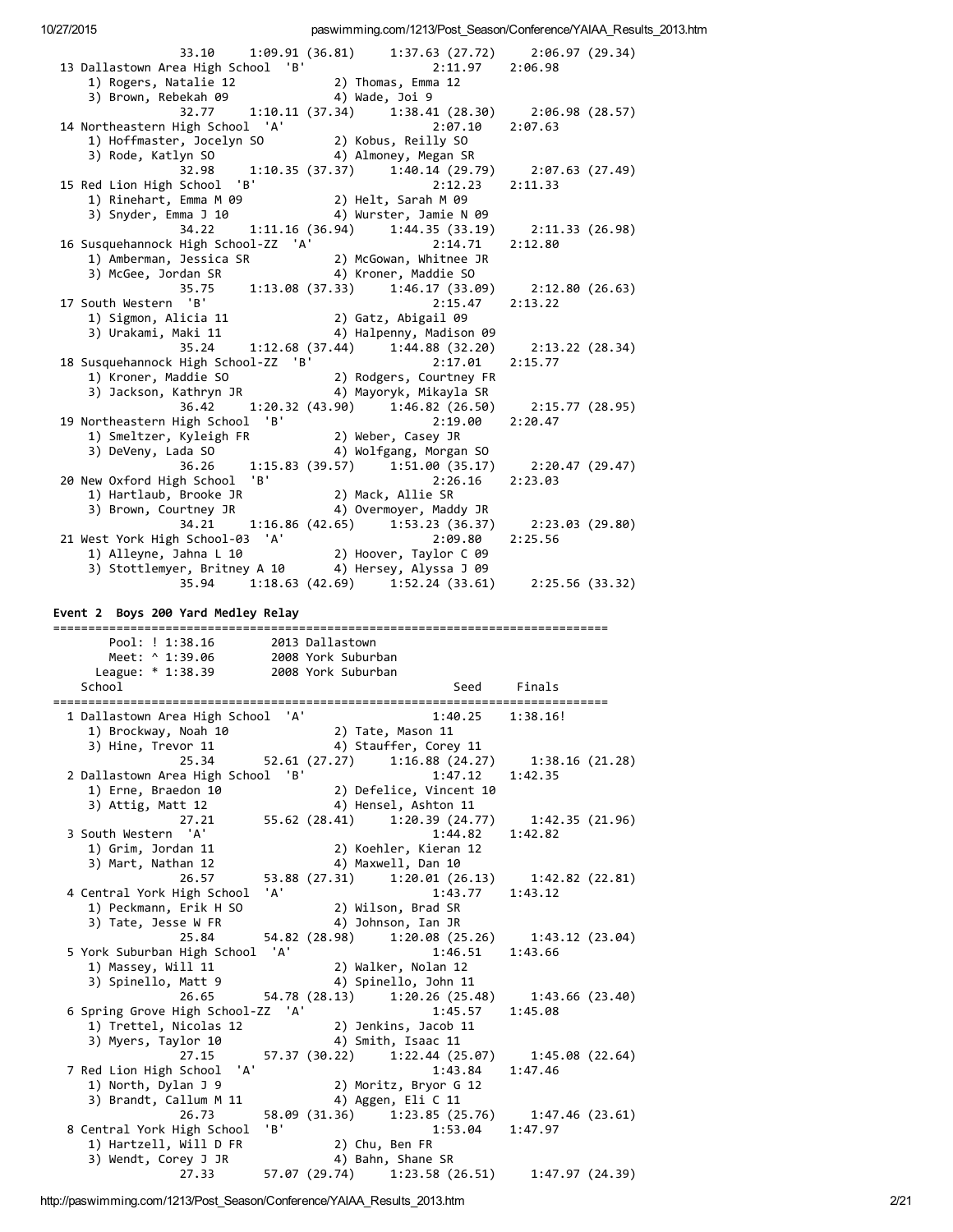9 Dover Area High School 'A' Dover Area High School (1994) Harman, Curtis John (1995) John (1994) Harman, Curtis John (1994) Sterner, Jacob W SR<br>1) Marshall, Casey FR (2) Sterner, Jacob W SR 1:49.05 1) Marshall, Core, (20.28 (30.83) Link, Hunter FR (27.45 (38.28 (30.83) 1:24.63 (26.35)  $1:49.05(24.42)$ 10 Northeastern High School 'A' 1:54.46 1:53.41 2) Gilchrist, Dalton JR 1) Dolan, Brady FR 29.72 1:01.19 (31.47) 1:28.59 (27.40) 1:53.41 (24.82) 11 South Western 'B' 1:54.56  $1:54.21$ 1) MacDonald, Sean 11 2) Nickol, Andrew 10 3) Shy, Aaron 11 4) Maxwell, Joe 12 30.58 1:02.47 (31.89) 1:30.02 (27.55) 1:54.21 (24.19) 1:59.32 1:54.23 12 Spring Grove High School-ZZ 'B'  $\frac{1}{3}$   $\frac{1}{2}$   $\frac{1}{2}$ <br>3)  $\frac{2}{3}$   $\frac{1}{2}$   $\frac{1}{2}$   $\frac{1}{2}$   $\frac{1}{2}$ 2) Seitz-Brown, Jeremy 11 4) Roberts, Corey 09 28.97 1:01.88 (32.91) 1:28.51 (26.63)  $1:54.23(25.72)$ 1:52.24 13 West York High School-03 'A'  $1:55.07$ 1) French, Reed E 11 2) Spangler, Ben J 10 4) Henderson, Jared P 10 3) Brindle, Dayne N 11 29.40 59.99 (30.59) 1:29.16 (29.17) 1:55.07 (25.91) 14 New Oxford High School 'A' 1:56.02 1:55.70 lew Oxtonu Habel Sensis<br>1) Neiderer, Jacob SR<br>11 Sensis Sensis Sensis Sensis 2) Plank, Jacob JR 3) Kessler, Dwight SR 4) Anderson, Hank JR 28.61  $1:01.51$  (32.90)  $1:29.54$  (28.03)  $1:55.70(26.16)$ 15 Susquehannock High School-ZZ 'B' 1:58.04 1:59.72 1) Huang, Nick SO 2) Kroner, Brendon JR 3) Freidhoff, Mark SO 4) Jackson, Robert FR  $\begin{array}{cccc} 30.74 & 1:06.43 & (35.69) & 1:33.74 & (27.31) & 1:59.72 & (25.98) \end{array}$ 16 New Oxford High School 'B' 2:03.57 2:02.78 1) Jacobs, Michael JR 2) Conrad, Mat SO  $4)$  Neiderer, Chance JR 3) Clark, Jack JR 1:07.50 (36.86) 1:35.99 (28.49) 30.64 2:02.78 (26.79) 17 West York High School-03 'B' 2:02.13  $2:04.09$ 1) Bushover, Brady R 12 2) Inners, Collin N 11 4) May, Jared M 10 3) Welker, Kyle S 12  $31.44$  1:05.01 (33.57) 1:35.72 (30.71) 2:04.09 (28.37) 18 Northeastern High School 'B' 2:06.00  $2:07.80$ 2) Rambeau, Hunter SO 1) Miller, Lucas SR 3) Bentz, Matt JR 4) Sasala, Chase SO 35.42  $1:10.66(35.24)$   $1:42.18(31.52)$  $2:07.80(25.62)$ 19 Red Lion High School 'B'  $2:01.31$  $2:07.93$ 1) Ward, Kris  $T$  11 2) Brandt, Connor D 09 1) Ward, Kris I 11 (2) Brandt, Connor D<br>3) Petrella, Nick L 10 (2) 4) Clark, Alex W 11 32.65 1:07.84 (35.19) 1:41.08 (33.24)<br>High School 'B' 2:08.55  $2:07.93(26.85)$ 20 York Suburban High School 'B' 2:08.55  $2:08.77$ 2) Weber, Mitchell 10 1) Lofties, Josh 12 3) Pim, Rathana 10 4) Thomas, Wes 10 33.55 1:09.78 (36.23) 1:41.79 (32.01) 2:08.77 (26.98) -- Dover Area High School 'B' 2:11.44 DQ 1) Boyd, Brannon FR 2) Lloyd, Gabe FR 3) Bollinger, Dan C SR 4) Wolfe, Alec D SR 33.96 1:10.01 (36.05) 1:36.86 (26.85) DQ (25.11) **DQ** -- Susquehannock High School-ZZ 'A'  $1:54.35$ ousquenannock ....<br>1) Gloeckner, Zach JR<br>1 2) Shaffer, Kyle SR 4) Mentlik, DJ SR 3) Kaliszak, Sean SR 30.15 59.63 (29.48) 1:26.64 (27.01) DQ (24.99) Event 3 Girls 200 Yard Freestyle 

paswimming.com/1213/Post Season/Conference/YAIAA Results 2013.htm

10/27/2015

| League: $* 1:52.16$ |                 |                                |  |  |
|---------------------|-----------------|--------------------------------|--|--|
| Year School         | Seed            | Finals                         |  |  |
|                     |                 |                                |  |  |
| SR Central York     | 1:59.39         | 1:55.81                        |  |  |
| 55.64 (28.91)       | 1:25.38(29.74)  | 1:55.81 (30.43)                |  |  |
| 12 Red Lion         | 2:02.23         | 1:56.40                        |  |  |
| 57.54 (29.63)       | 1:27.24(29.70)  | 1:56.40(29.16)                 |  |  |
| JR Dover            | 2:00.51         | 1:57.27                        |  |  |
| 55.93 (29.22)       | 1:26.81 (30.88) | 1:57.27 (30.46)                |  |  |
| JR Dover            | 1:57.71         | 1:58.45                        |  |  |
| 55.39 (28.99)       | 1:26.11(30.72)  | 1:58.45 (32.34)                |  |  |
| <b>09 DHS</b>       | 2:02.13         | 1:59.92                        |  |  |
| 57.41(30.55)        | 1:29.07(31.66)  | 1:59.92(30.85)                 |  |  |
| 10 Rockets-ZZ       | 2:02.33         | 2:00.37                        |  |  |
| 58.15 (30.20)       | 1:29.50 (31.35) | 2:00.37 (30.87)                |  |  |
| 12 YSUBR            | 2:05.03         | 2:03.37                        |  |  |
|                     |                 | 2013 Nicki Price, Northeastern |  |  |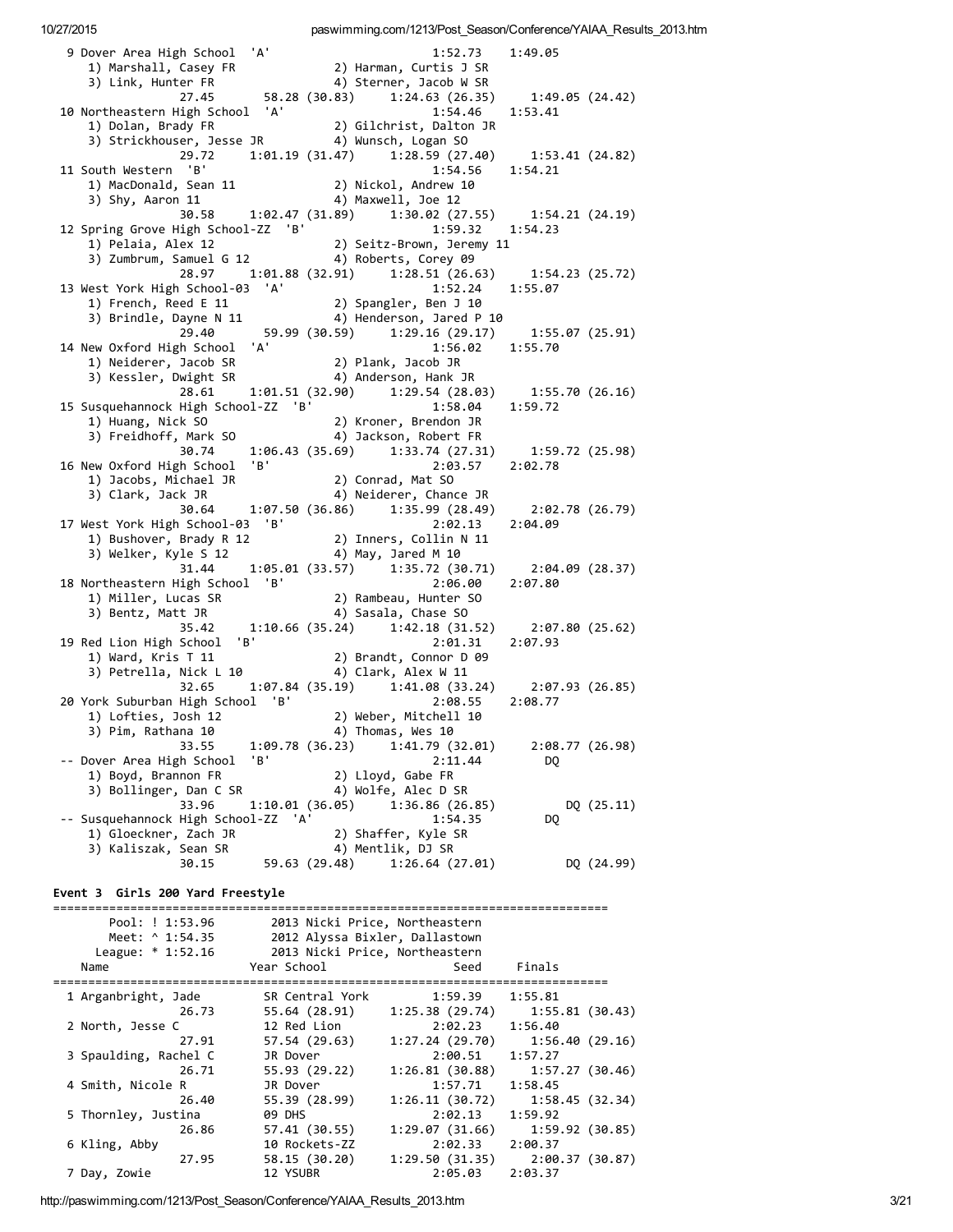|                        | 27.96 | 59.01 (31.05)    |                 | $1:31.45(32.44)$ $2:03.37(31.92)$   |
|------------------------|-------|------------------|-----------------|-------------------------------------|
| 8 Staub, Morgan        |       | SO Dover         | 2:08.20         | 2:03.90                             |
|                        | 27.87 | 58.93 (31.06)    | 1:31.28(32.35)  | 2:03.90 (32.62)                     |
| 9 Burgess, Theresa M   |       | JR Central York  | 2:07.14         | 2:03.91                             |
|                        | 27.70 | 58.87 (31.17)    | 1:31.33(32.46)  | 2:03.91 (32.58)                     |
| 10 Staub, Haley        |       | 11 Rockets-ZZ    | 2:08.63         | 2:05.39                             |
|                        | 28.53 | 59.75 (31.22)    | 1:32.25(32.50)  | 2:05.39 (33.14)                     |
| 11 Fix, Megan          |       | 12 DHS           | 2:08.95         | 2:05.57                             |
|                        | 28.54 | 1:00.04(31.50)   | 1:32.71(32.67)  | 2:05.57 (32.86)                     |
| 12 Stine, Emma         |       | 12 YSUBR         | 2:11.39         | 2:09.43                             |
|                        | 29.30 | 1:01.79(32.49)   | 1:35.89(34.10)  | 2:09.43 (33.54)                     |
| 13 Miller, Ashton      |       | 10 Rockets-ZZ    | 2:09.96         | 2:10.59                             |
|                        | 28.84 | 52.56 (23.72)    | 1:36.31(43.75)  | 2:10.59 (34.28)                     |
| 14 Eckenrode, Hali     |       | FR Nhs           | 2:13.05         | 2:12.66                             |
|                        | 29.52 | 1:02.66(33.14)   | 1:38.15(35.49)  | 2:12.66 (34.51)                     |
| 15 Mitts, Rachel       |       | 12 YSUBR         | 2:15.81         | 2:13.63                             |
|                        | 30.99 | 1:05.69(34.70)   | 1:40.52(34.83)  | 2:13.63 (33.11)                     |
| 16 Spaulding, Emily    |       | FR Dover         | 2:15.12         | 2:14.07                             |
|                        | 30.18 | 1:04.26(34.08)   |                 | $1:39.69(35.43)$ $2:14.07(34.38)$   |
| 17 Kerchner, Shannen N |       | JR Central York  | 2:16.70         | 2:14.93                             |
|                        | 30.58 | 1:04.88(34.30)   |                 | $1:40.45(35.57)$ $2:14.93(34.48)$   |
| 18 Steines, Katie      |       | JR SHS-ZZ        | 2:16.85         | 2:16.52                             |
|                        | 31.47 | 1:06.05(34.58)   | 1:41.41(35.36)  | 2:16.52 (35.11)                     |
| 19 Kuhn, Meghan        |       | 12 Rockets-ZZ    | 2:21.68         | 2:18.30                             |
|                        | 31.26 | 1:06.30(35.04)   | 1:42.73 (36.43) | 2:18.30 (35.57)                     |
| 20 Snyder, Aubree L    |       | 10 Red Lion      | 2:19.02         | 2:18.80                             |
|                        | 31.62 | 1:07.34(35.72)   | 1:43.89(36.55)  | 2:18.80(34.91)                      |
| 21 Derreth, Katie      |       | 12 South Western | 2:21.02         | 2:19.42                             |
|                        | 32.69 | 1:08.66(35.97)   | 1:45.17(36.51)  | 2:19.42 (34.25)                     |
| 22 Helt, Sarah M       |       | 09 Red Lion      | 2:18.56         | 2:19.92                             |
|                        | 31.34 | 1:06.47(35.13)   |                 | $1:43.79(37.32)$ $2:19.92(36.13)$   |
| 23 Traub, Kathlynn E   |       | 12 Red Lion      | 2:21.67         | 2:21.37                             |
|                        | 32.01 | 1:07.75(35.74)   |                 | 1:44.84 (37.09) 2:21.37 (36.53)     |
| 24 Rhone, Katie        |       | 11 South Western | 2:19.34         | 2:22.95                             |
|                        | 31.95 | 1:07.85(35.90)   |                 | $1:45.42$ (37.57) $2:22.95$ (37.53) |
|                        |       |                  |                 |                                     |

# Event 4 Boys 200 Yard Freestyle

| 2009 Gabe Thran, Abbington Hts HS<br>Pool: ! 1:44.69 |                               |                                      |                                   |  |
|------------------------------------------------------|-------------------------------|--------------------------------------|-----------------------------------|--|
| Meet: ^ 1:43.80                                      | 1989 Scott Conley, Dallastown |                                      |                                   |  |
| League: * 1:43.32                                    |                               | 2009 Kevin Marsteller, York Suburban |                                   |  |
| Name                                                 | Year School                   | Seed                                 | Finals                            |  |
|                                                      |                               |                                      |                                   |  |
| 1 Stauffer, Corey                                    | 11 DHS                        | 1:48.90                              | 1:47.19                           |  |
| 24.32                                                | 50.59 (26.27)                 | 1:18.88(28.29)                       | 1:47.19(28.31)                    |  |
| 2 Paine, Steven                                      | 12 DHS                        | 1:51.18                              | 1:49.09                           |  |
| 24.14                                                | 50.58 (26.44)                 | 1:19.24(28.66)                       | 1:49.09(29.85)                    |  |
| 3 Boyer, DJ                                          | 11 DHS                        | 1:51.06                              | 1:49.20                           |  |
| 24.17                                                | 51.42 (27.25)                 | 1:20.32(28.90)                       | 1:49.20(28.88)                    |  |
| 4 Foery, David R                                     | 11 West York-03               | 1:53.24                              | 1:52.25                           |  |
| 25.74                                                | 54.06 (28.32)                 | 1:23.86(29.80)                       | 1:52.25(28.39)                    |  |
| 5 Good, Tyler                                        | 12 South Western              | 1:55.91                              | 1:52.45                           |  |
| 26.03                                                | 54.65 (28.62)                 | 1:24.05(29.40)                       | 1:52.45(28.40)                    |  |
| 6 Posenau, Kyle                                      | 12 YSUBR                      | 1:53.61                              | 1:53.93                           |  |
| 25.84                                                | 54.70 (28.86)                 | 1:24.37(29.67)                       | 1:53.93(29.56)                    |  |
| 7 Seymour, James                                     | SO Central York               | 1:56.59                              | 1:55.47                           |  |
| 25.99                                                | 54.86 (28.87)                 | 1:25.00(30.14)                       | 1:55.47(30.47)                    |  |
| 8 Kling, Nolan                                       | 10 Rockets-ZZ                 | 2:01.80                              | 1:56.17                           |  |
| 25.94                                                | 54.95 (29.01)                 | 1:25.54(30.59)                       | 1:56.17(30.63)                    |  |
| 9 Marshall, Casey                                    | FR Dover                      | 1:58.37                              | 1:56.77                           |  |
| 26.26                                                | 54.66 (28.40)                 | 1:25.37(30.71)                       | 1:56.77(31.40)                    |  |
| 10 Soop, Devin                                       | SO Nhs                        | 1:56.88                              | 1:57.05                           |  |
| 26.44                                                | 55.38 (28.94)                 | 1:25.99(30.61)                       | 1:57.05(31.06)                    |  |
| 11 Fry, Zach                                         | 12 Rockets-ZZ                 | 1:58.30                              | 1:57.21                           |  |
| 26.71                                                | 55.81 (29.10)                 | 1:26.64(30.83)                       | 1:57.21(30.57)                    |  |
| 12 Maxwell, Dan                                      | 10 South Western              | 2:01.80                              | 1:57.89                           |  |
| 26.69                                                | 56.53 (29.84)                 | 1:27.47(30.94)                       | 1:57.89(30.42)                    |  |
| 12 Maxwell, Joe                                      | 12 South Western              | 2:01.93                              | 1:57.89                           |  |
| 26.64                                                | 56.26 (29.62)                 | 1:27.48(31.22)                       | 1:57.89(30.41)                    |  |
| 14 Linne, Ben                                        | SO Nhs                        | 1:57.46                              | 1:57.92                           |  |
| 26.14                                                | 55.10 (28.96)                 | 1:26.84(31.74)                       | 1:57.92(31.08)                    |  |
| 15 Marsico, Lucas                                    | 10 DHS                        | 2:05.77                              | 2:01.34                           |  |
| 15.08                                                | 56.29(41.21)                  | 1:29.04 (32.75)                      | 2:01.34(32.30)                    |  |
| 16 Fisher, Ben C                                     | FR Central York               | 2:04.16                              | 2:01.62                           |  |
| 26.30                                                | 55.45 (29.15)                 |                                      | $1:27.29(31.84)$ $2:01.62(34.33)$ |  |
| 17 MacDonald, Sean                                   | 11 South Western              | 2:05.27                              | 2:02.04                           |  |
| 26.51                                                | 56.54 (30.03)                 | 1:29.45 (32.91)                      | 2:02.04(32.59)                    |  |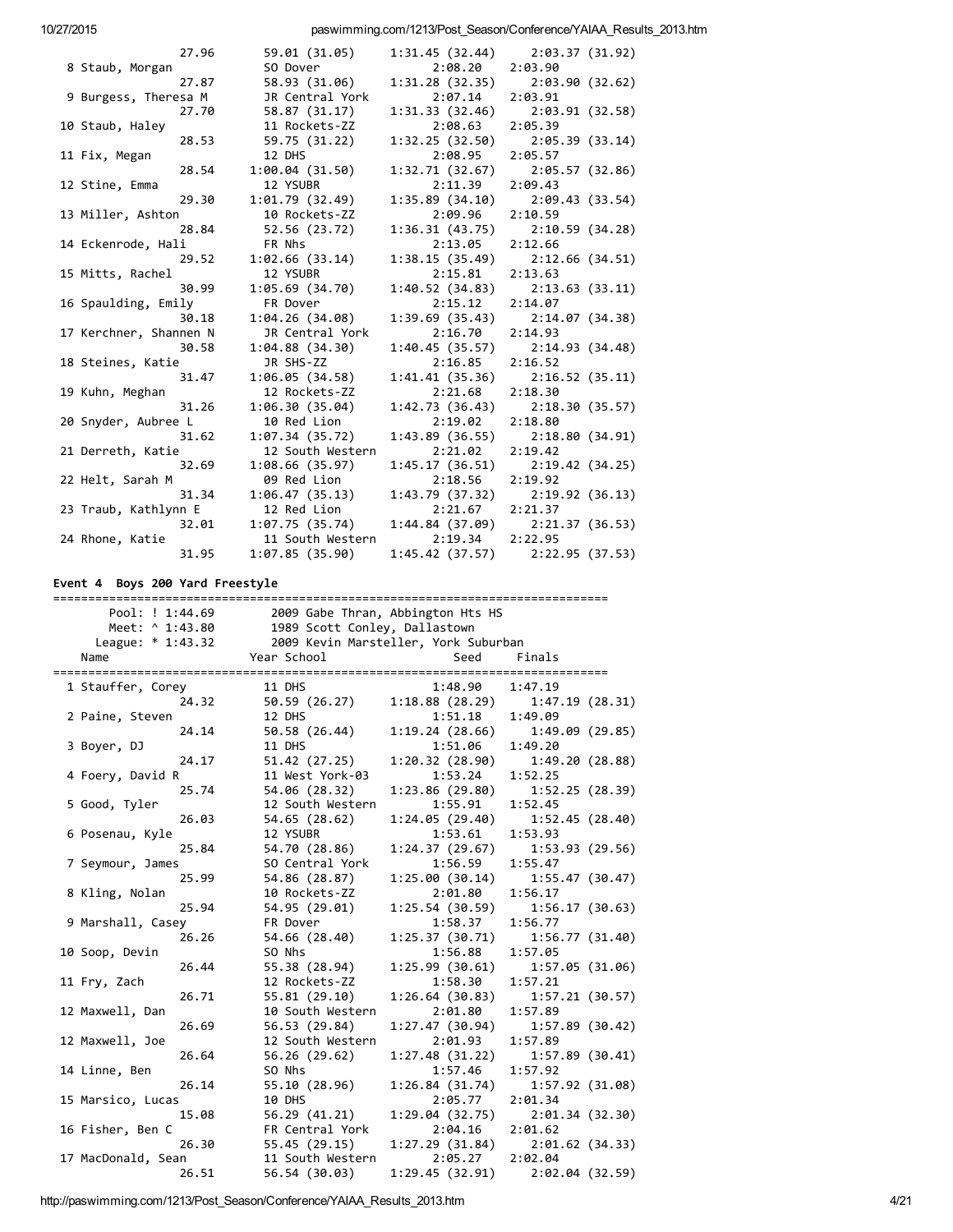| 18 Zumbrum, Samuel G  | 12 Rockets-ZZ   | 2:05.09        | 2:02.51                           |
|-----------------------|-----------------|----------------|-----------------------------------|
| 26.72                 | 57.28 (30.56)   | 1:30.04(32.76) | 2:02.51 (32.47)                   |
| 19 Mentlik, DJ        | SR SHS-ZZ       | 2:07.92        | 2:03.07                           |
| 27.50                 | 58.35 (30.85)   | 1:30.92(32.57) | 2:03.07 (32.15)                   |
| 20 Boyles, Colton     | 10 Rockets-ZZ   | 2:05.32        | 2:03.52                           |
| 26.49                 | 56.69 (30.20)   | 1:29.76(33.07) | 2:03.52 (33.76)                   |
| 21 Irvine, Tristan    | JR Nhs          | 2:01.37        | 2:04.65                           |
| 27.76                 | 58.62 (30.86)   | 1:31.39(32.77) | 2:04.65 (33.26)                   |
| 22 Henderson, Jared P | 10 West York-03 | 2:05.10        | 2:05.01                           |
| 27.88                 | 59.19 (31.31)   | 1:32.86(33.67) | 2:05.01 (32.15)                   |
| 23 Young, Braden      | SR Central York | 2:08.59        | 2:05.20                           |
| 27.71                 | 59.61 (31.90)   | 1:32.25(32.64) | 2:05.20 (32.95)                   |
| 24 Becker, Scott A    | JR Dover        | 2:12.25        | 2:13.46                           |
| 28.75                 | 1:02.39(33.64)  |                | $1:37.51(35.12)$ $2:13.46(35.95)$ |

## Event 5 Girls 200 Yard IM

| Pool: ! 2:03.92        | 2012 Morgan Pfaff, Red Lion |                 |                 |
|------------------------|-----------------------------|-----------------|-----------------|
| Meet: ^ 2:03.93        | 2012 Morgan Pfaff, Red Lion |                 |                 |
| League: * 2:03.93      | 2012 Morgan Pfaff, Red Lion |                 |                 |
| Name                   | Year School                 | Seed            | Finals          |
|                        |                             |                 |                 |
| 1 Schaefer, Courtney M | 10 Red Lion                 | 2:11.00         | 2:07.22         |
| 27.24                  | 58.81 (31.57)               | 1:37.44(38.63)  | 2:07.22(29.78)  |
| 2 Hoover, Taylor C     | 09 West York-03             | 2:13.61         | 2:07.68         |
| 27.99                  | 1:01.34(33.35)              | 1:38.52(37.18)  | 2:07.68(29.16)  |
| 3 Hess, Anna           | 10 DHS                      | 2:20.77         | 2:15.42         |
| 27.98                  | 1:00.60(32.62)              | 1:43.55(42.95)  | 2:15.42 (31.87) |
| 4 Vaughn, Haley        | JR Central York             | 2:19.62         | 2:17.34         |
| 28.83                  | 1:04.48(35.65)              | 1:46.19(41.71)  | 2:17.34(31.15)  |
| 5 Link, Bree A         | SR Dover                    | 2:21.19         | 2:17.42         |
| 29.89                  | 1:04.98(35.09)              | 1:43.79(38.81)  | 2:17.42 (33.63) |
| 6 Sopko, Mackenzie     | FR Central York             | 2:23.20         | 2:20.12         |
| 31.04                  | 1:05.88 (34.84)             | 1:48.34(42.46)  | 2:20.12(31.78)  |
| 7 Randolph, Julia      | 10 DHS                      | 2:23.28         | 2:20.72         |
| 30.65                  |                             | 1:48.36 (42.95) | 2:20.72 (32.36) |
|                        | 1:05.41(34.76)              |                 |                 |
| 8 Sell, Alison         | 10 South Western            | 2:24.61         | 2:21.51         |
| 9 Gunn, Helen          | 12 YSUBR                    | 2:24.32         | 2:22.09         |
| 10 Miller, Rebecca     | 12 Rockets-ZZ               | 2:27.10         | 2:22.28         |
| 11 Marston, Nancy      | <b>09 DHS</b>               | 2:32.60         | 2:22.47         |
| 31.29                  | 1:07.46(36.17)              | 1:48.53(41.07)  | 2:22.47(33.94)  |
| 12 Hoffnagle, Emma     | 11 Rockets-ZZ               | 2:22.54         | 2:23.50         |
| 29.51                  | 1:06.39(36.88)              | 1:50.53(44.14)  | 2:23.50 (32.97) |
| 13 Brown, Rebekah      | <b>09 DHS</b>               | 2:27.67         | 2:23.56         |
| 14 Aspey, Allie        | SO Dover                    | 2:26.62         | 2:27.85         |
| 15 Gunn, Allie         | 10 YSUBR                    | 2:30.79         | 2:30.00         |
| 32.40                  | 1:09.56(37.16)              | 1:56.31(46.75)  | 2:30.00(33.69)  |
| 16 Buchanan, Rebekah   | 12 YSUBR                    | 2:27.08         | 2:30.21         |
| 17 Hartzell, Brooke A  | SO Central York             | 2:29.60         | 2:31.64         |
| 18 Lecrone, Olivia     | 10 Rockets-ZZ               | 2:32.98         | 2:33.53         |
| 32.56                  | 1:11.89(39.33)              | 1:56.49(44.60)  | 2:33.53 (37.04) |
| 19 Keller, Rebekah     | 10 Rockets-ZZ               | 2:32.20         | 2:34.40         |
| 33.82                  | 1:11.57(37.75)              | 1:57.98(46.41)  | 2:34.40(36.42)  |
| 20 Bateman, Devan      | JR NOHS                     | 2:31.66         | 2:34.44         |
| 34.34                  | 1:12.43 (38.09)             | 1:57.98(45.55)  | 2:34.44 (36.46) |
| 21 Rode, Katlyn        | SO Nhs                      | 2:36.54         | 2:34.70         |
| 31.49                  | 1:10.52(39.03)              | 1:57.55(47.03)  | 2:34.70(37.15)  |
| 22 Michaels, Amelia    | SR Central York             | 2:30.48         | 2:36.12         |
| 23 Hoffmaster, Jocelyn | SO Nhs                      | 2:36.90         | 2:36.83         |
| 32.88                  | 1:11.82(38.94)              | 2:00.72(48.90)  | 2:36.83(36.11)  |
| 24 Urakami, Maki       | 11 South Western            | 2:33.19         | 2:37.32         |
| 33.48                  | 1:12.37 (38.89)             | 2:00.43(48.06)  | 2:37.32(36.89)  |

## Event 6 Boys 200 Yard IM

| Pool: ! 1:55.03<br>Meet: ^ 1:56.46<br>League: $* 1:56.15$ |                  | 2013 Everett Albert, Lanc Catholic<br>2006 Zach Phillips, Susquehannock<br>2005 Zach Phillips, Susquehannock |                 |
|-----------------------------------------------------------|------------------|--------------------------------------------------------------------------------------------------------------|-----------------|
| Name                                                      | Year School      | Seed                                                                                                         | Finals          |
| 1 Hine, Trevor                                            | 11 DHS           | 1:57.68                                                                                                      | $1:55.38*$      |
| 25.04                                                     | 53.89 (28.85)    | 1:28.19(34.30)                                                                                               | 1:55.38 (27.19) |
| 2 Tate, Mason                                             | <b>11 DHS</b>    | 2:04.94                                                                                                      | 2:00.47         |
| 26.02                                                     | 56.56 (30.54)    | 1:31.93(35.37)                                                                                               | 2:00.47(28.54)  |
| 3 North, Dylan J                                          | 9 Red Lion       | 2:01.78                                                                                                      | 2:02.29         |
| 26.31                                                     | 56.17 (29.86)    | 1:33.60(37.43)                                                                                               | 2:02.29(28.69)  |
| 4 Grim, Jordan                                            | 11 South Western | 2:05.98                                                                                                      | 2:02.64         |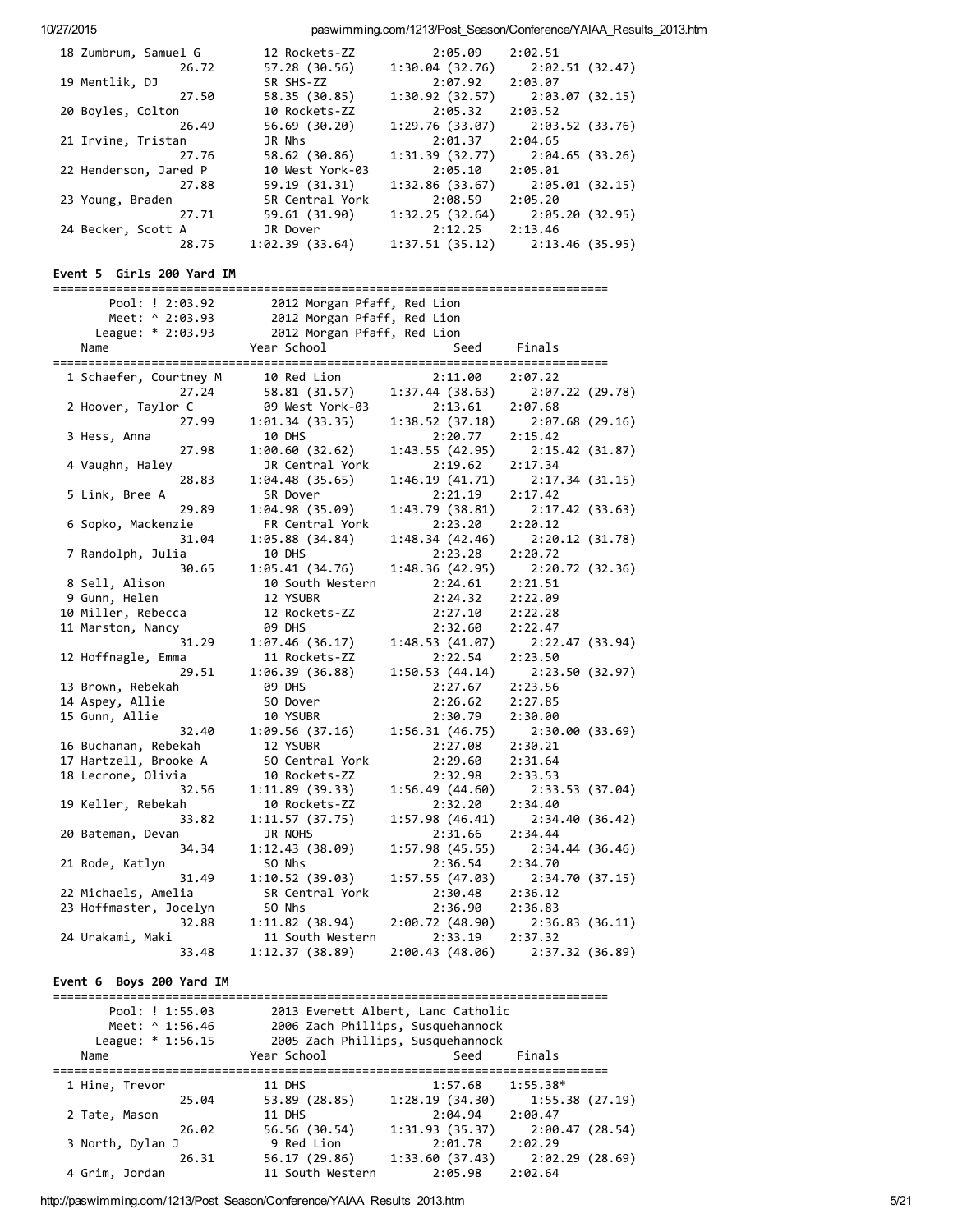| 27.46                  | 57.53 (30.07)    |                 | $1:32.55(35.02)$ $2:02.64(30.09)$   |
|------------------------|------------------|-----------------|-------------------------------------|
| 5 Sing, Sreshtha       | 11 DHS           | 2:07.92         | 2:04.76                             |
| 26.96                  | 58.79 (31.83)    | 1:35.21(36.42)  | 2:04.76 (29.55)                     |
| 6 Tate, Jesse W        | FR Central York  | 2:05.95         | 2:04.78                             |
| 26.55                  | 58.88 (32.33)    | 1:36.11(37.23)  | 2:04.78 (28.67)                     |
| 7 Jenkins, Jacob       | 11 Rockets-ZZ    | 2:06.06         | 2:06.05                             |
| 27.02                  | 58.87 (31.85)    | 1:35.39 (36.52) | 2:06.05 (30.66)                     |
| 8 Myers, Taylor        | 10 Rockets-ZZ    | 2:11.34         | 2:08.15                             |
| 26.28                  | 1:00.69(34.41)   | 1:38.51(37.82)  | 2:08.15 (29.64)                     |
| 9 Walker, Nolan        | 12 YSUBR         | 2:09.70         | 2:08.61                             |
| 26.41                  | 1:00.41(34.00)   | 1:37.95(37.54)  | 2:08.61 (30.66)                     |
| 10 Erne, Braedon       | 10 DHS           | 2:21.60         | 2:10.97                             |
| 27.72                  | 59.93 (32.21)    |                 | 1:40.21 (40.28) 2:10.97 (30.76)     |
| 11 Green, Jacob        | 12 South Western | 2:11.50         | 2:11.50                             |
| 28.29                  | 1:04.25(35.96)   | 1:41.40(37.15)  | 2:11.50 (30.10)                     |
| 12 Chu, Ben            | FR Central York  | 2:11.44         | 2:13.16                             |
| 28.07                  | 1:00.15(32.08)   |                 | $1:42.04$ (41.89) $2:13.16$ (31.12) |
| 13 French, Reed E      | 11 West York-03  | 2:13.18         | 2:13.73                             |
| 29.51                  | 1:03.28(33.77)   |                 | $1:43.92$ (40.64) $2:13.73$ (29.81) |
| 14 Link, Hunter        | FR Dover         | 2:16.79         | 2:14.09                             |
| 27.34                  | 1:02.96(35.62)   | 1:42.74(39.78)  | 2:14.09 (31.35)                     |
| 15 Spangler, Ben J     | 10 West York-03  | 2:14.62         | 2:14.56                             |
| 28.35                  | 1:04.13(35.78)   | 1:42.96 (38.83) | 2:14.56 (31.60)                     |
| 16 Strickhouser, Jesse | JR Nhs           | 2:22.37         | 2:18.10                             |
| 29.88                  | 1:06.61(36.73)   | 1:46.02(39.41)  | 2:18.10 (32.08)                     |
| 17 Freidhoff, Mark     | SO SHS-ZZ        | 2:22.71         | 2:20.91                             |
| 28.40                  | 1:05.93(37.53)   | 1:48.25(42.32)  | 2:20.91 (32.66)                     |
| 18 Albin, Brandon      | 11 South Western | 2:21.69         | 2:22.10                             |
| 29.50                  | 1:07.80(38.30)   | 1:50.21(42.41)  | 2:22.10 (31.89)                     |
| 19 Neiderer, Jacob     | SR NOHS          | 2:22.85         | 2:22.43                             |
| 28.55                  | 1:03.48(34.93)   | 1:47.46 (43.98) | 2:22.43 (34.97)                     |
| 20 Kessler, Dwight     | SR NOHS          | 2:14.80         | 2:23.46                             |
| 28.92                  | 1:06.04(37.12)   | 1:49.09 (43.05) | 2:23.46 (34.37)                     |
| 21 Bui, Tim            | FR Central York  | 2:23.05         | 2:24.31                             |
| 30.47                  | 1:08.05(37.58)   | 1:50.98(42.93)  | 2:24.31 (33.33)                     |
| 22 Landis, Greg N      | 09 West York-03  | 2:24.71         | 2:26.82                             |
| 33.69                  | 1:09.58(35.89)   | 1:55.56 (45.98) | 2:26.82 (31.26)                     |
| 23 Huang, Nick         | SO SHS-ZZ        | 2:26.79         | 2:27.00                             |
| 29.94                  | 1:07.09(37.15)   |                 | $1:51.96(44.87)$ $2:27.00(35.04)$   |
| 24 Wilson, Brad        | SR Central York  | 2:26.14         | 2:28.10                             |
| 30.97                  | 1:10.56(39.59)   | 1:49.48 (38.92) | 2:28.10 (38.62)                     |
|                        |                  |                 |                                     |

## Event 7 Girls 50 Yard Freestyle

| Pool: ! 23.97<br>2012 Alyssa Bixler, Dallastown |                           |  |                                 |       |        |
|-------------------------------------------------|---------------------------|--|---------------------------------|-------|--------|
|                                                 | Meet: ^ 23.73             |  | 2005 Michele King, Spring Grove |       |        |
|                                                 | League: * 23.01           |  | 2005 Michele King, Spring Grove |       |        |
|                                                 | Name                      |  | Year School                     | Seed  | Finals |
|                                                 |                           |  |                                 |       |        |
|                                                 | 1 Wise, Erica             |  | 10 DHS                          | 25.06 | 24.84  |
|                                                 | 2 Gross, Carson           |  | 9 YSUBR                         | 25.40 | 24.91  |
|                                                 | 3 Luckenbaugh, Renae      |  | SR Nhs                          | 26.30 | 25.70  |
|                                                 | 4 Miller, Katelyn         |  | 12 Rockets-ZZ                   | 26.18 | 25.90  |
|                                                 | 5 Cable, Alexis           |  | 11 Rockets-ZZ                   | 26.29 | 25.92  |
|                                                 | 6 Washington-Myers, Amira |  | 10 Red Lion                     | 26.85 | 25.99  |
|                                                 | 7 Heinbaugh, Gracie       |  | FR Nhs                          | 26.40 | 26.01  |
|                                                 | 8 Becker, Mia R           |  | JR Dover                        | 26.38 | 26.02  |
|                                                 | 9 Cooksey, Lauren         |  | <b>09 DHS</b>                   | 27.41 | 26.58  |
|                                                 | 10 Herman, Alesha         |  | JR SHS-ZZ                       | 26.99 | 26.69  |
|                                                 | 11 Luckenbaugh, Madison M |  | JR Central York                 | 27.10 | 26.70  |
|                                                 | 11 Devaney, Maddie        |  | 9 YSUBR                         | 27.24 | 26.70  |
|                                                 | 13 Perry, Courtney        |  | 10 Rockets-ZZ                   | 26.65 | 26.86  |
|                                                 | 14 Rohrbaugh, Briannah    |  | 11 South Western                | 27.26 | 26.92  |
|                                                 | 15 Bahn, Kasie            |  | JR Central York                 | 27.24 | 26.95  |
|                                                 | 16 Sweeney, Lili          |  | FR Central York                 | 27.45 | 27.25  |
|                                                 | 17 Reed, Taylor M         |  | JR Central York                 | 27.27 | 27.32  |
|                                                 | 18 Almoney, Megan         |  | SR Nhs                          | 27.44 | 27.45  |
|                                                 | 19 Hersey, Alyssa J       |  | 09 West York-03                 | 28.52 | 27.84  |
|                                                 | 20 Miller, Kyla           |  | SO NOHS                         | 28.27 | 28.04  |
|                                                 | 21 Boyd, Bari             |  | SR Dover                        | 28.64 | 28.08  |
|                                                 | 22 Erlemeier, Sarah       |  | 12 Rockets-ZZ                   | 28.60 | 28.23  |
|                                                 | 23 Baker, Alicia          |  | 12 YSUBR                        | 28.64 | 28.34  |
|                                                 | 24 DeVeny, Lada           |  | SO Nhs                          | 28.17 | 29.04  |

## Event 8 Boys 50 Yard Freestyle

===============================================================================

Pool: ! 21.11 2009 Kevin Marsteller, York Suburban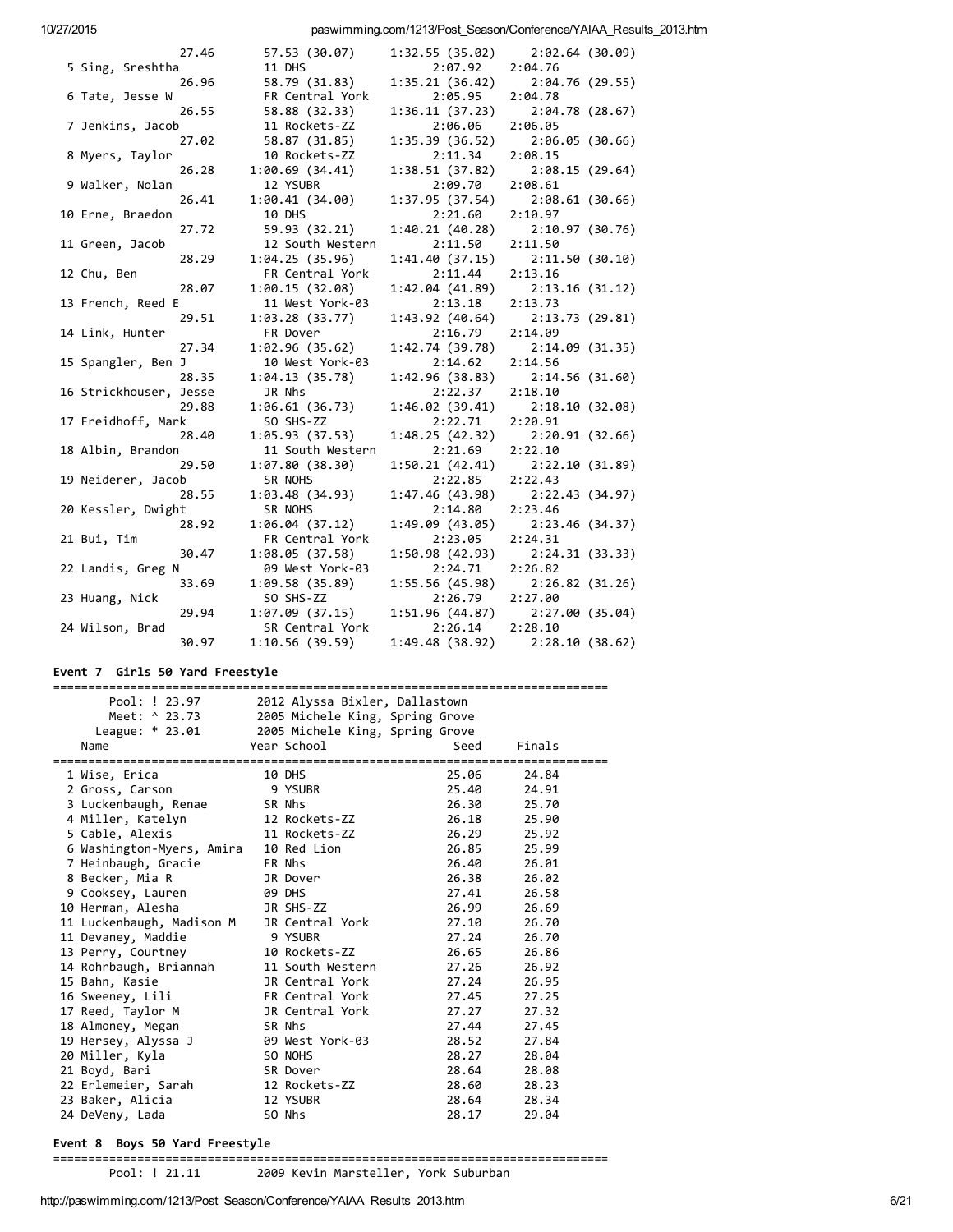| Meet: ^ 21.11<br>League: $*$ 21.11 | 2009 Kevin Marsteller, York Suburban<br>2009 Kevin Marsteller, York Suburban |       |        |
|------------------------------------|------------------------------------------------------------------------------|-------|--------|
| Name                               | Year School                                                                  | Seed  | Finals |
|                                    |                                                                              |       |        |
| 1 Hensel, Ashton                   | 11 DHS                                                                       | 22.72 | 22.08  |
| 2 Peckmann, Erik H                 | SO Central York                                                              | 22.40 | 22.34  |
| 3 Erne, Braxton                    | 12 DHS                                                                       | 22.56 | 22.53  |
| 4 O'Conor, Keith                   | 12 DHS                                                                       | 23.01 | 22.64  |
| 5 Smith, Isaac                     | 11 Rockets-ZZ                                                                | 23.35 | 23.01  |
| 6 Attig, Matt                      | 12 DHS                                                                       | 23.85 | 23.06  |
| 7 Koehler, Kieran                  | 12 South Western                                                             | 23.67 | 23.07  |
| 8 Mart, Nathan                     | 12 South Western                                                             | 23.27 | 23.24  |
| 9 Johnson, Ian                     | JR Central York                                                              | 23.49 | 23.36  |
| 10 Shaffer, Kyle                   | SR SHS-ZZ                                                                    | 23.73 | 23.38  |
| 11 Liberatore, Austin              | 12 Rockets-ZZ                                                                | 23.79 | 23.73  |
| 12 Tate, Aaron C                   | SO Central York                                                              | 23.93 | 23.78  |
| 13 Aggen, Eli C                    | 11 Red Lion                                                                  | 24.02 | 23.80  |
| 14 Spinello, John                  | 11 YSUBR                                                                     | 24.39 | 24.05  |
| 15 Fridman, Alex                   | 11 YSUBR                                                                     | 24.21 | 24.22  |
| 16 Pelaia, Alex                    | 12 Rockets-ZZ                                                                | 24.87 | 24.30  |
| 17 Jackson, Robert                 | FR SHS-ZZ                                                                    | 25.09 | 24.67  |
| 18 Rambeau, Hunter                 | SO Nhs                                                                       | 25.08 | 24.69  |
| 19 Bahn, Shane                     | SR Central York                                                              | 24.52 | 24.70  |
| 20 Nickol, Andrew                  | 10 South Western                                                             | 24.95 | 24.72  |
| 21 Darrah, Nathan                  | SO Nhs                                                                       | 25.19 | 24.81  |
| 22 Wunsch, Logan                   | SO Nhs                                                                       | 25.57 | 24.86  |
| 23 Clark, Alex W                   | 11 Red Lion                                                                  | 25.40 | 25.06  |
| 24 Sterner, Jacob W                | SR Dover                                                                     | 25.53 | 25.15  |

# Event 9 Girls 100 Yard Butterfly

|                                                   |                                                                                                      | 91.19 100 .did bacco19 |         |  |  |  |
|---------------------------------------------------|------------------------------------------------------------------------------------------------------|------------------------|---------|--|--|--|
| Pool: ! 56.91<br>Meet: ^ 58.53<br>League: * 56.23 | 2013 Nicki Price, Northeastern<br>2009 Caroline Bixler, Dallastown<br>2013 Nicki Price, Northeastern |                        |         |  |  |  |
| Name                                              | Year School                                                                                          | Seed                   | Finals  |  |  |  |
| 1 Janosky, Aniella F<br>26.93                     | SR Dover                                                                                             | 58.29                  | 58.30^  |  |  |  |
| 2 Merkle, Erin<br>27.49                           | 58.30 (31.37)<br>12 YSUBR<br>58.79 (31.30)                                                           | 58.80                  | 58.79   |  |  |  |
| 3 North, Jesse C<br>28.39                         | 12 Red Lion<br>58.88 (30.49)                                                                         | 1:00.54                | 58.88   |  |  |  |
| 4 Chalk, Regan<br>28.19                           | SO NOHS<br>1:00.06 (31.87)                                                                           | 1:01.59                | 1:00.06 |  |  |  |
| 5 Gonzalez, Mikaelie<br>28.57                     | 10 DHS<br>1:01.86(33.29)                                                                             | 1:04.52                | 1:01.86 |  |  |  |
| 6 Casolo, Julia<br>28.86                          | 11 DHS<br>1:02.33(33.47)                                                                             | 1:04.34                | 1:02.33 |  |  |  |
| 7 Hoffnagle, Emma<br>29.68                        | 11 Rockets-ZZ<br>1:02.71 (33.03)                                                                     | 1:04.26                | 1:02.71 |  |  |  |
| 8 Vaughn, Haley<br>29.10                          | JR Central York<br>1:03.25(34.15)                                                                    | 1:03.91                | 1:03.25 |  |  |  |
| 9 Dacheux, Summer A<br>28.51                      | JR Dover<br>1:03.29(34.78)                                                                           | 1:04.68                | 1:03.29 |  |  |  |
| 10 Schmittle, Emily<br>29.38                      | 11 YSUBR<br>1:03.99(34.61)                                                                           | 1:03.80                | 1:03.99 |  |  |  |
| 11 Weeks, Danielle M<br>30.02                     | SO Central York<br>1:05.60(35.58)                                                                    | 1:07.52                | 1:05.60 |  |  |  |
| 12 Luckenbaugh, Madison M<br>30.23                | JR Central York<br>1:06.62 (36.39)                                                                   | 1:06.54                | 1:06.62 |  |  |  |
| 13 Beierschmitt, Shea L<br>30.22                  | JR Dover<br>1:07.12 (36.90)                                                                          | 1:07.67                | 1:07.12 |  |  |  |
| 14 Wolfenberger, Allie<br>30.06                   | 11 YSUBR<br>1:07.30(37.24)                                                                           | 1:11.00                | 1:07.30 |  |  |  |
| 15 Taylor, Michaela<br>31.43                      | 11 Rockets-ZZ<br>1:09.18(37.75)                                                                      | 1:08.91                | 1:09.18 |  |  |  |
| 16 Rode, Katlyn<br>32.27                          | SO Nhs<br>1:09.58(37.31)                                                                             | 1:10.44                | 1:09.58 |  |  |  |
| 17 Maas, Emma<br>32.48                            | 10 South Western<br>1:10.43(37.95)                                                                   | 1:09.93                | 1:10.43 |  |  |  |
| 18 Heinbaugh, Gracie<br>31.53                     | FR Nhs<br>1:10.72(39.19)                                                                             | 1:06.83                | 1:10.72 |  |  |  |
| 19 Rinehart, Emma M<br>32.78                      | 09 Red Lion<br>1:11.93(39.15)                                                                        | 1:13.79                | 1:11.93 |  |  |  |
| 20 Goodling, Karly<br>33.53                       | FR Central York<br>1:12.56(39.03)                                                                    | 1:11.87                | 1:12.56 |  |  |  |
| 21 Robinson, Noelle                               | 10 South Western                                                                                     | 1:12.85                | 1:13.49 |  |  |  |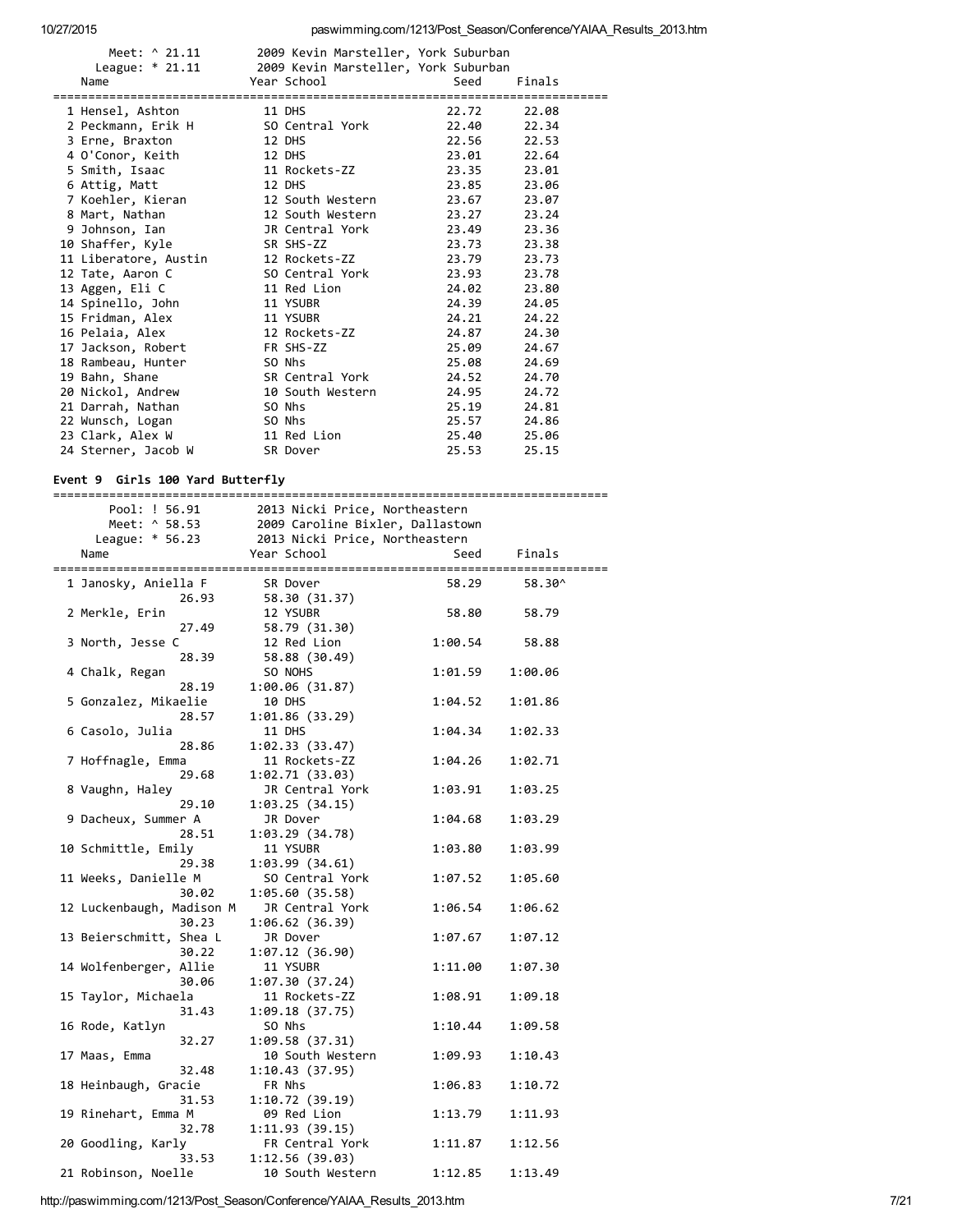| 33.57             | 1:13.49(39.92)   |         |         |  |
|-------------------|------------------|---------|---------|--|
| 22 Sigmon, Alicia | 11 South Western | 1:14.91 | 1:15.92 |  |
| 34.29             | 1:15.92(41.63)   |         |         |  |
| 23 McGee, Jordan  | SR SHS-ZZ        | 1:15.63 | 1:17.22 |  |
| 34.29             | 1:17.22(42.93)   |         |         |  |
| 24 Snyder, Emma J | 10 Red Lion      | 1:16.13 | 1:17.80 |  |
| 35.66             | 1:17.80(42.14)   |         |         |  |

## Event 10 Boys 100 Yard Butterfly

| ========               |                                      |         |         |
|------------------------|--------------------------------------|---------|---------|
| Pool: ! 52.33          | 2012 Bradley Strathmeyer, West York  |         |         |
| Meet: ^ 52.09          | 1990 Scott Conley, Dallastown        |         |         |
| League: $* 50.62$      | 2008 Kevin Marsteller, York Suburban |         |         |
| Name                   | Year School                          | Seed    | Finals  |
|                        |                                      |         |         |
| 1 Hill, Spencer        | <b>09 DHS</b>                        | 56.05   | 54.82   |
| 25.83                  | 54.82 (28.99)                        |         |         |
| 2 Brockway, Noah       | 10 DHS                               | 55.93   | 55.40   |
| 25.44                  | 55.40 (29.96)                        |         |         |
| 3 Tate, Jesse W        | FR Central York                      | 55.75   | 55.98   |
| 26.47                  | 55.98 (29.51)                        |         |         |
| 4 Brandt, Callum M     | 11 Red Lion                          | 56.60   | 56.13   |
| 26.10                  | 56.13 (30.03)                        |         |         |
|                        |                                      | 58.62   | 56.32   |
| 5 Levejac, Adrien      | 12 DHS                               |         |         |
| 25.67                  | 56.32 (30.65)                        |         |         |
| 6 Massey, Will         | 11 YSUBR                             | 56.91   | 56.54   |
| 25.61                  | 56.54 (30.93)                        |         |         |
| 7 Myers, Taylor        | 10 Rockets-ZZ                        | 58.02   | 57.52   |
| 26.32                  | 57.52 (31.20)                        |         |         |
| 8 Lovelace, Jake       | 10 DHS                               | 1:02.55 | 57.69   |
| 26.36                  | 57.69 (31.33)                        |         |         |
| 9 Wendt, Corey J       | JR Central York                      | 58.99   | 58.15   |
| 26.86                  | 58.15 (31.29)                        |         |         |
| 10 Kerestes, Vincent   | JR Central York                      | 1:00.00 | 58.65   |
| 27.30                  | 58.65 (31.35)                        |         |         |
| 11 Brindle, Dayne N    | 11 West York-03                      | 59.58   | 58.66   |
| 26.77                  | 58.66 (31.89)                        |         |         |
| 12 Link, Hunter        | FR Dover                             | 59.54   | 58.86   |
| 27.22                  | 58.86 (31.64)                        |         |         |
| 13 Trettel, Nicolas    | 12 Rockets-ZZ                        | 59.01   | 59.98   |
| 27.44                  | 59.98 (32.54)                        |         |         |
| 14 Kessler, Dwight     | SR NOHS                              | 1:00.65 | 1:00.35 |
| 28.19                  | 1:00.35(32.16)                       |         |         |
| 15 Freidhoff, Mark     | SO SHS-ZZ                            | 1:02.46 | 1:00.75 |
| 28.11                  | 1:00.75(32.64)                       |         |         |
| 16 Ballou, Michael     | 10 South Western                     | 1:01.40 | 1:01.34 |
| 28.57                  | 1:01.34(32.77)                       |         |         |
| 17 Shy, Aaron          | 11 South Western                     | 1:01.04 | 1:01.58 |
| 28.29                  |                                      |         |         |
|                        | 1:01.58(33.29)                       |         |         |
| 18 Spinello, Matt      | 9 YSUBR                              | 1:02.94 | 1:02.02 |
| 27.08                  | 1:02.02(34.94)                       |         |         |
| 19 Seitz-Brown, Jeremy | 11 Rockets-ZZ                        | 1:04.36 | 1:02.43 |
| 28.89                  | 1:02.43(33.54)                       |         |         |
| 20 Anderson, Hank      | JR NOHS                              | 1:03.64 | 1:02.59 |
| 29.01                  | 1:02.59(33.58)                       |         |         |
| 21 Petrella, Nick L    | 10 Red Lion                          | 1:03.93 | 1:03.15 |
| 28.93                  | 1:03.15(34.22)                       |         |         |
| 22 Bollinger, Dan C    | SR Dover                             | 1:04.68 | 1:04.11 |
| 29.01                  | 1:04.11(35.10)                       |         |         |
| 23 Albin, Brandon      | 11 South Western                     | 1:05.06 | 1:04.50 |
| 29.76                  | 1:04.50 (34.74)                      |         |         |
| 24 Bui, Tim            | FR Central York                      | 1:05.78 | 1:06.63 |
| 30.54                  | 1:06.63 (36.09)                      |         |         |

### Event 11 Girls 200 Yard Freestyle Relay

=============================================================================== Pool: ! 1:40.11 2009 Dallastown Meet: ^ 1:40.11 2009 Dallastown League: \* 1:40.11 2009 Dallastown School Seed Finals =============================================================================== 1 Dallastown Area High School 'A' 1:42.24 1:38.41! 1) Bixler, Alyssa 11 2) Casolo, Julia 11 3) Thornley, Justina 09 (4) Wise, Erica 10 24.01 49.18 (25.17) 1:14.02 (24.84) 1:38.41 (24.39)<br>
High School 'A' 1:42.34 1:40.79 2 York Suburban High School 'A'<br>1) Day, Zowie 12 2) Gross, Carson 9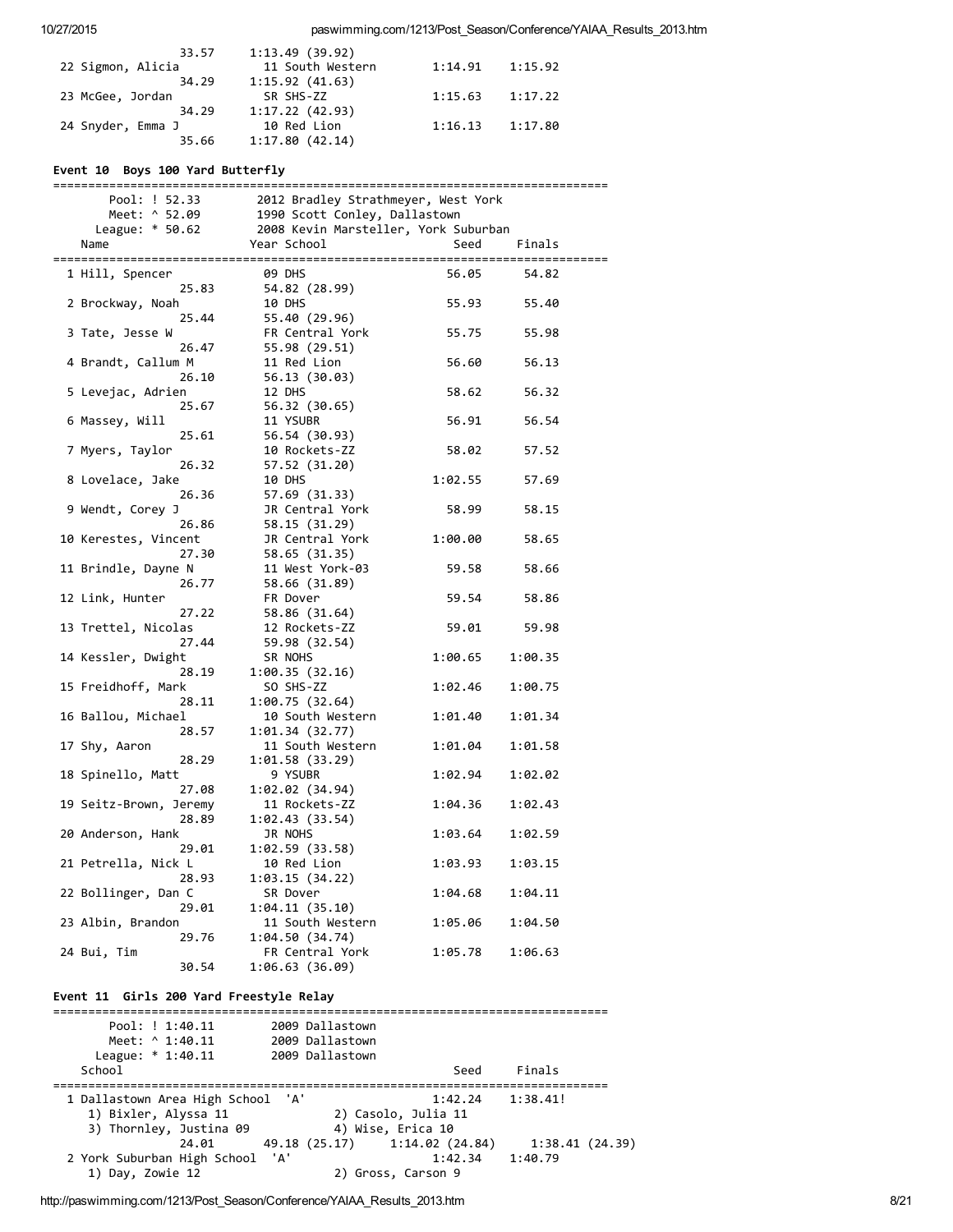| 3) Gunn, Helen 12                                    |                    |     | 4) Merkle, Erin 12                                    |                 |  |
|------------------------------------------------------|--------------------|-----|-------------------------------------------------------|-----------------|--|
|                                                      |                    |     | 26.24 50.56 (24.32) 1:15.47 (24.91) 1:40.79 (25.32)   |                 |  |
| 3 Dover Area High School 'A'                         |                    |     | 1:41.90                                               | 1:43.48         |  |
| 1) Spaulding, Rachel C JR                            |                    |     | 2) Staub, Morgan SO                                   |                 |  |
| 3) Beierschmitt, Shea L JR (4) Becker, Mia R JR      |                    |     |                                                       |                 |  |
| 25.39                                                |                    |     | 51.54 (26.15) 1:17.90 (26.36)                         | 1:43.48(25.58)  |  |
| 4 Central York High School 'A'                       |                    |     | 1:46.86                                               | 1:45.09         |  |
| 1) Bahn, Kasie JR                                    |                    |     | 2) Vaughn, Haley JR                                   |                 |  |
| 3) Luckenbaugh, Madison M JR 4) Arganbright, Jade SR |                    |     |                                                       |                 |  |
| 26.29                                                |                    |     | 53.43 (27.14) 1:20.31 (26.88)                         | 1:45.09(24.78)  |  |
| 5 Northeastern High School 'A'                       |                    |     | 1:46.94                                               | 1:45.17         |  |
| 1) Heinbaugh, Gracie FR                              |                    |     | 2) Braswell, Abby FR                                  |                 |  |
| 3) Eckenrode, Hali FR                                |                    |     | 4) Luckenbaugh, Renae SR                              |                 |  |
| 26.69                                                | 52.81 (26.12)      |     | 1:20.17(27.36)                                        | 1:45.17(25.00)  |  |
| 6 Spring Grove High School-ZZ 'A'                    |                    |     | 1:47.06                                               | 1:45.25         |  |
| 1) Perry, Courtney 10                                |                    |     | 2) Cable, Alexis 11                                   |                 |  |
| 3) Hoffnagle, Emma 11                                |                    |     |                                                       |                 |  |
|                                                      |                    |     | 4) Kling, Abby 10                                     |                 |  |
| 26.75                                                |                    |     | 53.16 (26.41) 1:19.09 (25.93)                         | 1:45.25(26.16)  |  |
| 7 Dallastown Area High School 'B'                    |                    |     | 1:52.39                                               | 1:46.73         |  |
| 1) Cooksey, Lauren 09                                |                    |     | 2) Brown, Rebekah 09                                  |                 |  |
| 3) Fix, Megan 12                                     |                    |     | 4) Marston, Nancy 09                                  |                 |  |
| 8 York Suburban High School 'B'                      |                    |     | 1:49.82                                               | 1:47.72         |  |
| 1) Mitts, Rachel 12                                  |                    |     | 2) Schmittle, Anna 10                                 |                 |  |
| 3) Devaney, Maddie 9                                 |                    |     | 4) Schmittle, Emily 11                                |                 |  |
| 27.59                                                |                    |     | 54.61 (27.02) 1:21.96 (27.35)                         | 1:47.72 (25.76) |  |
| 9 Central York High School                           | 'B'                |     | 1:50.39                                               | 1:49.26         |  |
| 1) Burgess, Theresa M JR                             |                    |     | 2) Sopko, Mackenzie FR                                |                 |  |
| 3) Sweeney, Lili FR                                  |                    |     | 4) Reed, Taylor M JR                                  |                 |  |
| 27.71                                                |                    |     | 55.04 (27.33) 1:22.90 (27.86)                         | 1:49.26(26.36)  |  |
| 10 Spring Grove High School-ZZ 'B'                   |                    |     | 1:55.30                                               | 1:50.00         |  |
| 1) Senft, Sarah 09                                   |                    |     | 2) Erlemeier, Sarah 12                                |                 |  |
|                                                      |                    |     | 4) Staub, Haley 11                                    |                 |  |
| 3) Miller, Ashton 10                                 |                    |     |                                                       |                 |  |
| 11 South Western 'A'                                 |                    |     | 1:54.62                                               | 1:50.60         |  |
| 1) Robinson, Noelle 10                               |                    |     | 2) Sell, Alison 10                                    |                 |  |
| 3) Derreth, Katie 12                                 |                    |     | 4) Rohrbaugh, Briannah 11                             |                 |  |
| 12 Dover Area High School 'B'                        |                    |     | 1:55.85                                               | 1:51.15         |  |
| 1) Spaulding, Emily FR                               |                    |     | 2) Boyd, Bari SR                                      |                 |  |
| 3) Mendel, Caitlin N JR                              |                    |     | 4) Aspey, Allie SO                                    |                 |  |
| 13 Susquehannock High School-ZZ                      |                    | 'A' | 1:56.03                                               | 1:51.29         |  |
| 1) Mayoryk, Mikayla SR                               |                    |     | 2) Leslie, Samantha SR                                |                 |  |
| 3) McGee, Jordan SR                                  |                    |     | 4) Herman, Alesha JR                                  |                 |  |
| 14 Northeastern High School                          | 'В'                |     | 1:54.08                                               | 1:53.87         |  |
| 1) Almoney, Megan SR                                 |                    |     | 2) DeVeny, Lada SO                                    |                 |  |
| 3) Hoffmaster, Jocelyn SO                            |                    |     | 4) Moyer, Coryn SO                                    |                 |  |
| 15 West York High School-03 'A'                      |                    |     | 1:56.09                                               | 1:54.19         |  |
| 1) Hoover, Taylor C 09                               |                    |     | 2) Alleyne, Jahna L 10                                |                 |  |
|                                                      |                    |     |                                                       |                 |  |
| 3) Stottlemyer, Britney A 10                         |                    |     | 4) Hersey, Alyssa J 09                                |                 |  |
| 16 Red Lion High School 'A'                          |                    |     | 1:53.46                                               | 1:54.67         |  |
| 1) Clark, Melissa L 12                               |                    |     | 2) Snyder, Aubree L 10                                |                 |  |
| 3) Rinehart, Emma M 09                               |                    |     | 4) Wurster, Jamie N 09                                |                 |  |
| 17 South Western 'B'                                 |                    |     | 2:01.06                                               | 1:57.80         |  |
| 1) Urakami, Maki 11                                  |                    |     | 2) Gatz, Abigail 09                                   |                 |  |
| 3) Rhone, Katie 11                                   |                    |     | 4) Halpenny, Madison 09                               |                 |  |
| 29.12                                                | 57.91 (28.79)      |     | 1:28.02 (30.11)                                       | 1:57.80 (29.78) |  |
| 18 Susquehannock High School-ZZ 'B'                  |                    |     | 1:57.93                                               | 1:58.81         |  |
| 1) Leslie, Sadie JR                                  |                    |     | 2) Keuler, Megan FR                                   |                 |  |
| 3) Steines, Katie JR                                 |                    |     | 4) Amberman, Jessica SR                               |                 |  |
| 30.91                                                | 1:07.18 (36.27)    |     | 1:29.75 (22.57)                                       | 1:58.81(29.06)  |  |
| 19 New Oxford High School                            | 'A'                |     | 2:04.91                                               | 1:59.56         |  |
| 1) Miller, Kyla SO                                   |                    |     | 2) Overmoyer, Maddy JR                                |                 |  |
| 3) Johnson, Amber FR                                 |                    |     | 4) Stanley, Christine SR                              |                 |  |
| 28.66                                                | 1:00.64(31.98)     |     | 1:30.14(29.50)                                        | 1:59.56(29.42)  |  |
| 'В'                                                  |                    |     |                                                       |                 |  |
| 20 Red Lion High School                              |                    |     | 2:05.02                                               | 2:03.85         |  |
| 1) Schmitt, Kenzie M 12                              |                    |     | 2) Ward, Kaylin N 09                                  |                 |  |
| 3) Reed, Kristen A 09                                |                    |     | 4) Matz, Danielle B 12                                |                 |  |
| 31.97                                                | 1:03.50(31.53)     |     | 1:33.64(30.14)                                        | 2:03.85(30.21)  |  |
| 21 New Oxford High School                            | 'B'                |     | 2:12.04                                               | 2:05.68         |  |
| 1) Breighner, Dana SR                                |                    |     | 2) Hartlaub, Brooke JR                                |                 |  |
| 3) Brown, Courtney JR                                |                    |     | 4) Mack, Allie SR                                     |                 |  |
| 31.25                                                |                    |     | $1:01.08$ (29.83) $1:34.35$ (33.27) $2:05.68$ (31.33) |                 |  |
|                                                      |                    |     |                                                       |                 |  |
| Event 12 Boys 200 Yard Freestyle Relay               |                    |     |                                                       |                 |  |
|                                                      |                    |     |                                                       |                 |  |
| Pool: ! 1:27.29                                      |                    |     | 2009 York Suburban                                    |                 |  |
| Meet: ^ 1:27.29                                      |                    |     | 2009 York Suburban                                    |                 |  |
| League: * 1:27.29                                    | 2009 York Suburban |     |                                                       |                 |  |
| School                                               |                    |     | Seed                                                  | Finals          |  |
|                                                      |                    |     |                                                       |                 |  |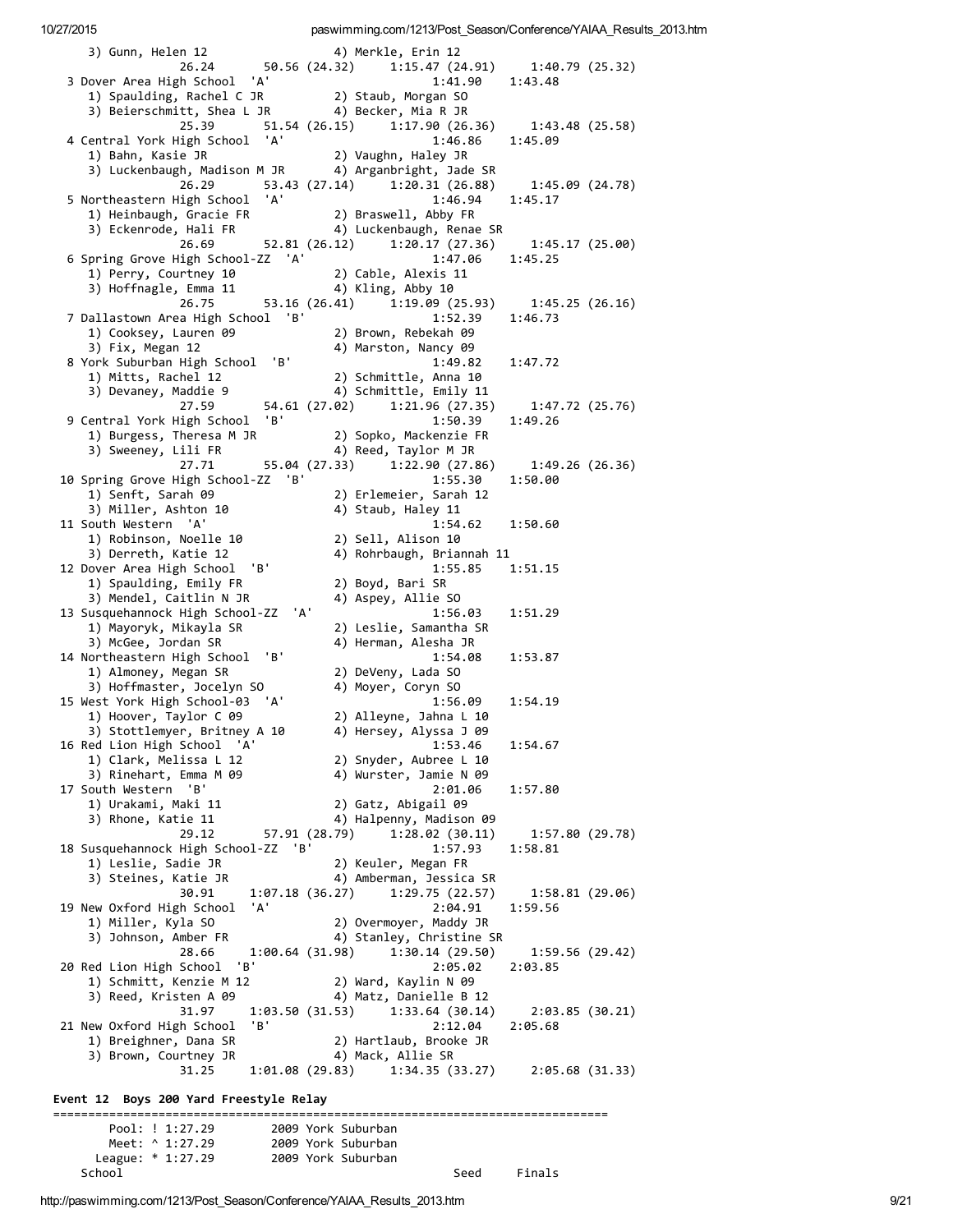| 1 Dallastown Area High School 'A'                                                                                                                               |     |                                                   |                 |                |
|-----------------------------------------------------------------------------------------------------------------------------------------------------------------|-----|---------------------------------------------------|-----------------|----------------|
|                                                                                                                                                                 |     | 1:29.38                                           | 1:27.08!        |                |
| 1) Erne, Braxton 12                                                                                                                                             |     | 2) Hensel, Ashton 11                              |                 |                |
| 3) Paine, Steven 12                                                                                                                                             |     | 4) Stauffer, Corey 11                             |                 |                |
|                                                                                                                                                                 |     |                                                   |                 |                |
| 22.16                                                                                                                                                           |     | 43.86 (21.70) 1:05.79 (21.93) 1:27.08 (21.29)     |                 |                |
| 2 Dallastown Area High School 'B'<br>$\begin{array}{ll}\n\text{lalastown} & \text{m} & \text{m} \\ \text{l)} & \text{O'Conor, Keith}} & \text{12}\n\end{array}$ |     | 1:35.79                                           | 1:30.47         |                |
|                                                                                                                                                                 |     | 2) Boyer, DJ 11                                   |                 |                |
|                                                                                                                                                                 |     | 4) Hill, Spencer 09                               |                 |                |
| 22.48                                                                                                                                                           |     | 45.34 (22.86) 1:07.70 (22.36) 1:30.47 (22.77)     |                 |                |
|                                                                                                                                                                 |     |                                                   |                 |                |
| 3 South Western 'A'                                                                                                                                             |     | 1:38.75                                           | 1:34.35         |                |
| 1) Nickol, Andrew 10                                                                                                                                            |     | 2) Green, Jacob 12                                |                 |                |
| 3) Maxwell, Dan 10                                                                                                                                              |     | 4) Koehler, Kieran 12                             |                 |                |
| 24.57                                                                                                                                                           |     | 49.07 (24.50) 1:11.88 (22.81)                     | 1:34.35 (22.47) |                |
| 4 Spring Grove High School-ZZ 'A'                                                                                                                               |     | 1:35.02                                           | 1:34.75         |                |
|                                                                                                                                                                 |     |                                                   |                 |                |
| 1) Trettel, Nicolas 12                                                                                                                                          |     | 2) Kling, Nolan 10                                |                 |                |
| 3) Liberatore, Austin 12 (4) Jenkins, Jacob 11                                                                                                                  |     |                                                   |                 |                |
| 23.68                                                                                                                                                           |     | 46.95 (23.27) 1:11.12 (24.17)                     | 1:34.75 (23.63) |                |
| 5 Central York High School 'A'                                                                                                                                  |     | 1:37.25                                           | 1:35.42         |                |
|                                                                                                                                                                 |     | 2) Bahn, Shane SR                                 |                 |                |
| 1) Tate, Aaron C SO                                                                                                                                             |     |                                                   |                 |                |
| 3) Kerestes, Vincent JR (4) Johnson, Ian JR                                                                                                                     |     |                                                   |                 |                |
| 24.10                                                                                                                                                           |     | 47.68 (23.58) 1:12.44 (24.76) 1:35.42 (22.98)     |                 |                |
| 6 Susquehannock High School-ZZ 'A'                                                                                                                              |     | 1:39.25                                           | 1:36.05         |                |
| 1) Kaliszak, Sean SR                                                                                                                                            |     | 2) Mentlik, DJ SR                                 |                 |                |
| אנ טופסט, אב----טוג (3)<br>3) Jackson, Robert FR                                                                                                                |     |                                                   |                 |                |
|                                                                                                                                                                 |     | 4) Shaffer, Kyle SR                               |                 |                |
| 24.32                                                                                                                                                           |     | 48.39 (24.07) 1:13.20 (24.81) 1:36.05 (22.85)     |                 |                |
| 7 Northeastern High School 'A'                                                                                                                                  |     | 1:39.32                                           | 1:36.98         |                |
| 1) Darrah, Nathan SO                                                                                                                                            |     | 2) Rambeau, Hunter SO                             |                 |                |
| 3) Wunsch, Logan SO                                                                                                                                             |     | 4) Soop, Devin SO                                 |                 |                |
|                                                                                                                                                                 |     |                                                   |                 |                |
| 24.87                                                                                                                                                           |     | 49.52 (24.65) 1:13.70 (24.18) 1:36.98 (23.28)     |                 |                |
| 8 Central York High School 'B'                                                                                                                                  |     | 1:40.35                                           | 1:37.47         |                |
| 1) Fisher, Ben C FR                                                                                                                                             |     | 2) Martin, Ryan SR                                |                 |                |
| 3) Wendt, Corey J JR                                                                                                                                            |     | 4) Seymour, James SO                              |                 |                |
|                                                                                                                                                                 |     |                                                   |                 |                |
| 24.47                                                                                                                                                           |     | 48.91 (24.44) 1:15.09 (26.18) 1:37.47 (22.38)     |                 |                |
| 9 West York High School-03 'A'                                                                                                                                  |     | 1:39.28                                           | 1:37.64         |                |
|                                                                                                                                                                 |     |                                                   |                 |                |
| 1) Henderson, Jared P 10 (2) Brindle, Dayne N 11<br>3) Spangler. Ben J 10 (4) Foerv. David R 11<br>3) Spangler, Ben J 10                                        |     | 4) Foery, David R 11                              |                 |                |
| 25.31                                                                                                                                                           |     | 49.24 (23.93) 1:14.55 (25.31)                     | 1:37.64(23.09)  |                |
|                                                                                                                                                                 |     |                                                   |                 |                |
| 10 South Western 'B'                                                                                                                                            |     | 1:40.15                                           | 1:38.33         |                |
|                                                                                                                                                                 |     | 2) MacDonald, Sean 11                             |                 |                |
| 1) Maxwell, Joe 12<br>3) Good, Tyler 12                                                                                                                         |     | 4) Albin, Brandon 11                              |                 |                |
|                                                                                                                                                                 |     |                                                   |                 |                |
|                                                                                                                                                                 |     |                                                   |                 |                |
| 24.49                                                                                                                                                           |     | 48.99 (24.50) 1:13.04 (24.05)                     |                 | 1:38.33(25.29) |
| 11 Spring Grove High School-ZZ 'B'                                                                                                                              |     | 1:42.56                                           | 1:38.84         |                |
|                                                                                                                                                                 |     |                                                   |                 |                |
|                                                                                                                                                                 |     |                                                   |                 |                |
| 1) Zumbrum, Samuel G 12 (2) Boyles, Colton 10<br>3) Cavanaugh, Jason 11 (4) Pelaia, Alex 12                                                                     |     |                                                   |                 |                |
| 24.38                                                                                                                                                           |     | 49.39 (25.01) 1:15.24 (25.85)                     | 1:38.84(23.60)  |                |
|                                                                                                                                                                 |     | 1:35.74                                           | 1:39.08         |                |
| 1) Fridman, Alex 11                                                                                                                                             |     | 2) Thomas, Wes 10                                 |                 |                |
|                                                                                                                                                                 |     |                                                   |                 |                |
| 3) Holsinger, Mitchell 10 (4) Spinello, Matt 9                                                                                                                  |     |                                                   |                 |                |
|                                                                                                                                                                 |     | 24.40 47.48 (23.08) 1:13.96 (26.48)               | 1:39.08 (25.12) |                |
|                                                                                                                                                                 |     | 1:43.05                                           | 1:41.37         |                |
| 1) Gloeckner, Zach JR                                                                                                                                           |     | 2) Huang, Nick SO                                 |                 |                |
| 3) Buik, Tyler JR                                                                                                                                               |     | 4) Altom, Robert JR                               |                 |                |
| 25.31                                                                                                                                                           |     |                                                   |                 |                |
|                                                                                                                                                                 |     | 50.39 (25.08) 1:16.28 (25.89)                     | 1:41.37 (25.09) |                |
|                                                                                                                                                                 |     | 1:42.76                                           | 1:41.48         |                |
| 1) Becker, Scott A JR                                                                                                                                           |     | 2) Wolfe, Alec D SR                               |                 |                |
| 3) Harman, Curtis J SR (4) Sterner, Jacob W SR                                                                                                                  |     |                                                   |                 |                |
| 26.51                                                                                                                                                           |     |                                                   | 1:41.48(24.42)  |                |
|                                                                                                                                                                 |     | 51.70 (25.19) 1:17.06 (25.36)                     |                 |                |
| 12 York Suburban High School 'A'<br>13 Susquehannock High School-ZZ 'B'<br>14 Dover Area High School 'A'<br>15 Red Lion High School 'A'                         |     | 1:42.81                                           | 1:41.93         |                |
| 1) Clark, Alex W 11                                                                                                                                             |     | 2) Ward, Kris T 11                                |                 |                |
| 3) Moritz, Bryor G 12                                                                                                                                           |     | 4) Petrella, Nick L 10                            |                 |                |
| 24.95                                                                                                                                                           |     | 52.86 (27.91) 1:17.15 (24.29)                     |                 |                |
|                                                                                                                                                                 |     |                                                   | 1:41.93 (24.78) |                |
|                                                                                                                                                                 | 'A' | 1:43.72                                           | 1:42.50         |                |
| 1) Luckenbaugh, Joel JR                                                                                                                                         |     | 2) Jacobs, Michael JR                             |                 |                |
| 3) Neiderer, Chance JR                                                                                                                                          |     | 4) Clark, Jack JR                                 |                 |                |
| 25.76                                                                                                                                                           |     | 51.51 (25.75) 1:17.55 (26.04) 1:42.50 (24.95)     |                 |                |
|                                                                                                                                                                 |     | NT                                                |                 |                |
|                                                                                                                                                                 |     |                                                   | 1:44.31         |                |
| 1) Myers, Grant JR                                                                                                                                              |     | 2) Bentz, Matt JR                                 |                 |                |
| 16 New Oxford High School<br>17 Northeastern High School 'B'<br>3) Linne, Ben SO                                                                                |     | 4) Dolan, Brady FR                                |                 |                |
| 28.17                                                                                                                                                           |     | 54.57 (26.40) 1:18.81 (24.24) 1:44.31 (25.50)     |                 |                |
|                                                                                                                                                                 | 'B' |                                                   |                 |                |
| 18 Dover Area High School                                                                                                                                       |     | 1:51.95                                           | 1:45.88         |                |
| 1) Riddle, Jake M JR                                                                                                                                            |     | 2) Lloyd, Gabe FR                                 |                 |                |
| 3) Bollinger, Dan C SR                                                                                                                                          |     | 4) Ahrens, Seth SR                                |                 |                |
| 27.32                                                                                                                                                           |     | 54.39 (27.07) 1:20.53 (26.14)                     | 1:45.88 (25.35) |                |
|                                                                                                                                                                 |     |                                                   |                 |                |
| 19 New Oxford High School                                                                                                                                       | 'B' | 1:55.89                                           | 1:48.01         |                |
| 1) Plank, Jacob JR                                                                                                                                              |     | 2) Cooper, Jake JR                                |                 |                |
| 3) Lardarello, Alec SR<br>26.81                                                                                                                                 |     | 4) Long, Owen SO<br>55.38 (28.57) 1:21.73 (26.35) | 1:48.01(26.28)  |                |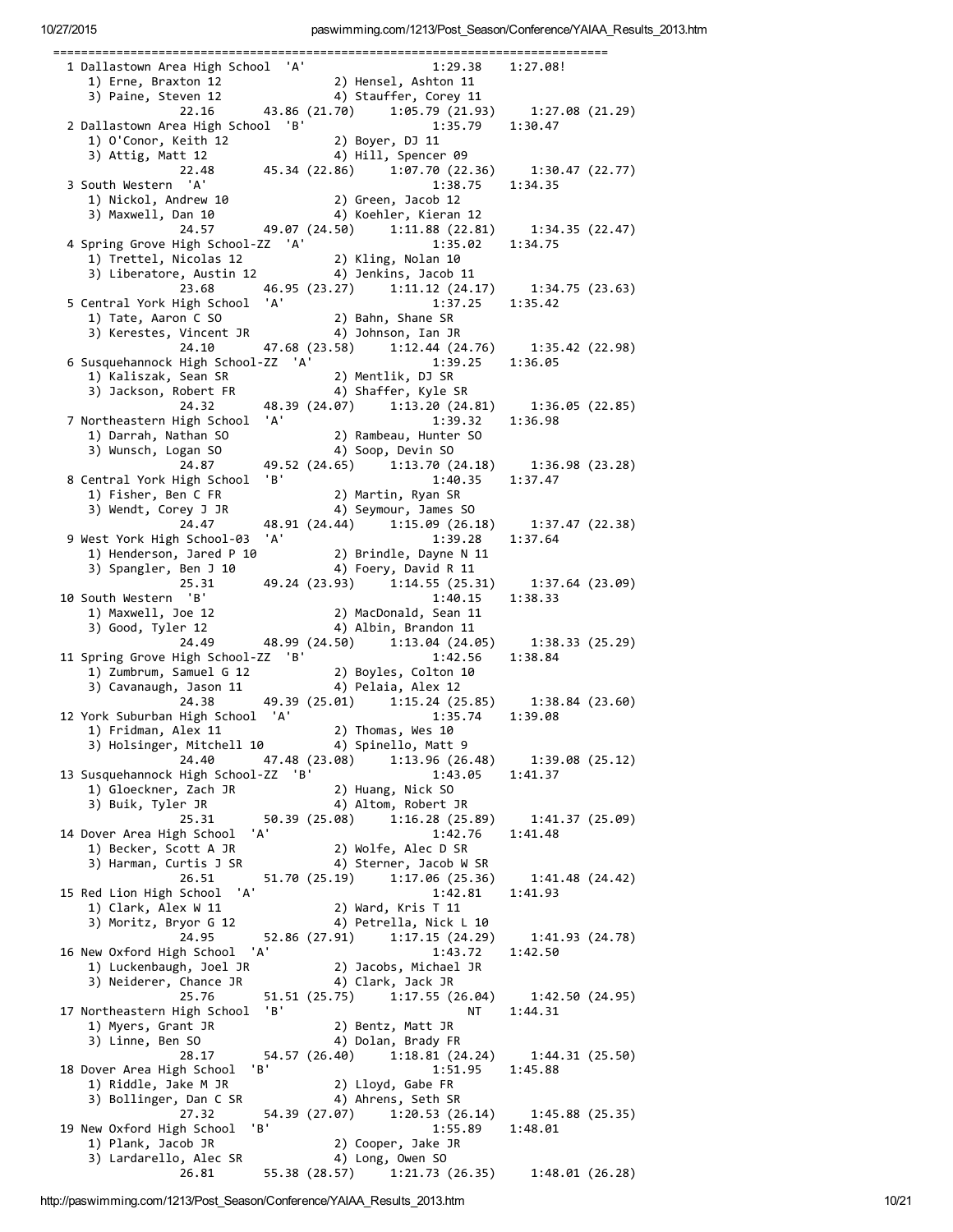10/27/2015 paswimming.com/1213/Post\_Season/Conference/YAIAA\_Results\_2013.htm 20 Red Lion High School 'B' 1:52.00 1:50.89 1) Prince, Deion L 10 2) Brandt, Connor D 09 3) Sload-Diehl, Colin R 10 4) Aguilar, Garrett M 9 26.95 54.18 (27.23) 1:21.50 (27.32) 1:50.89 (29.39) 21 York Suburban High School 'B' 1:48.86 1:51.21 1) Stein, Levi 11 2) Weber, Mitchell 10<br>3) Pim, Rathana 10 4) Lofties, Josh 12 3) Pima 10 4 Lofties, Josh 12<br>128.14 55.36 (27.22) 1:24.50 28.14 55.36 (27.22) 1:24.50 (29.14) 1:51.21 (26.71) 22 West York High School‐03 'B' 1:52.96 1:57.37 1) May, Jared M 10 2) Inners, Collin N 11 3) Welker, Kyle S 12 4) Brickner, Seth R 10 26.78 56.92 (30.14) 1:28.58 (31.66) 1:57.37 (28.79) Event 13 Girls 100 Yard Freestyle =============================================================================== Pool: ! 52.18 2012 Alyssa Bixler, Dallastown Meet: ^ 52.18 2012 Alyssa Bixler, Dallastown League: \* 51.79 2005 Michele King, Spring Grove Name Year School Seed Finals =============================================================================== 1 Bixler, Alyssa 11 DHS 53.20 52.12! 24.81 52.12 (27.31) 2 Schaefer, Courtney M 10 Red Lion 54.29 53.40 25.61 53.40 (27.79) 3 Arganbright, Jade SR Central York 54.24 53.44 25.46 53.44 (27.98) 4 Smith, Nicole R JR Dover 54.67 53.51 25.63 53.51 (27.88) 5 Janosky, Aniella F SR Dover 55.46 53.76 25.66 53.76 (28.10) 6 Miller, Katelyn 12 Rockets-ZZ 56.75 55.84<br>26.34 55.84 (29.50) 26.34 55.84 (29.50) 7 Casolo, Julia 11 DHS 57.43 56.27 26.78 56.27 (29.49) 8 Day, Zowie 12 YSUBR 56.79 56.54 27.20 56.54 (29.34) 9 Braswell, Abby FR Nhs 58.53 57.09<br>27.66 57.09 (29.43) 27.66 57.09 (29.43) 10 Washington-Myers, Amira 10 Red Lion 1:01.57 57.36 26.32 57.36 (31.04) 11 Schmittle, Emily 11 YSUBR 59.33 57.67<br>27.78 57.67 (29.89) 27.78 57.67 (29.89) 12 Becker, Mia R JR Dover 57.84 57.88 27.83 57.88 (30.05) 13 Cable, Alexis 11 Rockets-ZZ 58.60 58.04<br>27.62 58.04 (30.42) 27.62 58.04 (30.42) 14 Rogers, Natalie 12 DHS 1:03.59 59.49 28.61 59.49 (30.88) 15 Rohrbaugh, Briannah 11 South Western 1:00.16 1:00.09 28.53 1:00.09 (31.56) 16 Almoney, Megan SR Nhs 1:01.00 1:00.64 28.22 1:00.64 (32.42) 17 Wurster, Jamie N 09 Red Lion 1:01.42 1:00.79 28.60 1:00.79 (32.19) 18 Spaulding, Emily FR Dover 1:02.27 1:01.06<br>28.95 1:01.06 (32.11)  $2.91.06$  (32.11) 19 Kerchner, Shannen N JR Central York 1:02.09 1:01.52  $29.22$   $1:01.52$  (32.30) 20 Hersey, Alyssa J 09 West York‐03 1:02.23 1:01.66 29.66 1:01.66 (32.00) 21 Bahn, Kasie JR Central York 1:00.27 1:02.04

24 DeVeny, Lada SO Nhs 1:03.39 1:04.53 31.32 1:04.53 (33.21) Event 14 Boys 100 Yard Freestyle =============================================================================== Pool: ! 46.40 2009 Kevin Marsteller, York Suburban Meet: ^ 46.40 2009 Kevin Marsteller, York Suburban League: \* 46.40 2009 Kevin Marsteller, York Suburban

29.77 1:02.04 (32.27)

29.61 1:02.39 (32.78)

29.71 1:02.68 (32.97)

22 Smith, Elyse 12 YSUBR 1:03.27 1:02.39

23 Mayoryk, Mikayla SR SHS‐ZZ 1:03.70 1:02.68

Name **Manuel Seed School** Seed Finals =============================================================================== 1 Stauffer, Corey 11 DHS 48.45 48.57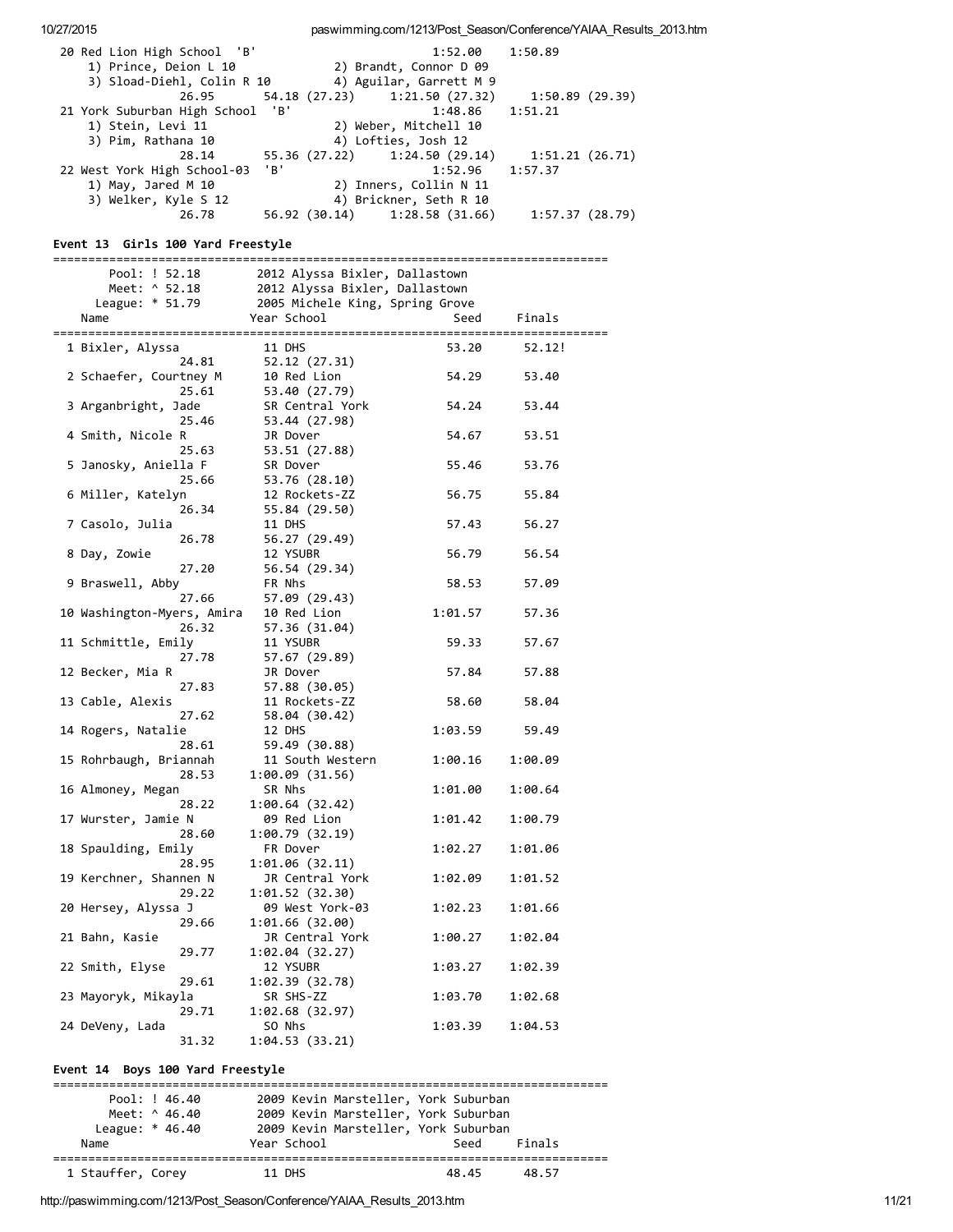| 23.08                  | 48.57 (25.49)    |       |       |
|------------------------|------------------|-------|-------|
| 2 O'Conor, Keith       | 12 DHS           | 50.52 | 49.37 |
| 23.68                  | 49.37 (25.69)    |       |       |
| 3 Erne, Braxton        | 12 DHS           | 50.03 | 49.67 |
| 23.13                  | 49.67 (26.54)    |       |       |
| 4 Hensel, Ashton       | 11 DHS           | 52.26 | 49.90 |
| 23.41                  | 49.90 (26.49)    |       |       |
| 5 Peckmann, Erik H     | SO Central York  | 51.68 | 50.65 |
| 24.36                  | 50.65 (26.29)    |       |       |
| 6 Mart, Nathan         | 12 South Western | 50.71 | 50.91 |
| 24.04                  | 50.91 (26.87)    |       |       |
| 7 Smith, Isaac         | 11 Rockets-ZZ    | 52.32 | 50.97 |
| 23.78                  | 50.97 (27.19)    |       |       |
| 8 Foery, David R       | 11 West York-03  | 52.23 | 51.60 |
| 25.17                  | 51.60 (26.43)    |       |       |
| 9 Aggen, Eli C         | 11 Red Lion      | 52.34 | 52.00 |
| 24.57                  | 52.00 (27.43)    |       |       |
| 10 Kling, Nolan        | 10 Rockets-ZZ    | 52.04 | 52.02 |
| 24.49                  | 52.02 (27.53)    |       |       |
| 11 Tate, Aaron C       | SO Central York  | 52.67 | 52.05 |
| 24.59                  | 52.05 (27.46)    |       |       |
| 12 Martin, Ryan        | SR Central York  | 53.21 | 52.36 |
| 25.55                  | 52.36 (26.81)    |       |       |
| 13 Soop, Devin         | SO Nhs           | 52.92 | 52.60 |
| 25.04                  | 52.60 (27.56)    |       |       |
| 14 Fridman, Alex       | 11 YSUBR         | 53.43 | 52.81 |
| 24.60                  | 52.81 (28.21)    |       |       |
| 15 Liberatore, Austin  | 12 Rockets-ZZ    | 52.02 | 53.43 |
| 24.92                  | 53.43 (28.51)    |       |       |
| 16 Brindle, Dayne N    | 11 West York-03  | 53.61 | 53.66 |
| 25.44                  | 53.66 (28.22)    |       |       |
| 17 Maxwell, Joe        | 12 South Western | 54.95 | 53.71 |
| 25.86                  | 53.71 (27.85)    |       |       |
| 18 Nickol, Andrew      | 10 South Western | 55.20 | 54.92 |
| 26.10                  | 54.92 (28.82)    |       |       |
| 19 Darrah, Nathan      | SO Nhs           | 56.77 | 55.26 |
| 26.67                  | 55.26 (28.59)    |       |       |
| 20 Strickhouser, Jesse | JR Nhs           | 54.92 | 55.38 |
| 26.10                  | 55.38 (29.28)    |       |       |
| 21 Clark, Alex W       | 11 Red Lion      | 56.47 | 55.58 |
| 26.86                  | 55.58 (28.72)    |       |       |
| 22 Henderson, Jared P  | 10 West York-03  | 56.05 | 55.70 |
| 26.66                  | 55.70 (29.04)    |       |       |
| 23 Jackson, Robert     | FR SHS-ZZ        | 56.56 | 55.72 |
| 26.53                  | 55.72 (29.19)    |       |       |
| 24 Altom, Robert       | JR SHS-ZZ        | 56.50 | 57.50 |
| 27.32                  | 57.50 (30.18)    |       |       |
|                        |                  |       |       |

## Event 15 Girls 500 Yard Freestyle

| Pool: ! 5:02.50       |                         | 2013 Mia Nonnenberg, Scranton Prep |                                     |  |
|-----------------------|-------------------------|------------------------------------|-------------------------------------|--|
| Meet: ^ 5:02.23       | 1988 Becky Krone, Dover |                                    |                                     |  |
| League: $* 5:02.23$   | 1988 Becky Krone, Dover |                                    |                                     |  |
| Name                  | Year School             |                                    | Seed Finals                         |  |
|                       |                         |                                    |                                     |  |
| 1 Hoover, Taylor C    | 09 West York-03         | 5:19.67 5:05.42                    |                                     |  |
| 27.85                 |                         |                                    |                                     |  |
| 2:31.18 (31.33)       | 3:02.63(31.45)          |                                    | $3:33.88$ (31.25) $4:05.06$ (31.18) |  |
| 4:35.91 (30.85)       | 5:05.42(29.51)          |                                    |                                     |  |
| 2 Merkle, Erin        | 12 YSUBR                | 5:06.33 5:06.05                    |                                     |  |
| 27.08                 | 57.10 (30.02)           |                                    | $1:28.24(31.14)$ $1:59.42(31.18)$   |  |
| 2:30.71(31.29)        | 3:02.23(31.52)          |                                    | $3:33.52$ (31.29) $4:04.79$ (31.27) |  |
| 4:36.01(31.22)        | 5:06.05(30.04)          |                                    |                                     |  |
| 3 Spaulding, Rachel C | JR Dover                | 5:23.27 5:15.28                    |                                     |  |
| 28.14                 | 58.68 (30.54)           |                                    | $1:29.95(31.27)$ $2:01.93(31.98)$   |  |
| 2:34.27(32.34)        | 3:06.82(32.55)          |                                    | $3:39.31(32.49)$ $4:11.89(32.58)$   |  |
| 4:44.03(32.14)        | 5:15.28(31.25)          |                                    |                                     |  |
| 4 Kling, Abby         | 10 Rockets-ZZ           | 5:19.09 5:17.04                    |                                     |  |
| 28.24                 | 59.18 (30.94)           |                                    | $1:31.00(31.82)$ $2:03.18(32.18)$   |  |
| 2:35.32 (32.14)       | 3:07.33(32.01)          |                                    | $3:39.88$ (32.55) $4:12.28$ (32.40) |  |
| 4:44.86 (32.58)       | 5:17.04(32.18)          |                                    |                                     |  |
| 5 Gross, Carson       | 9 YSUBR                 | $5:20.79$ $5:20.28$                |                                     |  |
| 28.08                 | 59.11 (31.03)           |                                    | $1:31.45(32.34)$ $2:03.99(32.54)$   |  |
| 2:37.26(33.27)        | 3:10.33(33.07)          |                                    | $3:43.35(33.02)$ $4:16.13(32.78)$   |  |
| 4:48.74(32.61)        | 5:20.28(31.54)          |                                    |                                     |  |
| 6 Thornley, Justina   | 09 DHS                  | 5:36.19 5:27.66                    |                                     |  |
| 28.19                 | 1:00.29(32.10)          |                                    | $1:33.38$ (33.09) $2:06.97$ (33.59) |  |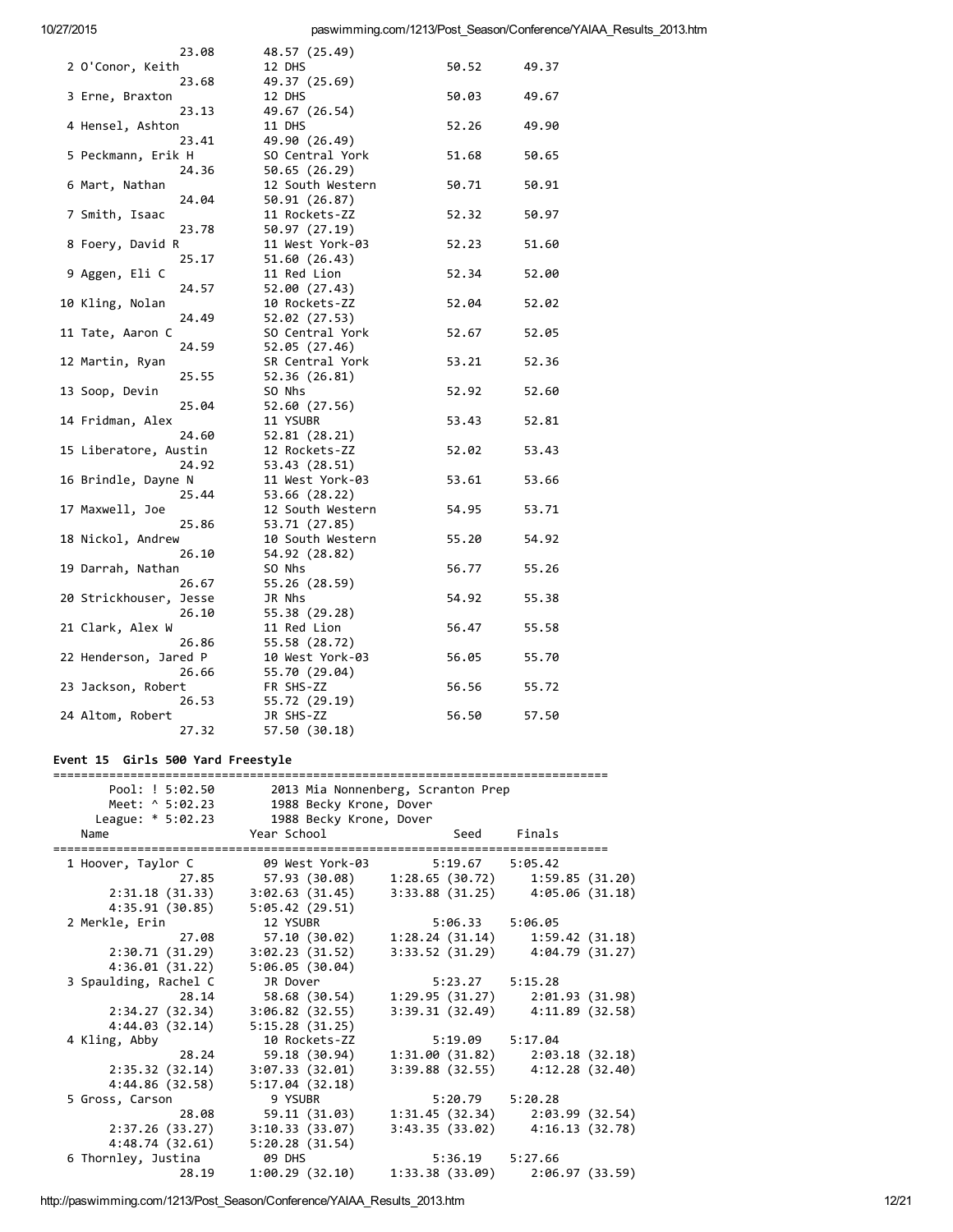paswimming.com/1213/Post\_Season/Conference/YAIAA\_Results\_2013.htm

| 2:40.24(33.27)                        | 3:13.88(33.64)                     |                                   | 3:48.17 (34.29) 4:21.50 (33.33)                    |
|---------------------------------------|------------------------------------|-----------------------------------|----------------------------------------------------|
| 4:55.73 (34.23)                       | 5:27.66(31.93)                     |                                   |                                                    |
| 7 Staub, Morgan                       | SO Dover                           | 5:41.08 5:36.03                   |                                                    |
| 29.23                                 | 1:01.79(32.56)                     | 1:35.56 (33.77)<br>3:55.28(34.74) | 2:10.20 (34.64)                                    |
| 2:44.97 (34.77)<br>5:03.60 (33.99)    | 3:20.54(35.57)<br>5:36.03(32.43)   |                                   | 4:29.61 (34.33)                                    |
| 8 Burgess, Theresa M                  | JR Central York                    | 5:42.79                           | 5:36.28                                            |
| 29.01                                 | 1:01.79 (32.78)                    | 1:35.35(33.56)                    | 2:09.42 (34.07)                                    |
| 2:42.96 (33.54)                       | 3:17.41(34.45)                     | 3:52.77(35.36)                    | 4:27.81 (35.04)                                    |
| 5:02.80 (34.99)                       | 5:36.28(33.48)                     |                                   |                                                    |
| 9 Sopko, Mackenzie                    | FR Central York                    | 5:35.81                           | 5:36.67                                            |
| 29.17                                 | 1:01.76 (32.59)                    | 1:35.24(33.48)                    | 2:09.44 (34.20)                                    |
| 2:43.89(34.45)                        | 3:18.80(34.91)<br>5:36.67(33.35)   | 3:53.60(34.80)                    | 4:28.50 (34.90)                                    |
| 5:03.32 (34.82)<br>10 Randolph, Julia | 10 DHS                             | 5:42.44                           | 5:37.63                                            |
| 30.25                                 | 1:03.05(32.80)                     | 1:36.54(33.49)                    | 2:10.73 (34.19)                                    |
| 2:44.97(34.24)                        | 3:19.48(34.51)                     |                                   | 3:54.37 (34.89) 4:29.11 (34.74)                    |
| 5:03.83(34.72)                        | 5:37.63 (33.80)                    |                                   |                                                    |
| 11 Fix, Megan                         | 12 DHS                             | 5:44.65                           | 5:38.54                                            |
| 29.66                                 | 1:02.48(32.82)                     | 1:35.95(33.47)                    | 2:10.43 (34.48)<br>4:30.17 (35.28)                 |
| 2:45.01(34.58)                        | 3:19.73(34.72)                     | 3:54.89(35.16)                    |                                                    |
| 5:05.32(35.15)                        | 5:38.54 (33.22)<br>09 DHS          |                                   |                                                    |
| 12 Brown, Rebekah<br>30.30            | 1:04.05(33.75)                     | 5:57.16 5:38.64<br>1:38.22(34.17) | 2:12.62 (34.40)                                    |
| 2:47.13(34.51)                        | 3:22.02(34.89)                     | 3:56.87(34.85)                    | 4:31.77 (34.90)                                    |
| 5:06.42(34.65)                        | 5:38.64(32.22)                     |                                   |                                                    |
| 13 Stine, Emma                        | 12 YSUBR                           | 5:47.65                           | 5:43.64                                            |
| 30.15                                 | 1:03.44(33.29)                     |                                   | 1:37.80 (34.36) 2:12.58 (34.78)                    |
| 2:47.54 (34.96)                       | 3:22.87(35.33)                     |                                   | 3:58.19 (35.32) 4:34.05 (35.86)                    |
| 5:09.65(35.60)                        | 5:43.64(33.99)                     |                                   |                                                    |
| 14 Buchanan, Rebekah                  | 12 YSUBR<br>1:02.68(32.82)         | 5:44.75<br>1:37.12(34.44)         | 5:44.19                                            |
| 29.86<br>2:47.65(35.33)               | 3:23.54(35.89)                     | 3:59.72(36.18)                    | 2:12.32 (35.20)<br>4:35.90 (36.18)                 |
| 5:11.30(35.40)                        | 5:44.19 (32.89)                    |                                   |                                                    |
| 15 Mitzel, Anne E                     | 10 Red Lion                        | 5:47.79                           | 5:45.82                                            |
| 31.04                                 | 1:05.78 (34.74)                    | 1:41.08(35.30)                    | 2:17.10 (36.02)                                    |
| 2:52.51(35.41)                        | 3:28.47(35.96)                     | 4:04.29 (35.82)                   | 4:38.91 (34.62)                                    |
| 5:13.29(34.38)                        | 5:45.82(32.53)                     |                                   |                                                    |
| 16 Staub, Haley                       | 11 Rockets-ZZ                      | 5:45.63                           | 5:47.44                                            |
| 30.63<br>2:48.84(35.05)               | 1:04.67(34.04)<br>3:24.82(35.98)   | 1:38.93(34.26)                    | 2:13.79 (34.86)<br>4:00.79 (35.97) 4:37.12 (36.33) |
| 5:13.00(35.88)                        | 5:47.44(34.44)                     |                                   |                                                    |
| 17 Miller, Ashton                     | 10 Rockets-ZZ                      | 5:53.39                           | 5:56.33                                            |
| 29.42                                 | 1:02.41(32.99)                     | 1:37.75(35.34)                    | 2:13.96 (36.21)                                    |
| 2:50.93(36.97)                        | 3:28.42(37.49)                     |                                   | $4:06.02$ (37.60) $4:43.63$ (37.61)                |
| 5:21.19(37.56)                        | 5:56.33(35.14)                     |                                   |                                                    |
| 18 Eckenrode, Hali                    | FR Nhs                             | 6:05.70 6:01.33                   |                                                    |
| 30.52                                 | 1:04.49 (33.97)<br>3:31.03(37.36)  | 1:39.72(35.23)                    | 2:16.19(36.47)<br>4:47.10(37.94)                   |
| 2:53.67 (37.48)<br>5:24.58(37.48)     | 6:01.33(36.75)                     | 4:09.16 (38.13)                   |                                                    |
| 19 Maas, Emma                         | 10 South Western                   | 6:16.05                           | 6:05.95                                            |
| 31.90                                 | 1:07.18(35.28)                     | 1:44.50(37.32)                    | 2:21.54(37.04)                                     |
| 2:59.28(37.74)                        | 3:37.23 (37.95)                    | 4:15.15(37.92)                    | 4:52.75 (37.60)                                    |
| 5:30.19(37.44)                        | 6:05.95(35.76)                     |                                   |                                                    |
| 20 Steines, Katie                     | JR SHS-ZZ                          | 6:12.71                           | 6:11.77                                            |
| 31.93                                 | 1:07.49(35.56)                     | 1:44.55(37.06)                    | 2:22.16(37.61)                                     |
| 3:00.17(38.01)<br>5:34.43(38.48)      | 3:38.60(38.43)<br>6:11.77(37.34)   | 4:17.21(38.61)                    | 4:55.95 (38.74)                                    |
| 21 Craver, Amanda                     | 11 Rockets-ZZ                      | 6:15.73                           | 6:12.31                                            |
| 32.44                                 | 1:08.75(36.31)                     | 1:46.60(37.85)                    | 2:24.54 (37.94)                                    |
| 3:02.88(38.34)                        | 3:41.29(38.41)                     | 4:19.71 (38.42)                   | 4:57.84 (38.13)                                    |
| 5:35.93 (38.09)                       | 6:12.31(36.38)                     |                                   |                                                    |
| 22 Derreth, Katie                     | 12 South Western                   | 6:23.53                           | 6:17.26                                            |
| 33.37                                 | 1:10.28(36.91)                     | 1:48.41(38.13)                    | 2:27.53 (39.12)                                    |
| 3:06.19(38.66)                        | 3:45.30(39.11)                     | 4:24.21 (38.91)                   | 5:02.95(38.74)                                     |
| 5:41.10(38.15)<br>23 Rhone, Katie     | 6:17.26(36.16)<br>11 South Western | 6:08.05                           | 6:20.35                                            |
| 32.03                                 | 1:08.42(36.39)                     | 1:46.28(37.86)                    | 2:24.66(38.38)                                     |
| 3:03.62(38.96)                        | 3:42.81(39.19)                     | 4:22.23 (39.42)                   | 5:02.15(39.92)                                     |
| 5:41.81(39.66)                        | 6:20.35(38.54)                     |                                   |                                                    |
| 24 Boyd, Bari                         | SR Dover                           | 6:23.03                           | 6:22.16                                            |
| 32.42                                 | 1:08.77(36.35)                     | 1:46.33(37.56)                    | 2:24.97 (38.64)                                    |
| 3:04.29(39.32)                        | 3:42.89 (38.60)                    | 4:22.73 (39.84)                   | 5:03.11(40.38)                                     |
| 5:43.15(40.04)                        | 6:22.16(39.01)                     |                                   |                                                    |

Event 16 Boys 500 Yard Freestyle

= = = = = = = = = = = = = = = = = = = = = = = = = = = = = = = = = = = = = = = = = = = = = = = = = = = = = = = = = = = = = = = = = = = = = = = = = = = = = = =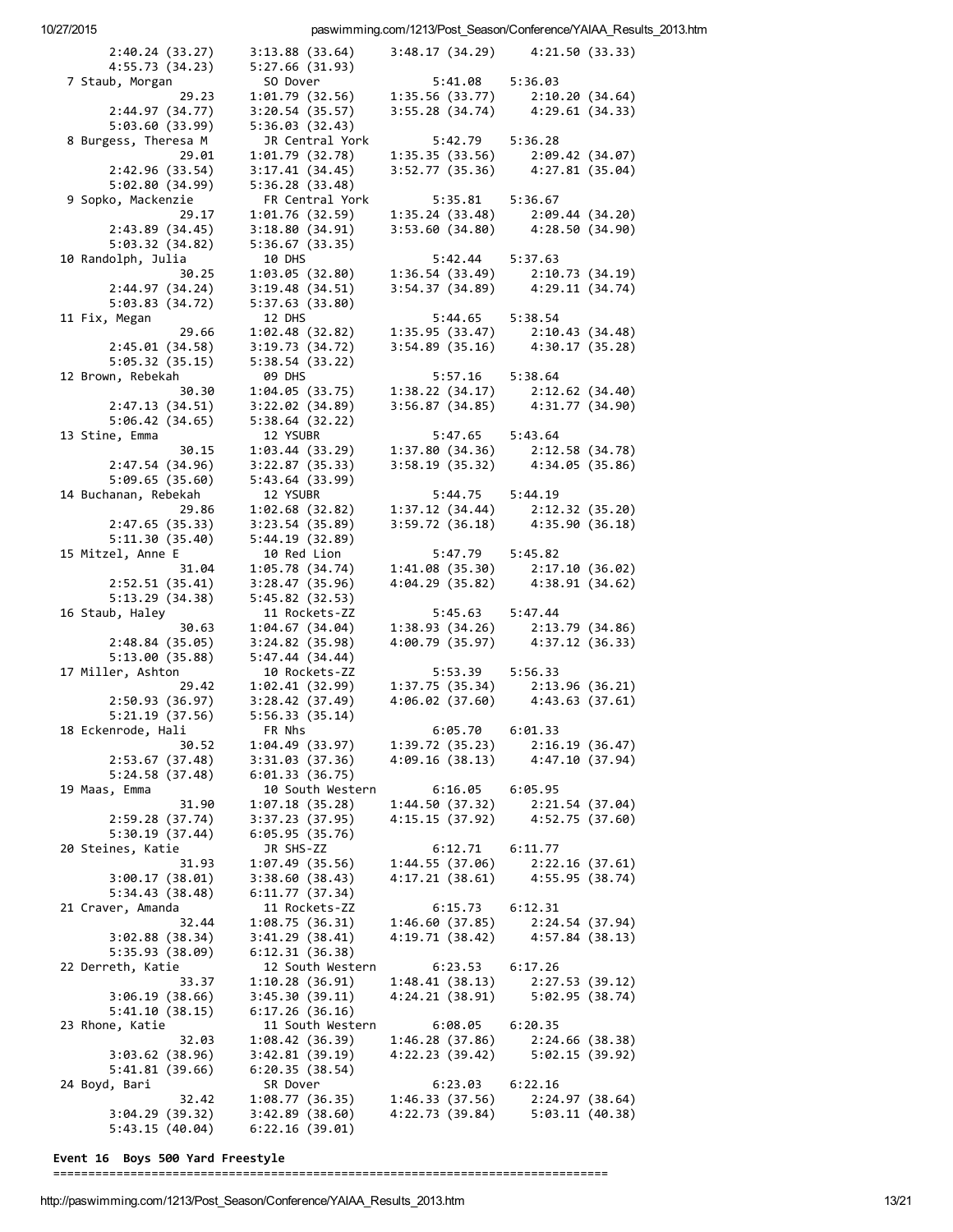| Pool: ! 4:39.89                    |                                    | 2012 Bradley Strathmeyer, West York |                                     |
|------------------------------------|------------------------------------|-------------------------------------|-------------------------------------|
| Meet: ^ 4:39.89                    |                                    | 2012 Bradley Strathmeyer, West York |                                     |
| League: * 4:39.89                  |                                    | 2012 Bradley Strathmeyer, West York |                                     |
| Name                               | Year School                        | Seed                                | Finals                              |
| 1 Hine, Trevor                     | 11 DHS                             | 4:41.77                             | 4:42.19                             |
| 25.55                              | 53.03 (27.48)                      | 1:20.86(27.83)                      | 1:48.93 (28.07)                     |
| 2:17.35(28.42)                     | 2:46.08(28.73)                     |                                     | $3:15.03(28.95)$ $3:44.17(29.14)$   |
| 4:13.36 (29.19)                    | 4:42.19 (28.83)                    |                                     |                                     |
| 2 North, Dylan J                   | 9 Red Lion                         | 4:53.11                             | 4:53.76                             |
| 25.64                              | 53.22 (27.58)                      | 1:21.82(28.60)                      | 1:51.25(29.43)                      |
| 2:21.25(30.00)                     | 2:51.66(30.41)                     | 3:22.24 (30.58)                     | 3:52.83 (30.59)                     |
| 4:23.66 (30.83)                    | 4:53.76 (30.10)<br>11 DHS          | 4:57.88                             |                                     |
| 3 Boyer, DJ<br>25.52               | 54.05 (28.53)                      | 1:23.86(29.81)                      | 4:57.40<br>1:54.24 (30.38)          |
| 2:24.90(30.66)                     | 2:55.47(30.57)                     |                                     | $3:26.44$ (30.97) $3:57.23$ (30.79) |
| 4:27.64(30.41)                     | 4:57.40 (29.76)                    |                                     |                                     |
| 4 Posenau, Kyle                    | 12 YSUBR                           | 5:06.67                             | 5:03.78                             |
| 26.96                              | 56.26 (29.30)                      | 1:26.41(30.15)                      | 1:57.39 (30.98)                     |
| 2:28.56(31.17)                     | 2:59.91(31.35)                     |                                     | $3:31.07(31.16)$ $4:02.24(31.17)$   |
| 4:33.51(31.27)                     | 5:03.78(30.27)                     |                                     |                                     |
| 5 French, Reed E                   | 11 West York-03                    | 5:08.09                             | 5:05.61                             |
| 26.51                              | 55.82 (29.31)                      | 1:26.36(30.54)                      | 1:57.18(30.82)                      |
| 2:28.63(31.45)                     | 3:00.11(31.48)                     | 3:31.67(31.56)                      | 4:03.57 (31.90)                     |
| 4:35.08(31.51)<br>6 Hill, Spencer  | 5:05.61(30.53)<br><b>09 DHS</b>    | 5:13.22                             | 5:10.00                             |
| 26.42                              | 55.75 (29.33)                      | 1:26.92(31.17)                      | 1:58.22 (31.30)                     |
| 2:30.18(31.96)                     | 3:02.04(31.86)                     |                                     | 3:34.28 (32.24) 4:06.35 (32.07)     |
| 4:38.84 (32.49)                    | 5:10.00(31.16)                     |                                     |                                     |
| 7 Good, Tyler                      | 12 South Western                   | 5:18.24                             | 5:10.22                             |
| 26.47                              | 56.66 (30.19)                      |                                     | $1:27.94(31.28)$ $1:59.39(31.45)$   |
| 2:30.98(31.59)                     | 3:03.16(32.18)                     |                                     | 3:35.00 (31.84) 4:07.34 (32.34)     |
| 4:39.48 (32.14)                    | 5:10.22(30.74)                     |                                     |                                     |
| 8 Hartzell, Will D                 | FR Central York                    | 5:13.90                             | 5:12.35                             |
| 27.13                              | 57.14 (30.01)                      | 1:28.17(31.03)                      | 1:59.66(31.49)                      |
| 2:32.11(32.45)<br>4:42.74 (32.71)  | 3:04.28(32.17)<br>5:12.35 (29.61)  | 3:37.01 (32.73)                     | 4:10.03 (33.02)                     |
| 9 Seymour, James                   | SO Central York                    | 5:08.21                             | 5:12.54                             |
| 26.74                              | 56.59 (29.85)                      | 1:27.18(30.59)                      | 1:58.46 (31.28)                     |
| 2:30.62(32.16)                     | 3:03.26(32.64)                     | 3:36.29(33.03)                      | 4:09.84 (33.55)                     |
| 4:43.17 (33.33)                    | 5:12.54(29.37)                     |                                     |                                     |
| 10 Maxwell, Dan                    | 10 South Western                   | 5:28.80                             | 5:15.90                             |
| 26.48                              | 56.83 (30.35)                      |                                     | $1:28.08(31.25)$ $2:00.05(31.97)$   |
| 2:32.40(32.35)                     | 3:05.22(32.82)                     |                                     | $3:38.34(33.12)$ $4:11.18(32.84)$   |
| 4:44.73 (33.55)                    | 5:15.90(31.17)                     |                                     |                                     |
| 11 Baker, Richard<br>26.86         | 11 DHS<br>56.39 (29.53)            | 5:18.22<br>1:27.70(31.31)           | 5:17.68<br>1:59.78 (32.08)          |
| 2:32.23(32.45)                     | 3:04.96 (32.73)                    | 3:38.00 (33.04)                     | 4:11.31(33.31)                      |
| 4:44.84 (33.53)                    | 5:17.68(32.84)                     |                                     |                                     |
| 12 Linne, Ben                      | SO Nhs                             | 5:16.65                             | 5:21.77                             |
| 26.87                              | 56.59 (29.72)                      | 1:28.87 (32.28)                     | 2:00.83(31.96)                      |
| 2:33.53 (32.70)                    | 3:06.55(33.02)                     | 3:40.30(33.75)                      | 4:14.92 (34.62)                     |
| 4:48.51 (33.59)                    | 5:21.77 (33.26)                    |                                     |                                     |
| 13 Fry, Zach                       | 12 Rockets-ZZ                      | 5:31.13                             | 5:24.59                             |
| 28.63                              | 1:00.17(31.54)                     | 1:32.99(32.82)                      | 2:06.03 (33.04)                     |
| 2:39.05 (33.02)<br>4:52.67 (33.39) | 3:12.28 (33.23)<br>5:24.59 (31.92) | 3:45.83(33.55)                      | 4:19.28(33.45)                      |
| 14 Ballou, Michael                 | 10 South Western                   | 5:34.30                             | 5:31.70                             |
| 29.06                              | 1:01.30 (32.24)                    | 1:34.63(33.33)                      | 2:08.19(33.56)                      |
| 2:41.65(33.46)                     | 3:15.55(33.90)                     | 3:50.39(34.84)                      | 4:25.07(34.68)                      |
| 4:59.55 (34.48)                    | 5:31.70 (32.15)                    |                                     |                                     |
| 15 Irvine, Tristan                 | JR Nhs                             | 5:28.59                             | 5:32.97                             |
| 28.49                              | 1:00.54(32.05)                     | 1:33.65(33.11)                      | 2:07.36(33.71)                      |
| 2:41.09(33.73)                     | 3:15.59(34.50)                     | 3:50.63(35.04)                      | 4:25.60 (34.97)                     |
| 5:00.48(34.88)                     | 5:32.97 (32.49)                    |                                     |                                     |
| 16 Kaliszak, Sean                  | SR SHS-ZZ                          | 5:32.74                             | 5:34.34                             |
| 26.84<br>2:35.06 (34.09)           | 56.67 (29.83)<br>3:10.28(35.22)    | 1:28.31(31.64)<br>3:45.92(35.64)    | 2:00.97 (32.66)<br>4:22.74 (36.82)  |
| 4:59.58 (36.84)                    | 5:34.34 (34.76)                    |                                     |                                     |
| 17 Roberts, Corey                  | 09 Rockets-ZZ                      | 5:36.68                             | 5:36.25                             |
| 28.52                              | 1:00.47(31.95)                     | 1:34.05(33.58)                      | 2:07.74(33.69)                      |
| 2:42.25(34.51)                     | 3:17.24 (34.99)                    | 3:52.63(35.39)                      | 4:27.78 (35.15)                     |
| 5:02.60(34.82)                     | 5:36.25(33.65)                     |                                     |                                     |
| 18 Boyles, Colton                  | 10 Rockets-ZZ                      | 5:43.99                             | 5:37.89                             |
| 28.23                              | 59.92 (31.69)                      | 1:32.53(32.61)                      | 2:05.57 (33.04)                     |
| 2:39.73 (34.16)                    | 3:14.97(35.24)                     | 3:50.55 (35.58)                     | 4:26.58 (36.03)                     |
| 5:03.13(36.55)                     | 5:37.89 (34.76)                    |                                     |                                     |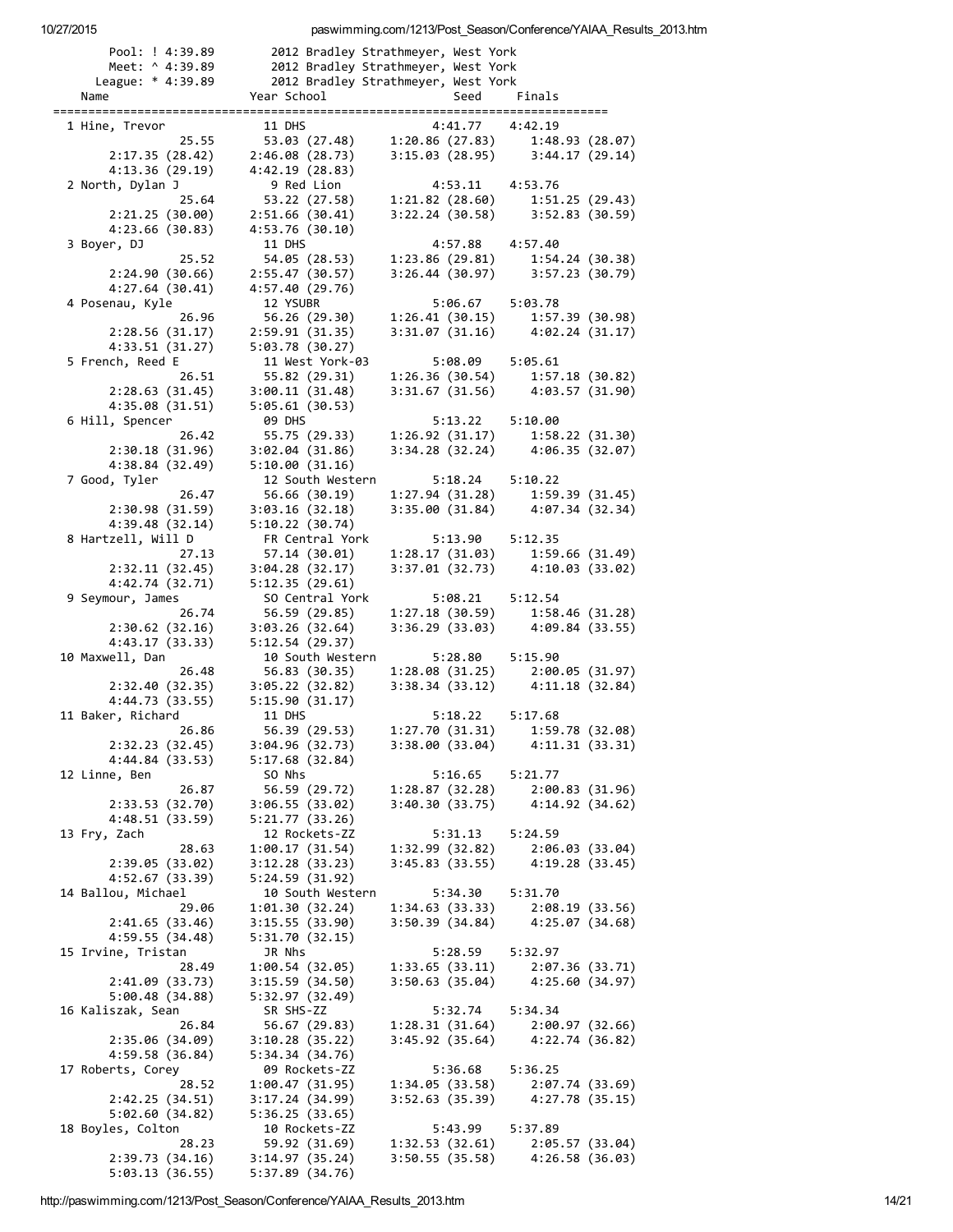paswimming.com/1213/Post\_Season/Conference/YAIAA\_Results\_2013.htm

| 19 Anderson, Hank    | JR NOHS          | $5:57.28$ $5:40.16$ |                                     |
|----------------------|------------------|---------------------|-------------------------------------|
| 29.50                | 1:02.58 (33.08)  |                     | $1:36.58(34.00)$ $2:11.48(34.90)$   |
| 2:46.55 (35.07)      | 3:21.41(34.86)   | 3:56.84 (35.43)     | 4:31.48 (34.64)                     |
| 5:06.54(35.06)       | 5:40.16(33.62)   |                     |                                     |
| 20 Mentlik, DJ       | SR SHS-ZZ        | $5:59.17$ $5:44.29$ |                                     |
| 29.80                | 1:02.74(32.94)   |                     | $1:36.34(33.60)$ $2:10.93(34.59)$   |
| 2:45.75 (34.82)      | 3:20.78(35.03)   | 3:56.48 (35.70)     | 4:32.47 (35.99)                     |
| 5:09.02 (36.55)      | 5:44.29(35.27)   |                     |                                     |
| 21 Bushover, Brady R | 12 West York-03  | 5:58.83 5:51.74     |                                     |
| 29.44                | 1:02.78(33.34)   |                     | $1:37.28(34.50)$ $1:52.59(15.31)$   |
| 2:13.27(20.68)       | 2:49.58(36.31)   |                     | $3:26.12$ (36.54) $4:02.79$ (36.67) |
| 4:39.66 (36.87)      | 5:51.74(1:12.08) |                     |                                     |
| 22 Becker, Scott A   | JR Dover         | 5:58.75 5:57.12     |                                     |
| 29.55                | 1:03.22 (33.67)  |                     | $1:38.70(35.48)$ $2:15.10(36.40)$   |
| 2:51.73(36.63)       | 3:29.04(37.31)   |                     | $4:06.59(37.55)$ $4:43.72(37.13)$   |
| 5:20.93(37.21)       | 5:57.12(36.19)   |                     |                                     |
| 23 Conrad, Mat       | SO NOHS          | 6:14.44 6:10.76     |                                     |
| 32.06                | 1:07.84(35.78)   |                     | $1:44.97(37.13)$ $2:23.07(38.10)$   |
| 3:01.54(38.47)       | 3:40.96(39.42)   |                     | 4:19.25 (38.29) 4:58.08 (38.83)     |
| 5:35.28(37.20)       | 6:10.76(35.48)   |                     |                                     |
| 24 Boyd, Brannon     | FR Dover         | $6:11.75$ $6:14.29$ |                                     |
| 33.19                | 1:09.71(36.52)   |                     | $1:48.46$ (38.75) $2:26.56$ (38.10) |
| 3:06.42(39.86)       | 3:45.90(39.48)   | 4:24.43 (38.53)     | 5:02.75 (38.32)                     |
| 5:41.10(38.35)       | 6:14.29(33.19)   |                     |                                     |

#### Event 17 Girls 100 Yard Backstroke

| ================        | ==========================  |         | -------------------------------------- |
|-------------------------|-----------------------------|---------|----------------------------------------|
| Pool: ! 54.91           | 2012 Morgan Pfaff, Red Lion |         |                                        |
| Meet: ^ 54.91           | 2012 Morgan Pfaff, Red Lion |         |                                        |
| League: * 54.91         | 2012 Morgan Pfaff, Red Lion |         |                                        |
| Name                    | Year School                 | Seed    | Finals                                 |
|                         |                             |         |                                        |
| 1 Bixler, Alyssa        | 11 DHS                      | 59.74   | 57.24                                  |
| 27.69                   | 57.24 (29.55)               |         |                                        |
| 2 Dacheux, Summer A     | JR Dover                    | 1:01.07 | 1:00.07                                |
| 29.44                   | 1:00.07(30.63)              |         |                                        |
| 3 Hess, Anna            | 10 DHS                      | 1:03.39 | 1:00.34                                |
| 29.36                   | 1:00.34 (30.98)             |         |                                        |
| 4 Chalk, Regan          | SO NOHS                     | 1:02.84 | 1:01.69                                |
| 30.08                   | 1:01.69(31.61)              |         |                                        |
| 5 Braswell, Abby        | FR Nhs                      | 1:06.08 | 1:02.68                                |
| 30.60                   | 1:02.68(32.08)              |         |                                        |
| 6 Luckenbaugh, Renae    | SR Nhs                      | 1:06.10 | 1:03.77                                |
| 31.02                   | 1:03.77(32.75)              |         |                                        |
| 7 Miller, Rebecca       | 12 Rockets-ZZ               | 1:05.61 | 1:04.31                                |
| 30.84                   | 1:04.31(33.47)              |         |                                        |
| 8 Gunn, Helen           | 12 YSUBR                    | 1:05.03 | 1:04.65                                |
| 31.25                   | 1:04.65(33.40)              |         |                                        |
| 9 Weeks, Danielle M     | SO Central York             | 1:06.12 | 1:04.90                                |
| 31.47                   |                             |         |                                        |
|                         | 1:04.90(33.43)              |         |                                        |
| 10 Beierschmitt, Shea L | JR Dover                    | 1:07.95 | 1:05.33                                |
| 31.45                   | 1:05.33(33.88)              |         |                                        |
| 11 Gonzalez, Mikaelie   | 10 DHS                      | 1:07.81 | 1:06.01                                |
| 32.50                   | 1:06.01(33.51)              |         |                                        |
| 12 Gunn, Allie          | 10 YSUBR                    | 1:07.87 | 1:07.04                                |
| 32.45                   | 1:07.04(34.59)              |         |                                        |
| 13 Smith, Carsyn        | 10 YSUBR                    | 1:10.04 | 1:07.87                                |
| 32.84                   | 1:07.87 (35.03)             |         |                                        |
| 14 Robinson, Noelle     | 10 South Western            | 1:10.29 | 1:08.34                                |
| 33.17                   | 1:08.34(35.17)              |         |                                        |
| 15 Sweeney, Lili        | FR Central York             | 1:10.03 | 1:09.26                                |
| 33.70                   | 1:09.26(35.56)              |         |                                        |
| 16 Rogers, Natalie      | 12 DHS                      | 1:10.79 | 1:09.40                                |
| 33.87                   | 1:09.40(35.53)              |         |                                        |
| 17 Hartzell, Brooke A   | SO Central York             | 1:08.74 | 1:09.64                                |
| 33.93                   | 1:09.64(35.71)              |         |                                        |
| 18 Wolfenberger, Allie  | 11 YSUBR                    | 1:11.53 | 1:09.87                                |
| 32.76                   | 1:09.87(37.11)              |         |                                        |
| 19 Keller, Rebekah      | 10 Rockets-ZZ               | 1:09.81 | 1:09.89                                |
| 34.07                   | 1:09.89(35.82)              |         |                                        |
| 20 Erlemeier, Sarah     | 12 Rockets-ZZ               | 1:12.15 | 1:09.92                                |
| 33.61                   | 1:09.92(36.31)              |         |                                        |
| 21 Taylor, Michaela     | 11 Rockets-ZZ               | 1:09.98 | 1:10.74                                |
| 33.86                   | 1:10.74(36.88)              |         |                                        |
| 22 Lyons, Alexis        | SR Central York             | 1:11.56 | 1:12.99                                |
| 34.97                   | 1:12.99(38.02)              |         |                                        |
| 23 Mendel, Caitlin N    | JR Dover                    | 1:14.75 | 1:13.35                                |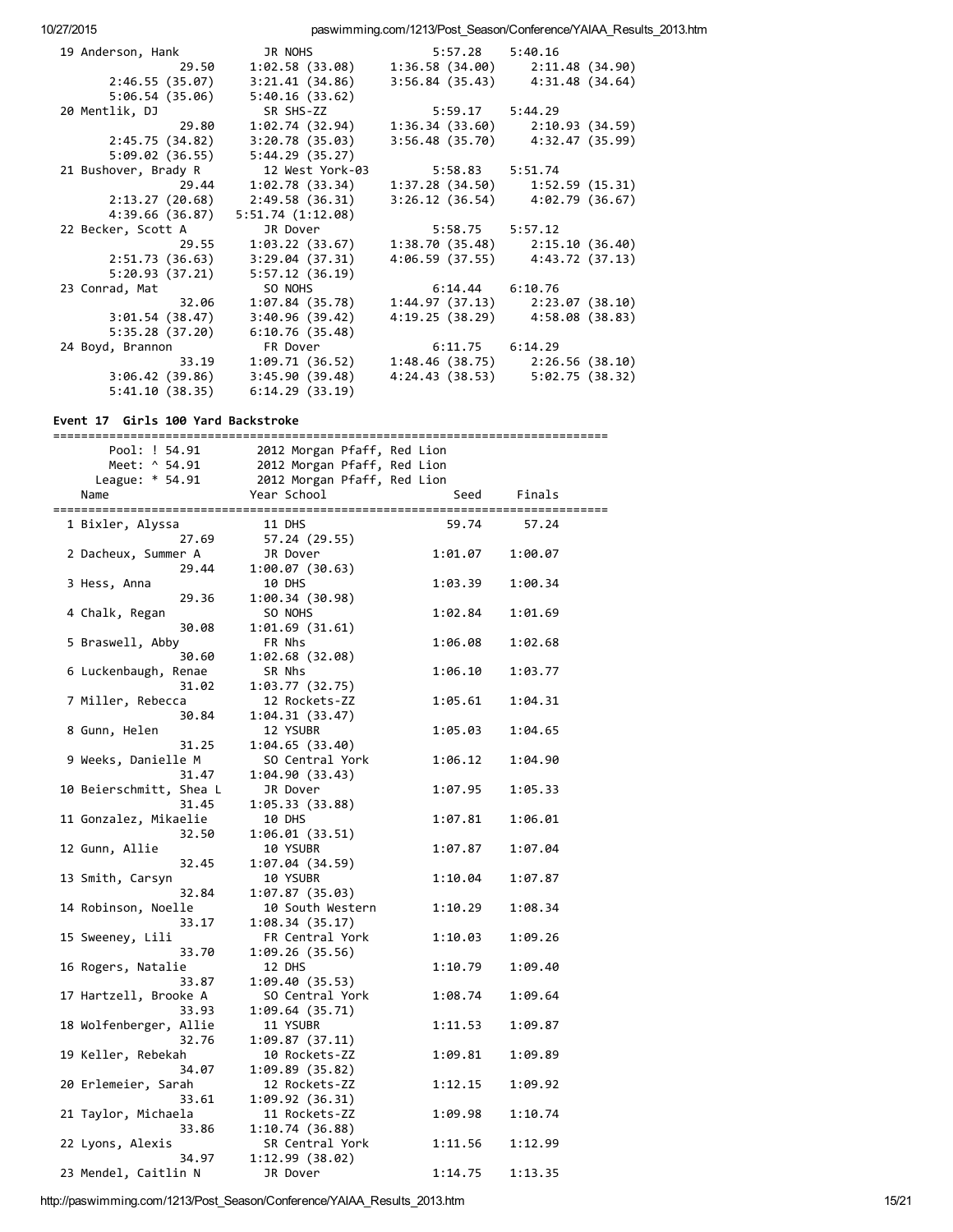|                   | 33.83 | 1:13.35(39.52)                |         |         |
|-------------------|-------|-------------------------------|---------|---------|
| 24 Snyder, Emma J | 35.23 | 10 Red Lion<br>1:13.45(38.22) | 1:14.26 | 1:13.45 |

## Event 18 Boys 100 Yard Backstroke

| Pool: ! 51.59        | 2009 Kevin Marsteller, York Suburban                                                         |         |         |
|----------------------|----------------------------------------------------------------------------------------------|---------|---------|
| Meet: ^ 50.43        |                                                                                              |         |         |
| League: * 50.43      | 1998 Josh Weaver, Dallastown<br>1998 Josh Weaver, Dallastown<br>1998 Josh Weaver, Dallastown |         |         |
| Name                 | Year School                                                                                  | Seed    | Finals  |
|                      |                                                                                              |         |         |
| 1 Tate, Mason        | 11 DHS                                                                                       | 54.66   | 53.90   |
| 25.55                | 53.90 (28.35)                                                                                |         |         |
| 2 Brockway, Noah     | 10 DHS                                                                                       | 56.08   | 54.71   |
| 26.01                | 54.71 (28.70)                                                                                |         |         |
| 3 Paine, Steven      | 12 DHS                                                                                       | 56.84   | 54.93   |
| 26.89                | 54.93 (28.04)                                                                                |         |         |
| 4 Marshall, Casey    | FR Dover                                                                                     | 58.73   | 57.72   |
| 27.43                | 57.72 (30.29)                                                                                |         |         |
| 5 Trettel, Nicolas   | 12 Rockets-ZZ                                                                                | 56.00   | 58.24   |
| 27.94                | 58.24 (30.30)                                                                                |         |         |
| 6 Massey, Will       | 11 YSUBR                                                                                     | 58.46   | 58.25   |
| 27.46                | 58.25 (30.79)                                                                                |         |         |
| 7 Erne, Braedon      | 10 DHS                                                                                       | 59.99   | 58.63   |
| 28.33                | 58.63 (30.30)                                                                                |         |         |
| 8 Hartzell, Will D   | FR Central York                                                                              | 59.99   | 58.92   |
| 29.10                | 58.92 (29.82)                                                                                |         |         |
| 9 Kerestes, Vincent  | JR Central York                                                                              | 1:00.55 | 59.03   |
| 29.25                | 59.03 (29.78)                                                                                |         |         |
| 10 Chu, Ben          | FR Central York                                                                              | 58.53   | 59.57   |
| 28.50                | 59.57 (31.07)                                                                                |         |         |
| 11 Petrella, Nick L  | 10 Red Lion                                                                                  | 1:02.09 | 1:01.78 |
| 29.45                | 1:01.78(32.33)                                                                               |         |         |
| 12 Kaliszak, Sean    | SR SHS-ZZ                                                                                    | 1:04.04 | 1:02.33 |
| 30.15                | 1:02.33(32.18)                                                                               |         |         |
| 13 Neiderer, Jacob   | SR NOHS                                                                                      | 1:05.15 | 1:03.74 |
| 30.06                | 1:03.74(33.68)                                                                               |         |         |
| 14 Martin, Ryan      | SR Central York                                                                              | 1:05.41 | 1:04.51 |
| 31.30                | 1:04.51(33.21)                                                                               |         |         |
| 15 Gloeckner, Zach   | JR SHS-ZZ                                                                                    | 1:06.68 | 1:04.96 |
| 31.40                | 1:04.96(33.56)                                                                               |         |         |
| 16 Landis, Greg N    | 09 West York-03                                                                              | 1:06.78 | 1:04.97 |
| 31.54                | 1:04.97(33.43)                                                                               |         |         |
| 17 MacDonald, Sean   | 11 South Western                                                                             | 1:04.25 | 1:05.71 |
| 30.87                | 1:05.71(34.84)                                                                               |         |         |
| 18 Huang, Nick       | SO SHS-ZZ                                                                                    | 1:06.71 | 1:06.53 |
| 32.30                | 1:06.53(34.23)                                                                               |         |         |
| 19 Larkin, Chandler  | SR SHS-ZZ                                                                                    | 1:09.77 | 1:06.96 |
| 32.64                | 1:06.96(34.32)                                                                               |         |         |
| 20 Jacobs, Michael   | JR NOHS                                                                                      | 1:06.69 | 1:07.01 |
| 32.13                | 1:07.01(34.88)                                                                               |         |         |
| 21 Shy, Aaron        | 11 South Western                                                                             | 1:08.22 | 1:07.36 |
| 32.76                | 1:07.36(34.60)                                                                               |         |         |
| 22 Bushover, Brady R | 12 West York-03                                                                              | 1:07.58 | 1:07.58 |
| 32.74                | 1:07.58(34.84)                                                                               |         |         |
| 23 Wade, Mitchell    | 12 South Western                                                                             | 1:07.11 | 1:07.63 |
| 32.31                | 1:07.63(35.32)                                                                               |         |         |
| 24 McDaniel, Tyke T  | JR Dover                                                                                     | 1:09.58 | 1:09.14 |
| 33.38                | 1:09.14(35.76)                                                                               |         |         |

## Event 19 Girls 100 Yard Breaststroke

| Pool: ! 1:07.63<br>Meet: ^ 1:05.83<br>League: * 1:05.64 | 2012 Rebekah Campo, Scranton Prep<br>2005 Michele King, Spring Grove<br>2005 Michele King, Spring Grove |         |         |
|---------------------------------------------------------|---------------------------------------------------------------------------------------------------------|---------|---------|
| Name                                                    | Year School                                                                                             | Seed    | Finals  |
|                                                         |                                                                                                         |         |         |
| 1 Sell, Alison                                          | 10 South Western                                                                                        | 1:12.65 | 1:10.23 |
| 2 Link, Bree A                                          | SR Dover                                                                                                | 1:12.55 | 1:10.50 |
| 3 Cooksey, Lauren                                       | <b>09 DHS</b>                                                                                           | 1:18.39 | 1:14.88 |
| 34.15                                                   | 1:14.88(40.73)                                                                                          |         |         |
| 4 Devaney, Maddie                                       | 9 YSUBR                                                                                                 | 1:17.49 | 1:15.28 |
| 35.25                                                   | 1:15.28(40.03)                                                                                          |         |         |
| 5 Aspey, Allie                                          | SO Dover                                                                                                | 1:16.55 | 1:15.35 |
| 6 Marston, Nancy                                        | <b>09 DHS</b>                                                                                           | 1:18.95 | 1:16.02 |
| 35.82                                                   | 1:16.02(40.20)                                                                                          |         |         |
| 7 Michaels, Amelia                                      | SR Central York                                                                                         | 1:15.02 | 1:16.11 |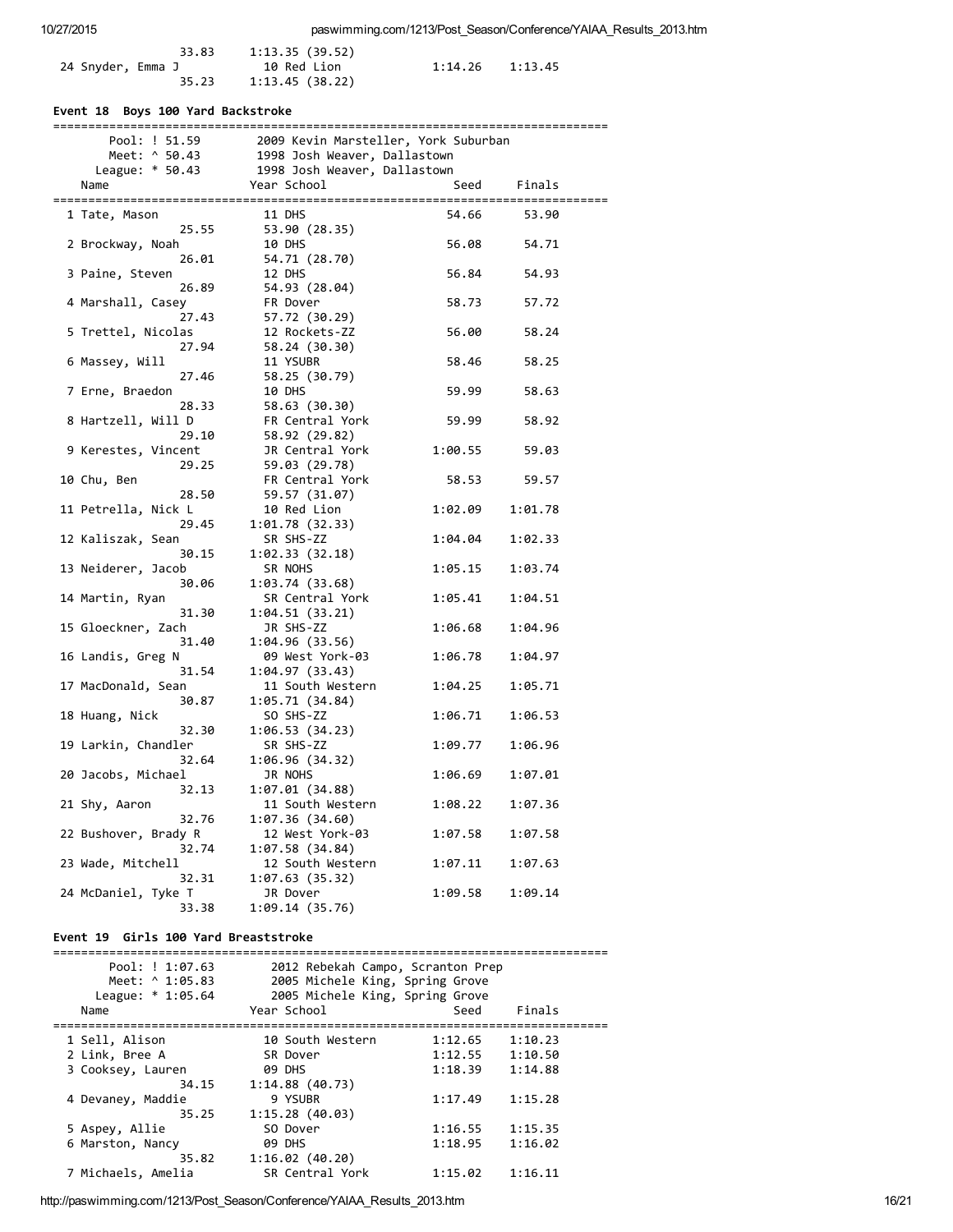paswimming.com/1213/Post\_Season/Conference/YAIAA\_Results\_2013.htm

| 8 Lecrone, Olivia    | 10 Rockets-ZZ    | 1:16.61 | 1:16.22 |
|----------------------|------------------|---------|---------|
| 9 Mitzel, Anne E     | 10 Red Lion      | 1:16.95 | 1:16.59 |
| 10 Reed, Emma        | 12 Rockets-ZZ    | 1:15.32 | 1:16.70 |
| 11 Senft, Sarah      | 09 Rockets-ZZ    | 1:18.15 | 1:17.55 |
| 35.40                | 1:17.55(42.15)   |         |         |
| 12 Reed, Taylor M    | JR Central York  | 1:16.29 | 1:18.30 |
| 13 Martin, Leah      | SO Central York  | 1:19.42 | 1:19.49 |
| 37.01                | 1:19.49(42.48)   |         |         |
| 14 Morrison, Kiah    | 11 Rockets-ZZ    | 1:20.00 | 1:19.68 |
| 36.24                | 1:19.68(43.44)   |         |         |
| 15 Shoemaker, Kyra   | FR Dover         | 1:21.87 | 1:20.14 |
| 37.89                | 1:20.14(42.25)   |         |         |
| 16 Bateman, Devan    | JR NOHS          | 1:21.01 | 1:20.96 |
| 37.42                | 1:20.96(43.54)   |         |         |
| 17 McGee, Jordan     | SR SHS-ZZ        | 1:22.65 | 1:21.71 |
| 38.54                | 1:21.71(43.17)   |         |         |
| 18 Helt, Sarah M     | 09 Red Lion      | 1:22.27 | 1:21.90 |
| 38.26                | 1:21.90(43.64)   |         |         |
| 19 Thomas, Emma      | 12 DHS           | 1:21.28 | 1:22.04 |
| 37.99                | 1:22.04(44.05)   |         |         |
| 20 Smeltzer, Kyleigh | FR Nhs           | 1:21.79 | 1:22.37 |
| 37.84                | 1:22.37(44.53)   |         |         |
| 21 Raucci, Mary      | 12 DHS           | 1:22.76 | 1:23.48 |
| 38.82                | 1:23.48(44.66)   |         |         |
| 22 Urakami, Maki     | 11 South Western | 1:22.80 | 1:23.73 |
| 39.49                | 1:23.73(44.24)   |         |         |
| 23 Rodgers, Courtney | FR SHS-ZZ        | 1:22.07 | 1:23.86 |
| 38.93                | 1:23.86(44.93)   |         |         |
| 24 Wurster, Jamie N  | 09 Red Lion      | 1:22.78 | 1:24.67 |
| 38.17                | 1:24.67(46.50)   |         |         |
|                      |                  |         |         |

Event 20 Boys 100 Yard Breaststroke

| Pool: !<br>59.51     | 2012 Adam Phillips, Elk Lake      |                     |         |
|----------------------|-----------------------------------|---------------------|---------|
| Meet: ^ 1:00.84      | 2008 Chris Manning, York Suburban |                     |         |
| League: * 1:00.31    | 2008 Chris Manning, York Suburban |                     |         |
| Name                 | Year School                       | Seed                | Finals  |
|                      |                                   |                     |         |
| 1 Koehler, Kieran    | 12 South Western                  | $1:03.53$ $1:01.03$ |         |
| 28.09                | 1:01.03(32.94)                    |                     |         |
| 2 Grim, Jordan       | 11 South Western                  | 1:03.67             | 1:01.24 |
| 29.02                | 1:01.24(32.22)                    |                     |         |
| 3 Walker, Nolan      | 12 YSUBR                          | 1:03.65             | 1:02.93 |
| 29.19                | 1:02.93 (33.74)                   |                     |         |
| 4 Defelice, Vincent  | 10 DHS                            | 1:04.35             | 1:05.26 |
| 30.36                | 1:05.26 (34.90)                   |                     |         |
| 5 Sing, Sreshtha     | 11 DHS                            | 1:05.92             | 1:05.39 |
| 30.85                | 1:05.39(34.54)                    |                     |         |
| 6 Green, Jacob       | 12 South Western                  | 1:07.64             | 1:05.56 |
| 30.87                | 1:05.56(34.69)                    |                     |         |
| 7 Wilson, Brad       | SR Central York                   | 1:07.23             | 1:06.29 |
| 30.77                | 1:06.29(35.52)                    |                     |         |
| 8 Jenkins, Jacob     | 11 Rockets-ZZ                     | 1:05.77             | 1:06.37 |
| 30.85                | 1:06.37(35.52)                    |                     |         |
| 9 Shaffer, Kyle      | SR SHS-ZZ                         | 1:08.06             | 1:06.43 |
| 31.25                | 1:06.43(35.18)                    |                     |         |
| 10 Wendt, Corey J    | JR Central York                   | 1:08.68             | 1:07.51 |
| 31.35                | 1:07.51(36.16)                    |                     |         |
| 11 Spangler, Ben J   | 10 West York-03                   | 1:08.17             | 1:08.03 |
| 31.60                | 1:08.03(36.43)                    |                     |         |
| 12 Lovelace, Jake    | 10 DHS                            | 1:10.49             | 1:08.08 |
| 30.97                | 1:08.08(37.11)                    |                     |         |
| 13 Moritz, Bryor G   | 12 Red Lion                       | 1:11.47             | 1:08.20 |
| 31.75                | 1:08.20(36.45)                    |                     |         |
| 14 Gilchrist, Dalton | JR Nhs                            | 1:10.60             | 1:08.45 |
| 32.22                | 1:08.45(36.23)                    |                     |         |
| 15 Harman, Curtis J  | SR Dover                          | 1:12.83             | 1:08.58 |
| 31.94                | 1:08.58(36.64)                    |                     |         |
| 16 Levejac, Adrien   | 12 DHS                            | 1:10.33             | 1:08.60 |
| 31.26                | 1:08.60(37.34)                    |                     |         |
| 17 Brandt, Callum M  | 11 Red Lion                       | 1:10.02             | 1:09.78 |
| 32.82                | 1:09.78(36.96)                    |                     |         |
| 18 Bahn, Shane       | SR Central York                   | 1:10.83             | 1:10.29 |
| 32.29                | 1:10.29(38.00)                    |                     |         |
| 19 Spinello, John    | 11 YSUBR                          | 1:12.75             | 1:10.57 |
| 32.49                | 1:10.57(38.08)                    |                     |         |
| 20 Plank, Jacob      | JR NOHS                           | 1:15.12             | 1:11.32 |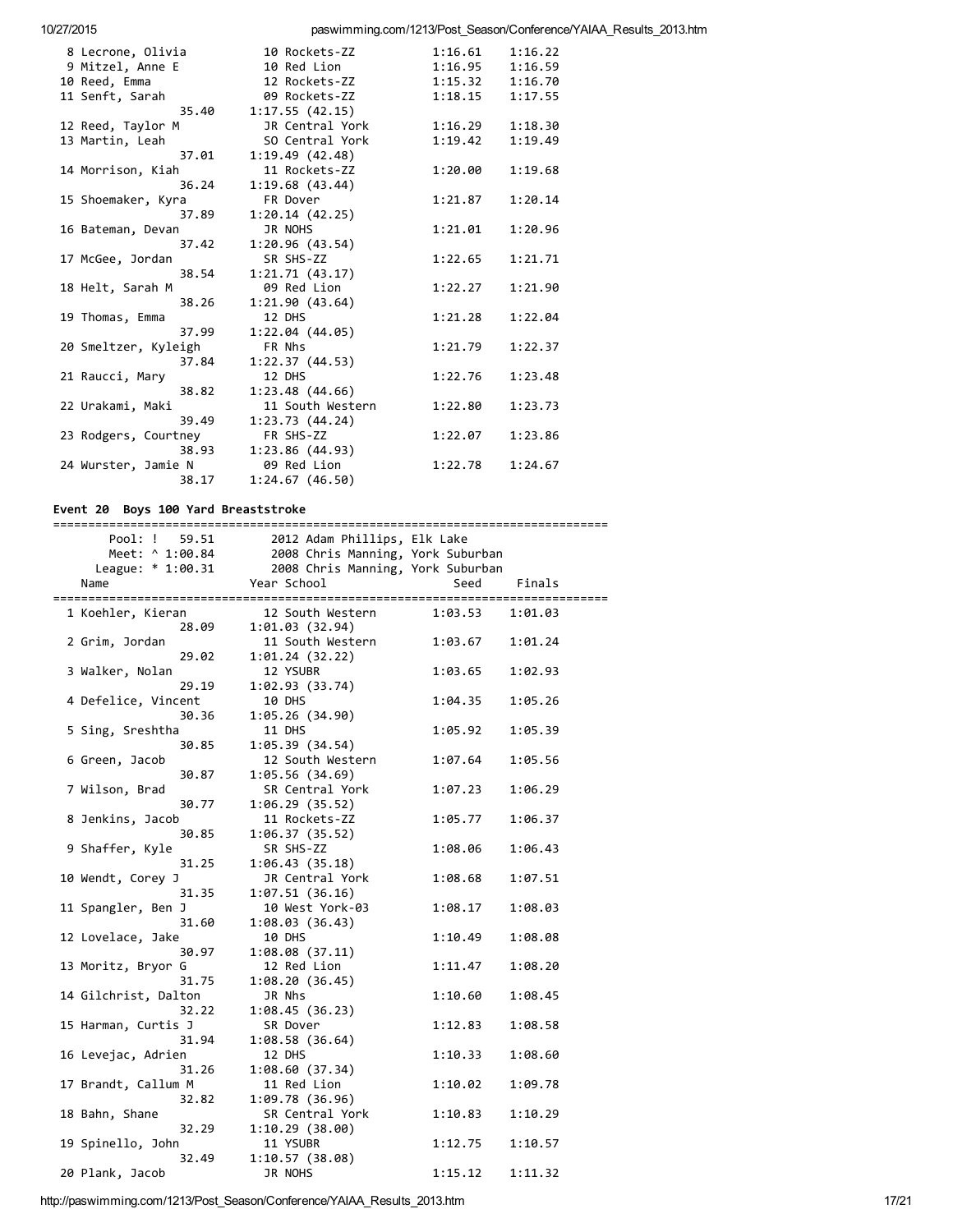| 32.86                  | 1:11.32(38.46)  |         |         |
|------------------------|-----------------|---------|---------|
| 21 Fisher, Ben C       | FR Central York | 1:12.96 | 1:11.50 |
| 33.02                  | 1:11.50(38.48)  |         |         |
| 22 Spinello, Matt      | 9 YSUBR         | 1:14.26 | 1:11.84 |
| 33.41                  | 1:11.84(38.43)  |         |         |
| 23 Zumbrum, Samuel G   | 12 Rockets-ZZ   | 1:16.62 | 1:14.08 |
| 34.07                  | 1:14.08(40.01)  |         |         |
| -- Seitz-Brown, Jeremy | 11 Rockets-ZZ   | 1:12.66 | DO      |
| 32.28                  | DO (38.08)      |         |         |

#### Event 21 Girls 400 Yard Freestyle Relay

Pool: ! 3:37.96 2011 Dover Meet: ^ 3:37.96 2011 Dover League: \* 3:34.66 1986 Dover School Seed Finals  $3:41.31$   $3:36.40!$ 1) Spaulding, Rachel C JR 2) Dacheux, Summer A JR 3) Smith, Nicole R JR 4) Janosky, Aniella F SR 55.26 (55.26) 1:21.40 (26.14) 1:49.84 (54.58) 26.58  $2:42.65(52.81)$   $3:07.97(25.32)$  $2:14.75(24.91)$ 3:36.40 (53.75) 2 Dallastown Area High School 'A' 3:45.07 3:41.68 2) Wise, Erica 10 1) Casolo, Julia 11 3) Thornley, Justina 09 4) Bixler, Alyssa 11 58.98 (58.98) 1:25.44 (26.46) 27.10  $1:54.51(55.53)$  $3:12.26(26.09)$  $2:46.17(51.66)$  $2:18.76(24.25)$  $3:41.68(55.51)$ 3 York Suburban High School 'A'  $3:45.23$  $3:42.13$ 1) Day, Zowie 12 2) Gross, Carson 9 3) Merkle, Erin 12 4) Gunn, Helen 12  $1:52.54$  (55.63) 56.91 (56.91) 1:23.00 (26.09) 27.13  $3:13.19(26.66)$  $2:18.03(25.49)$  $2:46.53(53.99)$  $3:42.13(55.60)$ 4 Red Lion High School 'A' 3:50.29 3:46.06 2) Washington-Myers, Amira J 10 1) Schaefer, Courtney M 10 3) Mitzel, Anne E 10 4) North, Jesse C 12 54.07 (54.07) 1:20.48 (26.41) 25.76  $1:51.33(57.26)$ 3:46.06 (55.39)<br>3:46.06 (55.39)  $2:19.06(27.73)$  $2:50.67(59.34)$  $3:17.32(26.65)$ 5 Dover Area High School 'B' 3:53.46 3:51.31 1) Staub, Morgan SO 2) Link, Bree A SR 3) Beierschmitt, Shea L JR (4) Becker, Mia R JR  $1:56.08(58.89)$ 27.38 57.19 (57.19) 1:25.01 (27.82)  $2:54.85(58.77)$   $3:21.24(26.39)$  $2:23.34(27.26)$  $3:51.31(56.46)$ 6 Spring Grove High School-ZZ 'A' 3:52.69  $3:51.68$ 1) Staub, Haley 11 2) Cable, Alexis 11 3) Kling, Abby 10 4) Miller, Katelyn 12 59.51 (59.51) 1:27.11 (27.60) 28.66  $1:58.04(58.53)$  $3:22.08(26.47)$ 2:55.61 (57.57)  $3:51.68(56.07)$  $2:25.81(27.77)$ 7 Dallastown Area High School 'B' 4:06.43  $3:54.95$ 2) Gonzalez, Mikaelie 10 1) Fix, Megan 12 3) Hess, Anna 10 4) Randolph, Julia 10 58.74 (58.74) 1:27.76 (29.02) 28.05  $1:58.43(59.69)$  $2:24.85(26.42)$  $2:55.05(56.62)$  $3:23.72(28.67)$ 3:54.95 (59.90) 8 Northeastern High School 'A' 4:02.65 3:54.96 2) Heinbaugh, Gracie FR 1) Braswell, Abby FR 3) Eckenrode, Hali FR 4) Luckenbaugh, Renae SR 29.31 1:01.81 (1:01.81) 1:29.02 (27.21)<br>26.81) 2:57.69 (58.14) 3:24.70 (27.01) 1:59.55 (57.74)  $3:54.96(57.27)$  $2:26.36(26.81)$ 9 Central York High School 'A' 4:04.31 4:01.72 1) Hartzell, Brooke A SO 2) Weeks, Danielle M SO 3) Bahn, Kasie JR 4) Burgess, Theresa M JR 29.83 1:02.84 (1:02.84) 1:31.59 (28.75) 2:03.86 (1:01.02)<br>2:32.40 (28.54) 3:04.33 (1:00.47) 3:31.27 (26.94) 4:01.72 (57.39) 10 Spring Grove High School-ZZ 'B' 4:08.12  $4:01.94$ 1) Perry, Courtney 10 2) Miller, Ashton 10 3) Wildasin, Colby 09 4) Miller, Rebecca 12 27.41 58.63 (58.63) 1:27.42 (28.79)  $2:00.52(1:01.89)$ 2:30.75 (30.23) 3:04.26 (1:03.74) 3:31.60 (27.34) 4:01.94 (57.68) 11 York Suburban High School 'B'  $3:56.41$  $4:03.46$ 1) Mitts, Rachel 12 2) Stine, Emma 12 4) Gunn, Allie 10 3) Buchanan, Rebekah 12  $29.25$  1:01.13 (1:01.13) 1:29.91 (28.78)<br>2:30.07 (28.18) 3:02.53 (1:00.64) 3:31.45 (28.92) 2:01.89 (1:00.76)  $3:31.45(28.92)$   $4:03.46(1:00.93)$ 12 New Oxford High School 'A' 4:09.74 4:15.97 1) Chalk, Regan SO 2) Stanley, Christine SR 3) Miller, Kyla SO 4) Bateman, Devan JR 57.06 (57.06)  $2:02.50(1:05.44)$ 27.06  $1:28.36(31.30)$  $3:35.89(29.41)$  4:09.74  $(1:03.26)$  $2:32.46(29.96)$ 3:06.48 (1:03.98)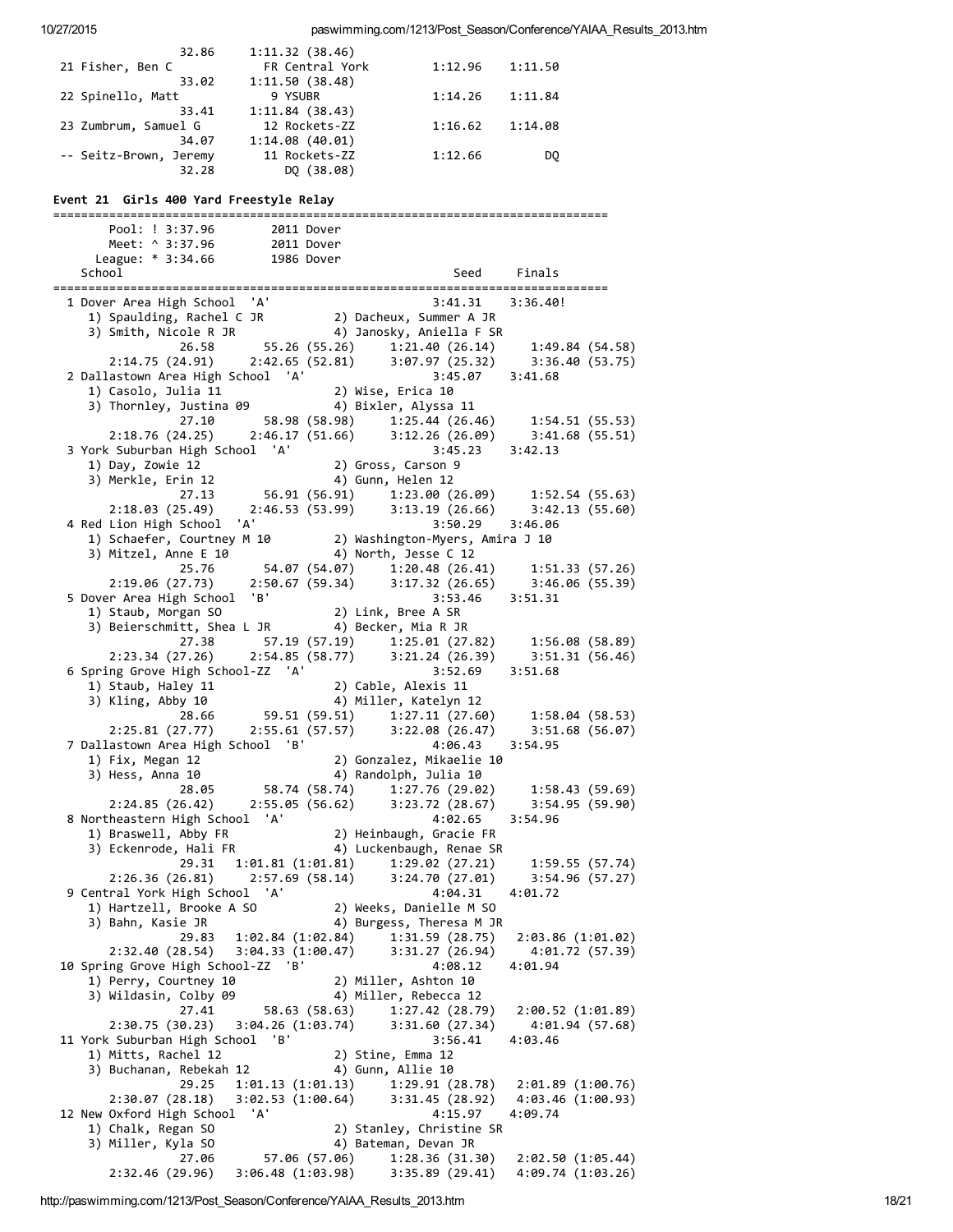13 Northeastern High School 'B'  $4:15.66$ 4:17.02 1) Almoney, Megan SR 2) DeVeny, Lada SO<br>3) Wolfgang, Morgan SO 4) Rode, Katlyn SO 28.91 1:01.13 (1:01.13) 1:32.02 (30.89) 2:05.88 (1:04.75)<br>2:37.06 (31.18) 3:11.89 (1:06.01) 3:42.24 (30.35) 4:17.02 (1:05.13) 14 South Western 'A' 4:26.22 4:20.03 1) Sigmon, Alicia 11 (2) Derreth, Katie 12<br>3) Rhone, Katie 11 (4) Maas, Emma 10 2:40.61 (30.97) 3:16.11 (1:06.47) 3:46.55 (30.44) 4:20.03 (1:03.92) 15 Central York High School 'B' 4:20.42 4:22.67 2) Martin, Leah SO<br>4) Michaels, Amelia SR 1) Goodling, Karly FR 3) Lyons, Alexis SR 30.12 1:02.85 (1:02.85) 1:35.29 (32.44) 2:10.30 (1:07.45)<br>2:41.10 (30.80) 3:15.55 (1:05.25) 3:47.63 (32.08) 4:22.67 (1:07.12) 16 West York High School-03 'A'  $4:23.17$  $4:12.78$ 1) Hersey, Alyssa J 09 (2) Alleyne, Jahna L 10<br>3) Updegraff, Amber E 12 (4) Hoover, Taylor C 09 29.67 1:01.92 (1:01.92) 1:32.20 (30.28) 2:06.73 (1:04.81)<br>2:42.60 (35.87) 3:25.84 (1:19.11) 3:53.44 (27.60) 4:23.17 (57.33)<br>Lion High School 'B' 4:25.77 4:24.70 17 Red Lion High School 'B' 1) Traub, Kathlynn E 12 2) Grove, Morgan A 09<br>3) Trout, Bryn S 09 4) Helt, Sarah M 09  $30.55$  1:04.80 (1:04.80) 1:36.55 (31.75) 2:11.21 (1:06.41)<br>2:43.57 (32.36) 3:20.56 (1:09.35) 3:50.71 (30.15) 4:24.70 (1:04.14) 18 South Western 'B' 4:42.94 4:28.87 1) Halpenny, Madison 09 (2) Green, Courtney 09<br>3) Assi, Olivia 11 (4) 4) MacDonald, Katie 12 31.39 1:06.41 (1:06.41) 1:37.34 (30.93) 2:12.53 (1:06.12)<br>2:44.74 (32.21) 3:19.04 (1:06.51) 3:51.07 (32.03) 4:28.87 (1:09.83) 19 Susquehannock High School-ZZ 'B' Susquehannock night policy and the control of the control of the control of the control of the control of the c<br>
1) Leslie, Samantha SR (2) Jackson, National Control of the control of the control of the control of the cont 4:30.19 4:29.35  $31.35$  1:06.94 (1:06.94) 1:39.56 (32.62) 2:15.55 (1:08.61) 2:46.10 (30.55) 3:22.90 (1:07.35) 3:54.24 (31.34) 4:29.35 (1:06.45)<br>Oxford High School 'B' 4:59.47 4:44.04<br>Hartlaub, Brooke JR 2) Breighner, Dana SR<br>Mack, Allie SR 4) Overmoyer, Maddy JR 20 New Oxford High School 'B' 1) Hartlaub, Brooke JR 3) Mack, Allie SR 31.96 1:06.66 (1:06.66) 1:39.44 (32.78) 2:16.20 (1:09.54)<br>2:50.80 (34.60) 3:33.77 (1:17.57) 4:06.23 (32.46) 4:44.04 (1:10.27)<br>-- Susquehannock High School-ZZ 'A' 4:24.96 DQ 30.75 1:03.73 (1:03.73) 1:34.92 (31.19) 2:08.20 (1:04.47)<br>2:38.76 (30.56) 3:13.05 (1:04.85) 3:43.85 (30.80) DQ (1:04.36) Event 22 Boys 400 Yard Freestyle Relay Pool: ! 3:13.90 2009 York Suburban<br>
Meet: ^ 3:13.90 2009 York Suburban<br>
League: \* 3:13.90 2009 York Suburban Seed Finals School 1 Dallastown Area High School 'A' 3:17.15 3:14.40  $\begin{bmatrix} 1 \end{bmatrix}$  Hine, Trevor 11 2) Paine, Steven 12 1) Hine, irevui 11<br>
3) 0'Conor, Keith 12<br>
23.39 48.85 (48.85) 1:12.29 (23.44) 1:37.58 (48.73)<br>
2:00.81 (23.23) 2:26.70 (49.12) 2:48.95 (22.25) 3:14.40 (47.70)<br>
2:10ctour Area High School 'B' 3:26.92 3:18.96 2 Dallastown Area High School 'B' ل )<br>1) Boyer, DJ 11 (2) Hill, Spencer 09<br>3) Frne. Braxton 12 (4) Tate, Mason 11 3) Erne, Braxton 12<br>
23.92 50.24 (50.24) 1:14.02 (23.78) 1:40.87 (50.63)<br>
2:03.70 (22.83) 2:29.79 (48.92) 2:52.98 (23.19) 3:18.96 (49.17) 3 York Suburban High School 'A'  $3:31.14$   $3:25.52$ 1) Fridman, Alex 11 2) Massey, Will 11 3) Posenau, Kyle 12 4) Walker, Nolan 12  $25.19$  53.43 (53.43)<br>2:08.05 (24.36) 2:35.03 (51.34)  $53.43$  (53.43)  $1:16.96$  (23.53)  $1:43.69$  (50.26)<br>2:35.03 (51.34) 2:58.44 (23.41) 3:25.52 (50.49) 4 South Western 'A' 3:33.44 3:27.23 2) Good, Tyler 12<br>4) Grim, Jordan 11 1) Mart, Nathan 12 3) Green, Jacob 12 4) Grim, Jordan 11<br>
51.23 (51.23) 1:16.06 (24.83) 1:43.94 (52.71)<br>
2:36.17 (52.23) 3:00.31 (24.14) 3:27.23 (51.06)<br>
hool-ZZ 'A' 3:30.42 3:27.63 24.42  $2:08.95(25.01)$ 5 Spring Grove High School-ZZ 'A' 1) Myers, Taylor 10 (2) Kling, Nolan 10<br>3) Liberatore, Austin 12 (4) Smith, Isaac 11

paswimming.com/1213/Post\_Season/Conference/YAIAA\_Results\_2013.htm

10/27/2015

http://paswimming.com/1213/Post Season/Conference/YAIAA Results 2013.htm

24.49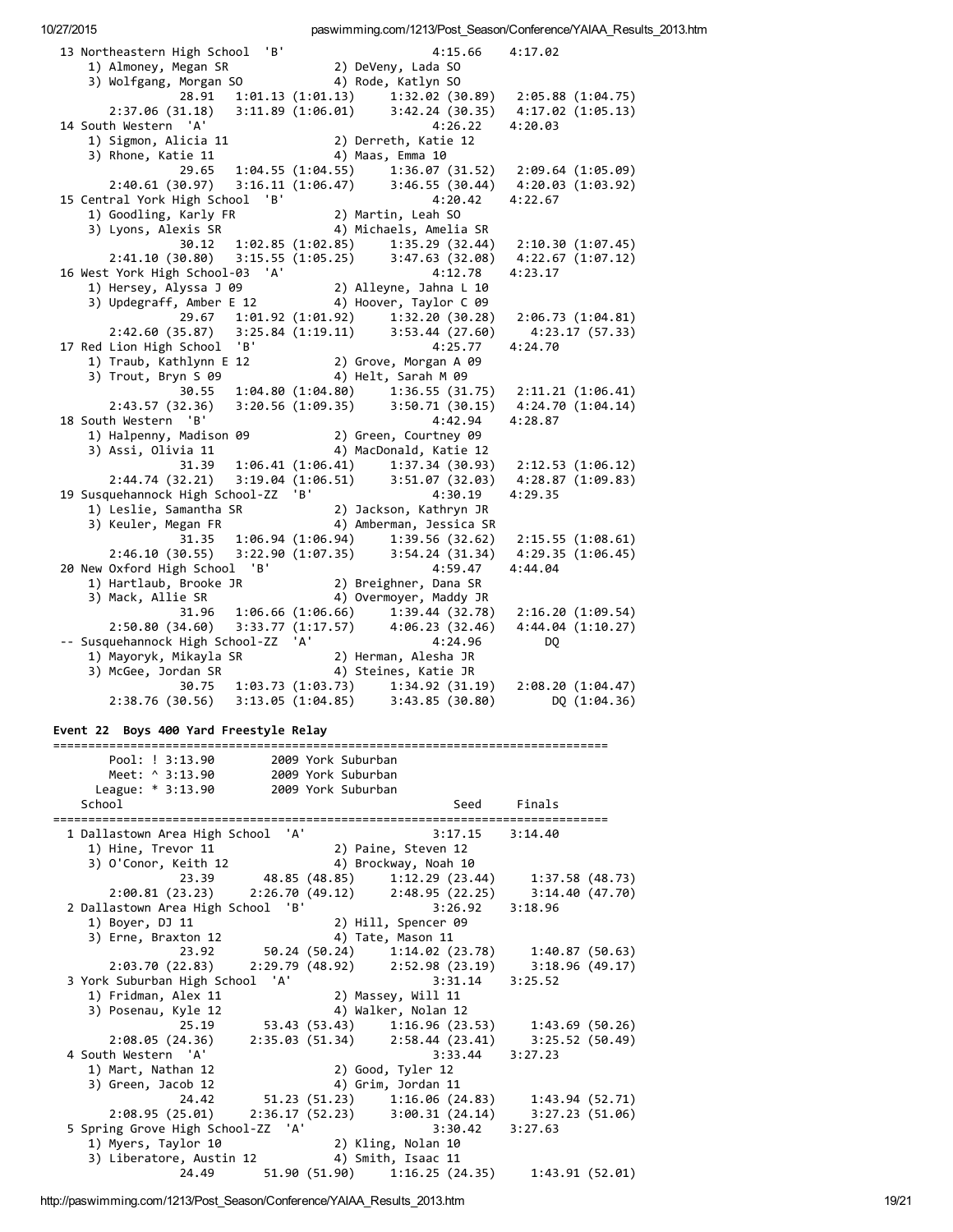paswimming.com/1213/Post Season/Conference/YAIAA Results 2013.htm

2:08.40 (24.49) 2:36.67 (52.76) 3:00.17 (23.50) 3:27.63 (50.96) 6 Central York High School 'A' 3:30.59 3:28.43 1) Hartzell, Will D FR 2) Tate, Jesse W FR 4) Peckmann, Erik H SO 3) Tate, Aaron C SO  $52.70(52.70)$   $1:16.86(24.16)$   $1:44.90(52.20)$ <br> $2:37.50(52.60)$   $3:01.21(23.71)$   $3:28.43(50.93)$ 25.52  $2:09.98(25.08)$ 2:37.50 (52.60) 7 Red Lion High School 'A'  $3:31.69$  $3:31.49$ 1) North, Dylan J 9 2) Clark, Alex W 11 3) Aggen, Eli C 11 4) Brandt, Callum M 11 51.52 (51.52) 1:17.80 (26.28) 1:47.43 (55.91) 24.81 2:12.04 (24.61) 2:40.16 (52.73) 3:04.03 (23.87) 3:31.<br>
1 York High School 'B' 3:36.98 3:33.30 3:31.49 (51.33) 8 Central York High School 'B' 1) Martin, Ryan SR 2) Chu, Ben FR  $2)$  City, DCR 21<br>4) Fisher, Ben C FR 3) Seymour, James SO 25.63 52.80 (52.80) 1:18.02 (25.24)<br>2:11.34 (25.24) 2:39.50 (53.40) 3:04.33 (24.83) 52.80 (52.80) 1:18.02 (25.22) 1:46.10 (53.30) 3:33.30 (53.80) 9 West York High School-03 'A' 3:36.39 3:34.08 1) Brindle, Dayne N 11 2) French, Reed E 11<br>3) Henderson, Jared P 10 4) Foery, David R 11 25.65 53.84 (53.84) 1:19.37 (25.53)  $1:47.55(53.71)$ 2:13.72 (26.17) 2:42.66 (55.11) 3:07.14 (24.48) 3:34.08 (51.42) 10 Northeastern High School 'A' 3:39.72 3:36.52 2) Strickhouser, Jesse JR 1) Linne, Ben SO 4) Soop, Devin SO 3) Darrah, Nathan SO 1:20.14 (25.73) 1:49.06 (54.65)<br>3:08.75 (24.62) 3:36.52 (52.39)<br>3:53.29 3:40.85 25.83 54.41 (54.41) 1:20.14 (25.73)  $2:44.13(55.07)$  $2:14.92(25.86)$ 11 Spring Grove High School-ZZ 'B' 1) Fry, Zach 12 2) Roberts, Corey 09 4) Pelaia, Alex 12 3) Boyles, Colton 10  $25.62$ <br>2.17.05 (26.35) 2:46.46 (53.40) 1:20.83 (27.43)<br>2.17.05 (26.35) 2:46.46 (55.76) 3:11.51 (25.05)  $1:50.70(57.30)$ 3:40.85 (54.39) 12 Dover Area High School 'A'  $3:48.47$   $3:45.47$ 2) Wolfe, Alec D SR<br>4) Marshall, Casey FR 1) Link, Hunter FR 3) Becker, Scott A JR 26.87 58.04 (58.04) 1:24.30 (26.26)<br>27.42) 2:52.03 (57.93) 3:17.85 (25.82)<br>11.1 Coberl 77 LAL 1:54.10 (56.06)  $2:21.52(27.42)$ 3:45.47 (53.44) 13 Susquehannock High School-ZZ 'A' 3:42.40 3:46.36 55.42 (55.42) 1:22.49 (27.07) 1:52.83 (57.41) 26.21  $2:19.84(27.01)$  $2:50.23(57.40)$   $3:16.91(26.68)$   $3:46.36(56.13)$ 14 Northeastern High School 'B' 3:53.26 3:46.70 2) Sasala, Chase SO 1) Wunsch, Logan SO 4) Dolan, Brady FR 3) Irvine, Tristan JR  $56.32 (56.32)$   $1:23.42 (27.10)$   $1:53.63 (57.31)$ <br> $2:50.14 (56.51)$   $3:16.74 (26.60)$   $3:46.70 (56.56)$ 26.21  $2:50.14(56.51)$  $2:20.23(26.60)$ 3:48.94 15 South Western 'B' Gouth Western<br>1) MacDonald, Sean 11<br>בר  $3:52.16$ 2) Ballou, Michael 10 3) Shy, Aaron 11<br>
26.78 57.06 (57.06) 1:24.84 (27.78)<br>
26.78 57.06 (57.06) 1:24.84 (27.78)<br>
2:21.62 (26.51) 2:51.48 (56.37) 3:18.45 (26.97) 1:55.11 (58.05) 3:48.94 (57.46) 16 Susquehannock High School-ZZ 'B' Susquehannock High School-22<br>
1) Gloeckner, Zach JR<br>
2) Larkin, Chandler SR<br>
2) Eneidhoff Mark SO<br>
4) Altom, Robert JR 3:51.83  $3:49.26$ 27.12 57.09 (57.09) 1:24.03 (26.94)<br>28.65) 2:52.60 (59.04) 3:19.61 (27.01) 1:53.56 (56.47)  $3:49.26(56.66)$ 2:22.21 (28.65) 17 York Suburban High School 'B' 3:59.09  $3:51.34$ 1) Lofties, Josh 12 2) Holsinger, Mitchell 10 4) Spinello, John 11 3) Thomas, Wes 10 27.81 58.22 (58.22) 1:25.58 (27.36) 1:58.06 (59.84)<br>2:26.80 (28.74) 2:58.14 (1:00.08) 3:22.87 (24.73) 3:51.34 (53.20) 18 New Oxford High School 'A' 3:48.55 3:52.68 2) Anderson, Hank JR 1) Luckenbaugh, Joel JR 3) Neiderer, Jacob SR 4) Kessler, Dwight SR 25.31 55.90 ( 55.96 (55.96) 1:23.83 (27.87) 1:53.47 (57.51)  $3:19.99(29.11)$  $2:20.32(26.85)$ 3:52.68 (1:01.80) 19 Red Lion High School 'B' 4:03.27  $3:57.27$ 1) Moritz, Bryor G 12 2) Petrella, Nick L 10 3) Brandt, Connor D 09 4) Ward, Kris T 11 2.23.82 (30.15) 2:56.53 (1:02.86) 3:24.99 (28.46)<br>2:23.82 (30.15) 2:56.53 (1:02.86) 3:24.99 (28.46) 1:53.67 (57.27) 3:57.27 (1:00.74) 20 West York High School-03 'B' 4:06.70 4:00.07 lest York High Sense.<br>1) Landis, Greg N 09 2) Bushover, Brady R 12<br>4) May, Jared M 10 3) Welker, Kyle S 12  $28.20$  1:00.02  $(1:00.02)$  1:29.78  $(29.76)$ 2:02.56 (1:02.54)  $3:29.10(27.74)$  $2:30.00(27.44)$ 3:01.36 (58.80) 4:00.07 (58.71) 21 New Oxford High School 'B'  $4:21.58$  $4:11.24$